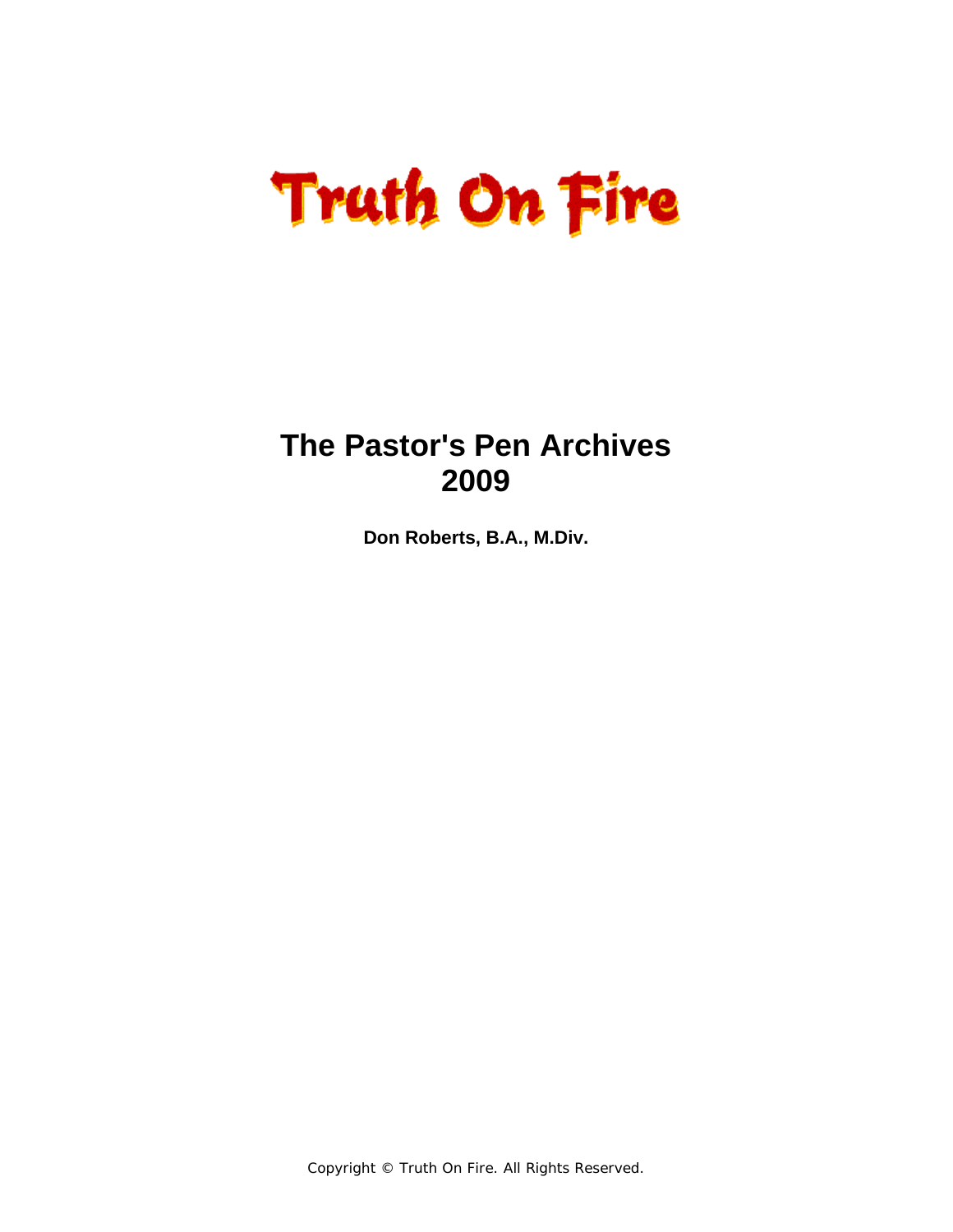<span id="page-1-0"></span>

#### **Table of Contents**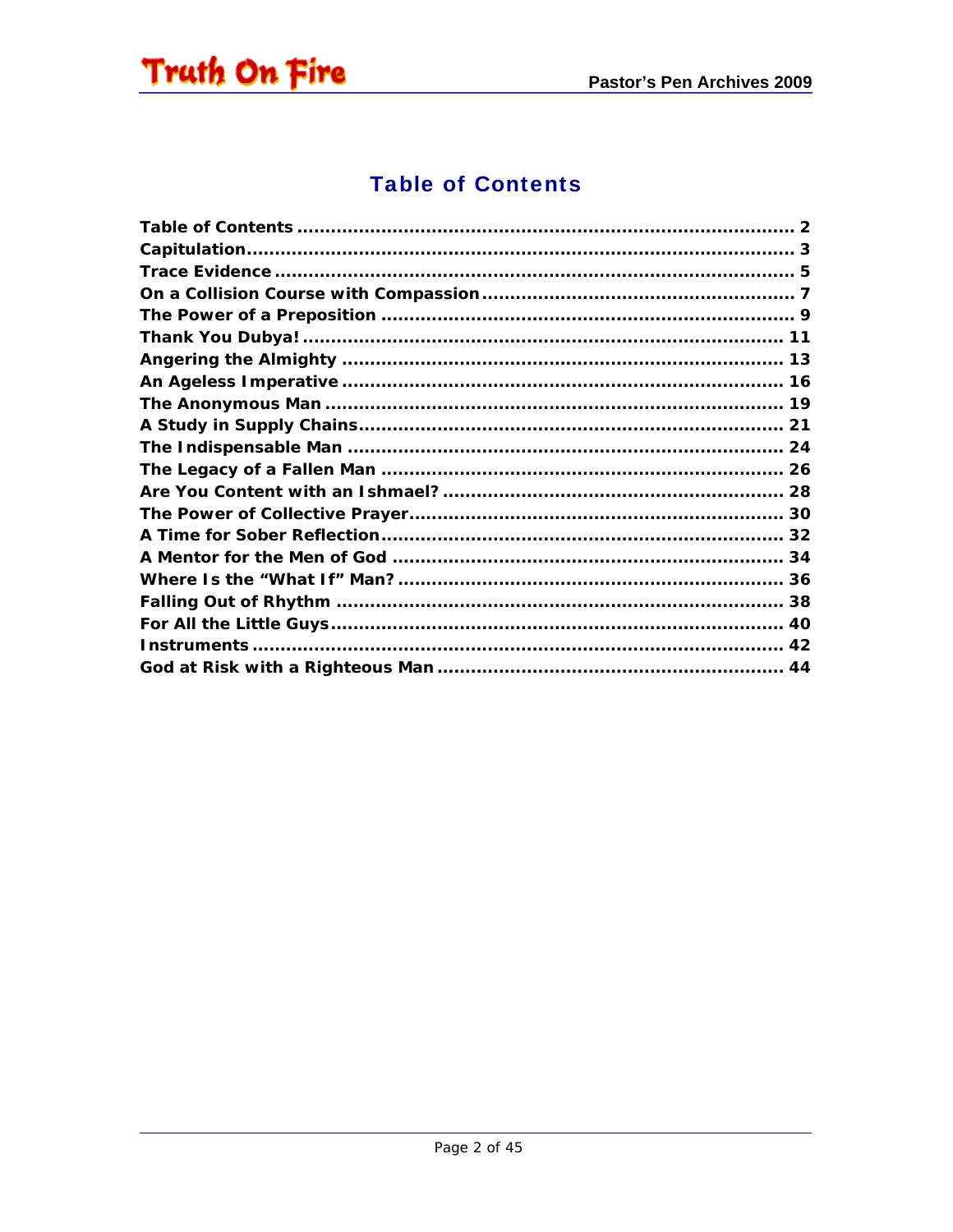#### **Capitulation**

<span id="page-2-0"></span>There is a scenario that plays itself out with frequency in the financial arena. Consider the average investor who buys shares of a particular stock with the expectation of selling them for a profit at some future date. Over a period of time, however, the market goes against that investor with the stock price slipping lower and lower. At some point, the pain of stock value decline exceeds any lingering hope of a turnaround. The investor finally throws up his or her hands, and sells the stock to forego additional pain. In the jargon of investing, this sell moment is referred to as capitulation.

The dictionary provides two definitions for capitulation: (1) a set of terms or articles constituting an agreement between governments (e.g., the Japanese agreeing to and signing documents of unconditional surrender at the close of World War II), and (2) the act of surrendering or yielding (e.g., the mixed martial arts fighter who taps out due to a rear naked choke). In each instance, capitulation takes place when some entity is able to impose its will upon the one who capitulates.

Now, while capitulation is not a biblical word, it is most certainly a spiritual concept that is vividly depicted throughout the scriptures. In fact, it can be argued that the favour of God is impossible without it. Moreover, repentance, without which Jesus said men would perish in their sins (Luke 13:1-5), is essentially the capitulation of the sinner's will to the will of God. Consider with me the following examples.

The most prominent illustration of capitulation is found in Saul of Tarsus as he traveled on the road to Damascus (Acts 9:1-6). Like the aforementioned investor dealing with the pain of stock value loss, Saul was dealing with and kicking against his own internal pain ("pricks") wrought by Holy Ghost conviction. This encounter of the divine kind resulted in Saul's surrender as reflected in these words: "Lord, what wilt thou have me to do?"

In like manner, the Philippian jailor ("keeper of the prison") found himself in a disconcerting situation when Paul and Silas, who had had "many stripes" laid upon them and were placed in his charge, got caught up in a late-night praise session (Acts 16:19- 34). I am convinced that the great earthquake that shook the prison foundations indicative of God's imminent presence—caused the jailor, whose entire career was characterized by total alignment with Rome, to realize that alignment with the God of these Spirit-filled men was of far greater import. In his moment of capitulation, the jailor voiced the desire of his heart: "Sirs, what must I do to be saved?"

The need for capitulation is as needful for the saint as it is for the sinner. The patriarch Abraham had long since been justified by faith (Genesis 15:6) when the Lord instructed him to offer up his son Isaac as a sacrifice (22:1-12). At issue was whether this saved man would hold on to that which was dear to his heart and withhold it from God in the process (22:12). Abraham's fear of (reverence for) his Lord trumped any temptation he might have had to forego obedience.

In his capitulation, Abraham provided an eternal type of the Father and his Son, Jesus Christ. And in the Garden of Gethsemane, Jesus demonstrated that same spirit of capitulation when he prayed: "Father…not my will, but thine, be done" (Luke 22:42). In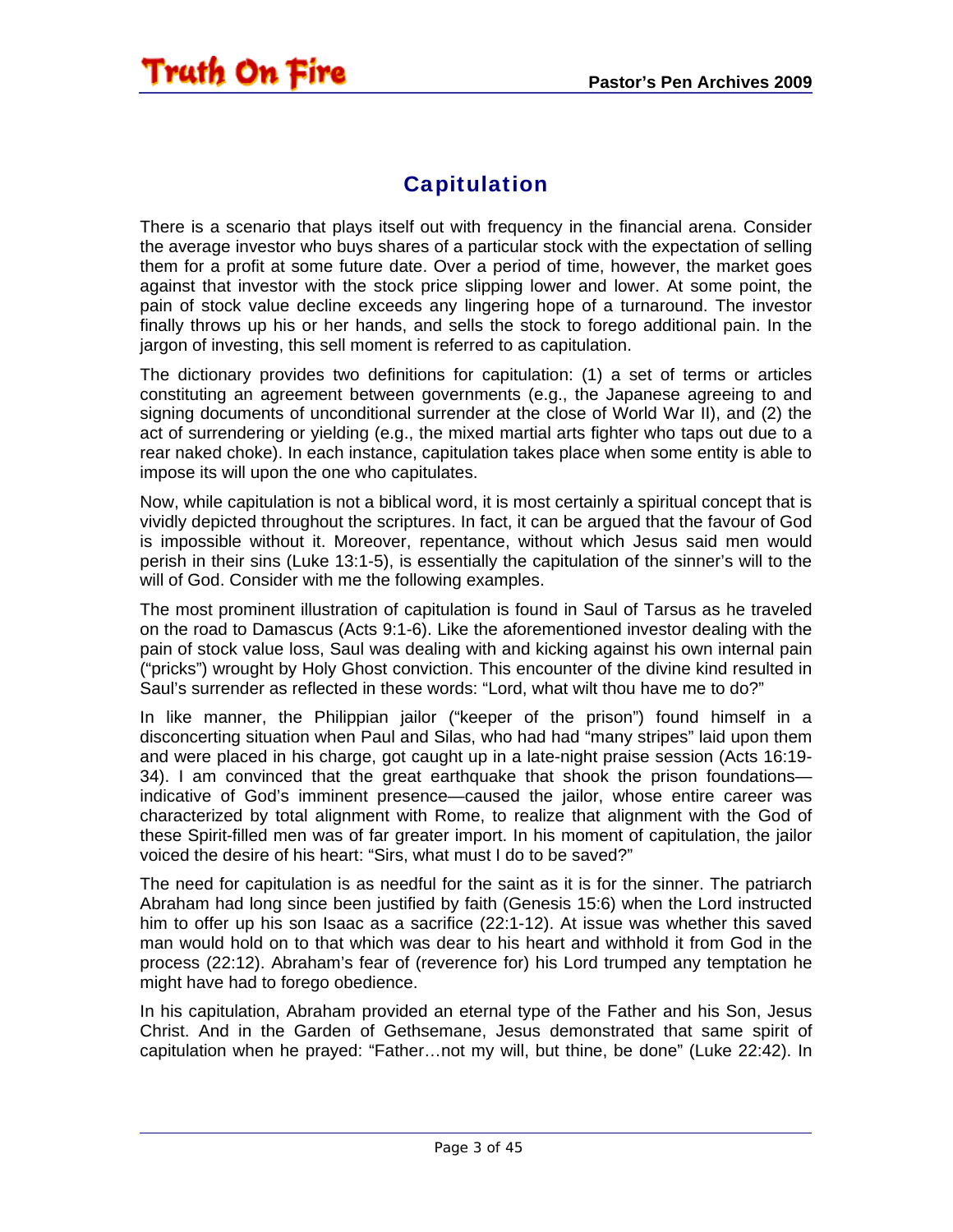most cases, moments of capitulation have in view the alleviation of pain. In our Lord's case, however, his yieldedness to the Father's will served as a gateway to the most excruciating pain ever endured by a man…for our sins!

On the flip side of the capitulation coin are those who refused to do so when the opportunity was presented to them. Cain is the classic case (Genesis 4:1-16). After rejecting Cain's offering, the Lord reasoned with him regarding acceptance for "doing well" and the danger of sin lying "at the door" if he chose the path of non-capitulation. In his obstinance, Cain opted for sin, murdered his brother, became a marked fugitive, and subsequently "went out from the presence of the LORD."

Mark 10:17-22 tells us of a man with "great possessions" who ran to Jesus, kneeled down before him, and asked: "Good Master, what shall I do that I may inherit eternal life?" (10:17). Jesus beholding him loved him, and provided the terms of capitulation: "Go thy way, sell whatsoever thou hast, and give to the poor, and thou shalt have treasure in heaven: and come, take up thy cross, and follow me" (10:21). Rather than comply with those terms, he was saddened by what he heard and "went away grieved" (10:22). The episode of this rich man demonstrates that the act of capitulation by a sinner necessitates the dethronement of false god(s)—money or otherwise—and the enthronement of the true and living God upon the seat of the heart!

Perhaps the main reason why local churches struggle to be holy and fail to influence a lost and dying world is a membership that consists of too many men and women whose confession with the mouth (i.e., praying the prayer) was never coupled with capitulation of the heart. Judas comes to mind. In spite of his three-year association with the Lord Jesus, his was a capitulation-free ministry that eventually led him to betray the Lord Jesus when the price was right.

In addition to what the scriptures say about those who capitulated to the will of God and others who refused to do so, they reveal that ultimate capitulation is inevitable for every living soul. In Philippians 2:9-11, Paul declared that the exaltation of Christ would have as its result the bowing of every knee and the confessing of every tongue that "Jesus Christ is Lord, to the glory of God the Father." The wise individual will find a place of capitulation to Christ in this life and prepare him- or herself for the life to come.

I am reminded of the mechanic's closing line in that once-popular Fram Oil Filter commercial: "You can pay me now, or pay me later." And so it is in the spiritual realm. Sinners can capitulate to the will of God in this life with eternal benefit or capitulate at the Great White Throne where all hope of salvation is long gone!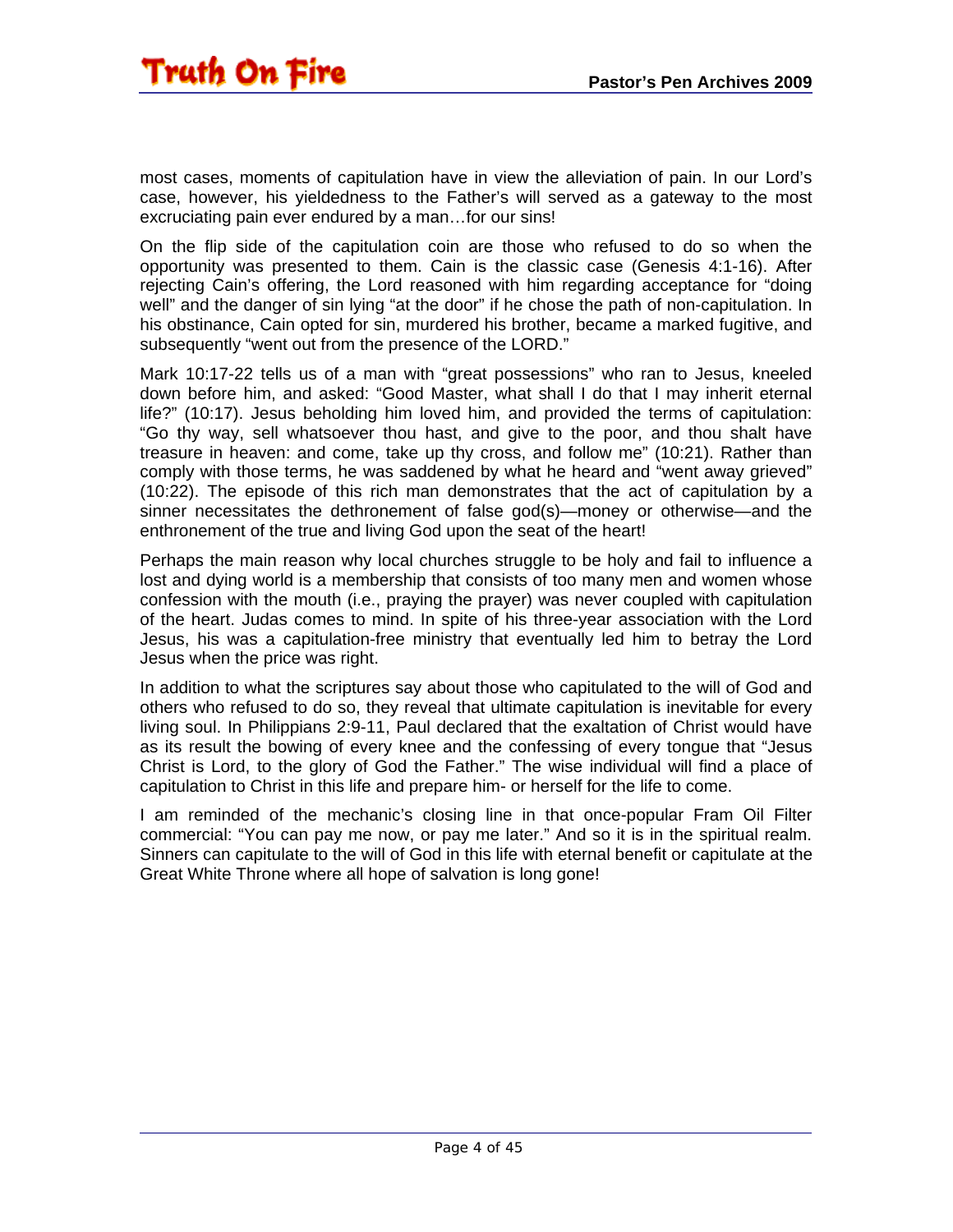#### Trace Evidence

<span id="page-4-0"></span>The last several years have seen a proliferation of TV shows whose central theme is Crime Scene Investigation (CSI). The first CSI location was Las Vegas. We now have CSI: New York, CSI: Miami, and Naval Criminal Investigative Service (NCIS). I suspect that one reason for their popularity is the intriguing pursuit of trace evidence left at crime scenes that often escapes detection by the human eye. Upon discovery, these often microscopic traces tell an incriminating story that can lead to an indictment and a conviction.

In a very real sense, the human heart is a crime scene that warrants investigation! The prophet Jeremiah tells us that "the heart is deceitful above all things, and desperately wicked: who can know it?" (Jeremiah 17:9), and then follows with "I the LORD search the heart, I try the reins" (17:10). So, to analogize that the heart of man is a spiritual venue with trace evidence of crimes against the Almighty—Who is the only One capable of finding and exposing the criminal evidence—requires no stretching of the truth!

In speaking with Nicodemas, Jesus divided the world into two classes of men—the doers of truth and the doers of evil (John 3:18-21). He drew an instructive distinction between them regarding how they respond to the light of truth. The doer of truth comes to the light on a regular basis. The application of God's template for holiness enables him to know where he stands with God. It affirms his compliance to truth and identifies trace evidence of non-compliance (i.e., spiritual crimes). Contrariwise, the doer of evil loves the darkness and therefore hates the light. He avoids the light at any cost for this reason: "lest his deeds should be reproved" (3:20).

The Greek word for *reproved* is **elegcho**, which signifies (1) a conviction of wrongdoing accompanied by verbal rebuke and a sense of shame, and (2) a finding of fault and calling to account with a view to correction. Deeds of the evil doer are spiritual crimes for which he disallows divine scrutiny. For light may lead to reproval, reproval to shame, shame to corrective action, and correction action to holiness of life. The doer of evil is averse to this kind of outcome! Reproof from the Word of God is what unregenerate men seek to avoid at all costs.

Now, where the doer of evil is concerned, our crime scene analogy breaks down slightly. For when the real-life criminal commits his unlawful deed(s), he typically flees the scene in hopes that he left nothing incriminating behind. But the doer of evil carries the crime scene wherever he goes. He *is* the crime scene! And at the door of his heart is a barricade of unbelief that bars the light of truth from invading the premises.

The doer of truth, on the other hand, knows full well the deceitful nature of his heart. The thought of his heart being a crime scene is troubling to him. He therefore seeks to remove any and all impediments to the infiltration of light. He opens his heart on a regular basis for routine surveillance. If he suspects a spiritual crime has been committed, he calls in the proper authorities (Word and Spirit) to search the premises for trace evidence. If it is discovered, he yields himself to the Master Investigator for prompt and thorough clean up.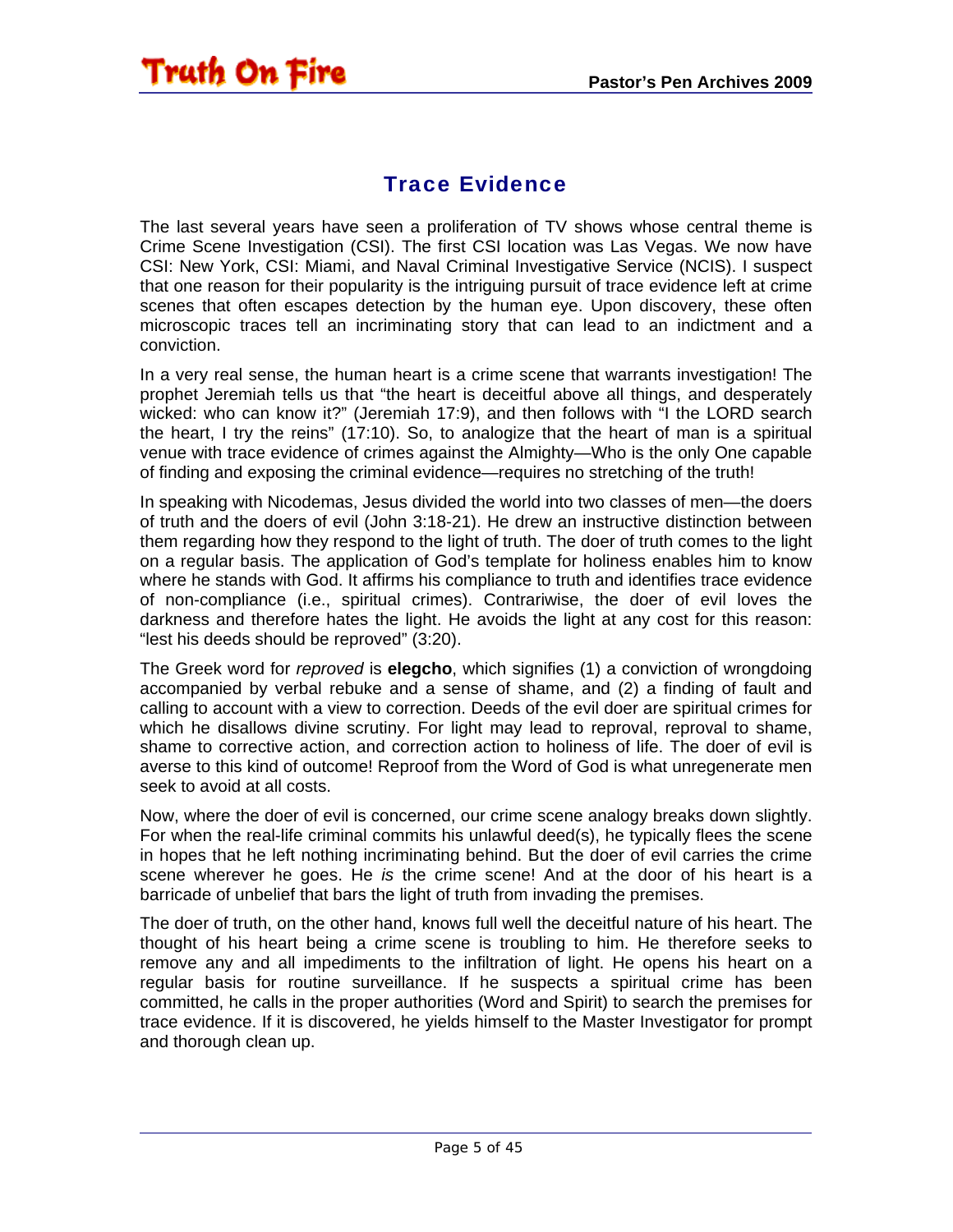

Although we seldom think of our hearts as spiritual crime scenes, there is no question that they are exactly that. Every day in the life of a believer should include a routine crime scene investigation via the intrusion of light. But the unbeliever will have none of this. This is the fundamental difference between the two classes regarding the light—an affinity by the one and an aversion by the other. Which of these two is representative of your disposition toward the light?

In the classic Christian hymn *At the Cross*, Isaac Watts penned a set of lyrics that have stood the test of time and endeared themselves to the hearts of millions who have sung them. The second verse reads as follows:

> "Was it for crimes that I had done He groaned upon the tree? Amazing pity, grace unknown, And love beyond degree!

Thanks be unto God for providing in the precious blood of the Lord Jesus Christ the cure for our spiritual crimes! A cause for greater rejoicing is the assurance that the trace evidence of our spiritual crimes, having been found and removed by our Lord, will never make its way to an evidence locker as a basis for future prosecution!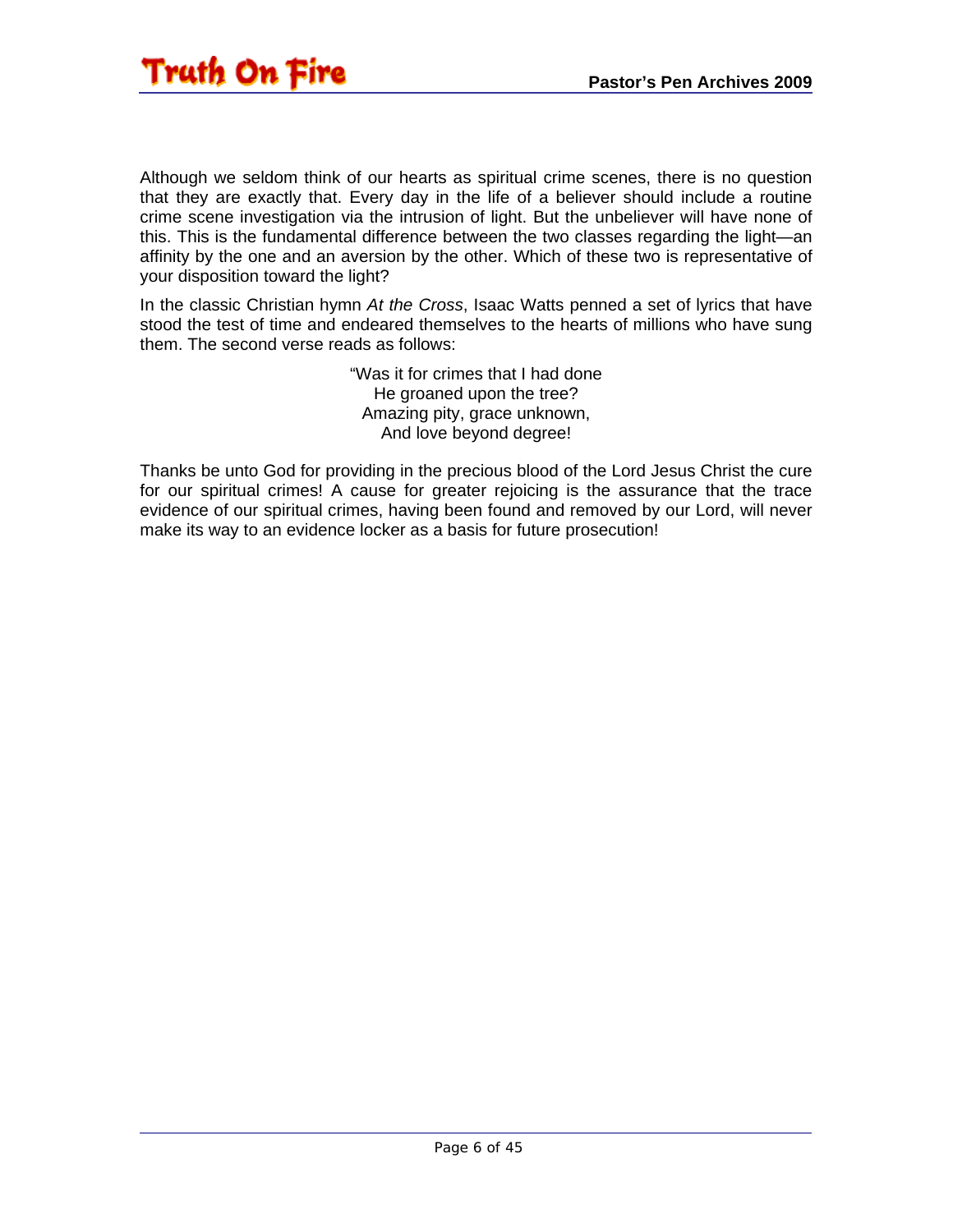#### On a Collision Course with Compassion

<span id="page-6-0"></span>Across the globe at this very hour, there are literally thousands of air traffic controllers monitoring the flight paths of both commercial and general aviation aircraft from their control towers. Their express purpose is to orchestrate the orderly departure and arrival of flights to and from their respective destinations and origins as they fly through the first heaven. A failure to provide accurate airspeed, altitude and course instructions to pilots could result in a catastrophic midair or tarmac collision resulting in an extensive loss of life.

Seated on his throne in the third heaven, the Controller of the heavens and earth, on a daily, hourly and minute-by-minute basis, orchestrates the paths and circumstances of sinners, both saved and lost, for the express purpose of ensuring that collisions of a different sort do indeed take place. These would be collisions with compassion!

In Mark 5:1-20, we find the story of one who is often referred to as the Gadarene Maniac. While the word "maniac" is found nowhere in Scripture, it is, by strict definition, a fitting description of this man—one who displayed excessive enthusiasm beyond the limits of sanity. He was demon-possessed, lived in a graveyard, derived abnormal strength from a band of demons that rendered him uncontrollable by his fellow man, inflicted bodily harm to himself on a regular basis, and cried continually as an expression of his pathetic sadness. Here was a man in desperate need of compassion!

Now, the self-righteous among us might be inclined to be dismissive of this man inasmuch as his pathetic state in no way represents them in terms of sin depth and degree. But I would remind them of the difference between those who are infected with the HIV virus and those that present with full-blown AIDS. Both are infected by the same lethal virus and by-and-by will end up dead. In like manner, every sinner suffers under the abiding principle of sin without regard for the presence of full-blown depravity and or desecration.

With the words "*there met him*"(v.2), Mark confirms the meeting (i.e., collision) between Jesus and the maniac. He paints a stark contrast by stating that Jesus came "*out of the ship*" (a picture of life and service in the will of God) and that the maniac came "*out of the tombs*" (a picture of death and servitude in the will of Satan). What we have here is nothing less than a head-on collision between two opposing forces. The maniac had no idea that he was on a collision course with compassion! The change that resulted from this collision represents perhaps the most spectacular transformation of life recorded in scripture.

In 5:19, Jesus said it was *compassion* that had made the difference The Greek is **splangna** (the viscera, vital organs, the seat of emotions that compels one to render aid in proportion to the need). The same compassion was responsible for the following transformative collisions: the wounded half-dead man found by the good Samaritan on the road to Jericho (Luke 10:30-37); the Samaritan woman whom Jesus encountered at the well (John 4:4-30); the life-long lame man whom Peter and John met at the temple gate (Acts 3:1-11); the Ethiopian eunuch returning from Jerusalem whom Philip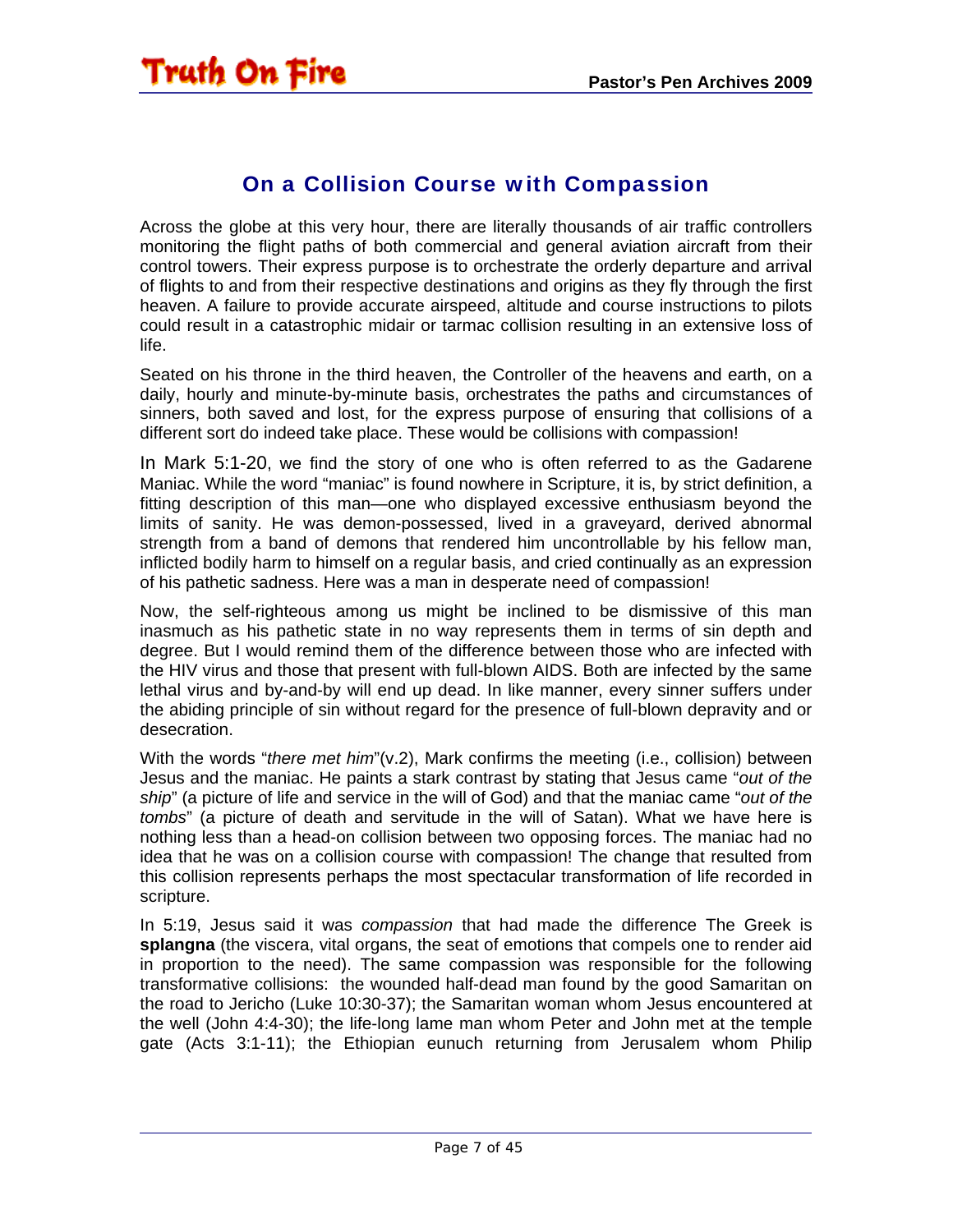evangelized in the Gaza desert (Acts 8:26-40); the Roman jailor at Philippi whom Paul and Silas encountered in prison (Acts 16:23-34); and the runaway slave Onesimus whom Paul won to Christ in a Roman jail (Philemon 10-12). All of these collisions were brought to pass by a gracious God who reigns over his universe! And he's still in the business of doing so!

At this point, it is instructive to consider the petitions in our text. First, Legion requested that Jesus would not send them out of the country (v.10), and followed that up with a second request to be sent into the swine  $(v.12)$ . Jesus granted both requests  $(v.13)$ . Secondly, after the swine drowned, the citizenry requested that Jesus depart from their coast (v.17), and forthwith Jesus got into the ship to depart, granting their request (v.18). Thirdly, the maniac, having been freed from the bondage of sin, prayed that he might accompany Jesus in the boat and beyond (v.18). Jesus denied his request, but rather gave him other instructions, which he obeyed. (v.19-20). The important lesson we learn from these observations is that answered prayer alone is never an ironclad proof of spiritual transformation! Obedience is!

In closing, two questions come to mind. The first: have you had a collision with compassion that has washed you from your sins and set you on a course of obedience to Christ? The second: are you and I living in such a spiritual state that God can bring lost sinners into close enough proximity to us that collisions take place, the compassion of Jesus is heard and felt, and lives are transformed as a result? I am quite certain that there are lost sinners in each of our neighborhoods, places of employment and other locals we frequent with whom God would have us collide for the purpose of evangelism. It must break his heart when we are so spiritually dull and powerless that we fail to discern the compassionate collisions he has orchestrated!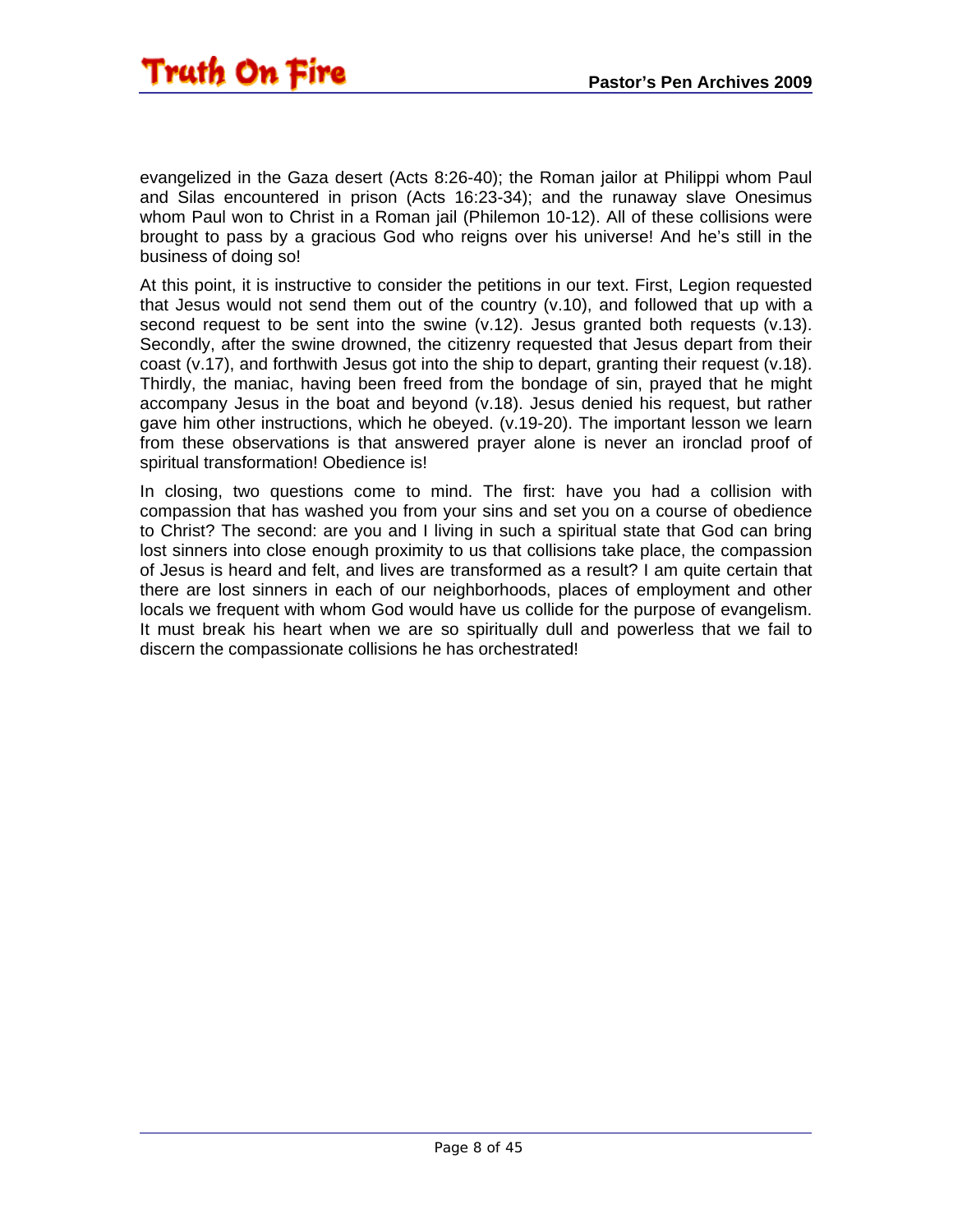#### The Power of a Preposition

<span id="page-8-0"></span>The preposition is a part of speech that plays a key role in sentence structure. It is "prepositioned" before its object(s) in a prepositional phrase for the purpose of describing and or augmenting the noun or verb that it modifies. And while they typically consist of few letters, they can pack a powerful punch!

The two-letter preposition "in" is a prime example. It is extremely versatile, and can have several meanings depending on its object. It can be used as a reference to location (e.g., in Florida), condition (e.g., in trouble, in debt, in love), position (e.g., in office), direction (e.g., in route) or dispensation of time (e.g., in the summer).

There are 9,526 verses in the King James Bible (1611 KJV) where "in" is used a total of 12,674 times. In fact, it is the very first word of scripture: "IN the beginning, God…" (Genesis 1:1). Consider its five-fold usage in describing the "Blessed" man, who "walketh not IN the counsel of the ungodly, nor standeth IN the way of sinners, nor sitteth IN the seat of the scornful. But his delight is IN the law of the LORD; and IN his law doth he meditate day and night" (Psalm 1:1-2). And in terms of one's eternal destiny, position is everything: "For as IN Adam all die, even so IN Christ shall all be made alive" (I Corinthians 15:22).

In John 8:20-24, the apostle records for us a verbal exchange that took place *in* the treasury between Jesus and Israel's elite religious leadership as he taught *in* the temple. Jesus utilized the phrase "ye shall die IN your sins" three times both to affirm their spiritual condition and to predict their spiritual end if they persisted in unbelief. To be IN one's sins is the ultimate trouble; and to die IN one's sins is the ultimate disaster.

Now, one might find him- or herself IN debt, IN foreclosure, IN a divorce, IN jail, IN the hospital, IN bankruptcy, or IN a fight for life with a dreaded illness. But none of these distasteful conditions can be compared to the peril incurred by a persistent state of unbelief that leaves the unbeliever IN his or her sins until death and hell claim them. The human mind is incapable of imagining a more tragic end of a life!

A few observations are in order. The first is the admonition of Jesus. The warning to the scribes and Pharisees regarding their sins was spoken by One who was Sinless from the crown of his head to the soles of his feet (i.e., he packed the spiritual and moral authority to do so). The word "sins" (plural) was indicative of multiple indictments, and the pronoun "your" made the warning intensely personal in nature. Sin is always a personal matter for which men are singularly accountable!

The second is the response of the self-righteous. They were viscerally irritated by our Lord's analysis of their condition. If you're a member of the religious elite, and you've just been confronted with "your sins", it's not going to sit too well! So, in response to "*whither I go, ye cannot come*" (v.21), they concluded (based on the assumption that they were bound for glory) that Jesus was going to commit suicide—a one-way ticket to hell in their minds (v.22). These critics of our Lord, who were operating IN their sins, demonstrated that it is possible to be in the presence of Deity and misconstrue it for darkness! They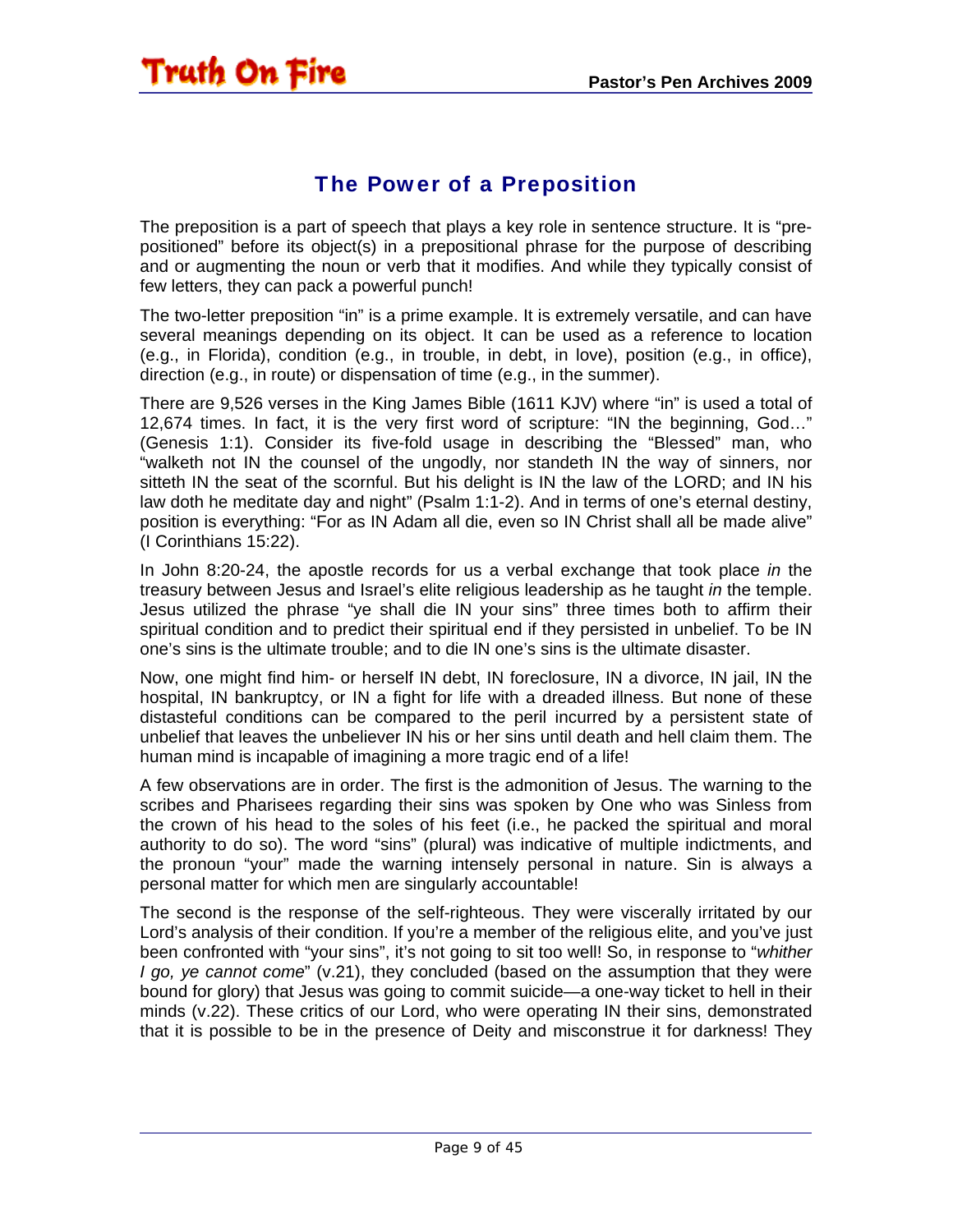were masters of making the right wrong and the wrong right, turning virtue into vice and vice into virtue!

This same phenomenon is currently on display in our national leadership. The Bible affirms the sanctity of human life (Psalm 139:13-17), but President Barrack Obama (and his liberal cohorts) treat abortion as a virtue. Obama virtually endorsed infanticide as a member of the Illinois senate, and is perhaps the most passionate proponent of abortion to have ever held elected office. The Bible advocates freedom from debt (Romans 13:8) and avoidance of surety for others (Proverbs 17:18), but Obama, unlike any of his predecessors, has authorized multiple trillions in unfunded spending that will balloon the national debt and make us surety to the Chinese, who already own half of that debt. The Bible condemns the homosexual lifestyle as an abomination (Leviticus 18:22) that is against nature itself (Romans 1:26-27), but Obama recently granted benefits to the same-sex partners of federal employees.

President Obama and his minions are clearly masters of making the right wrong and the wrong right. As the elites of old, they appear to be operating IN their sins! We should therefore pray earnestly for our national leaders! The future of America hangs in the balance!

The third is a subtle reference to redemption from sins. In my mind, when Jesus said, "*I go my way*" (v.21), he was referring to the way of the Cross—a way that he alone would and could travel—that would ultimately take him back to the Father's right hand as the One Mediator between God and men! In believing the gospel truths regarding his precious atoning blood and triumphant resurrection from the dead, those who are IN their sins can get OUT OF their sins and INTO Christ!

All of us at this hour are in any number of conditions—some good and some not so good. In whatever state (or states) we happen to we find ourselves, let's be sure that "IN our sins" is not one of them! Faith IN the Lord Jesus is the only way OUT of our sins! Such is the power of a preposition!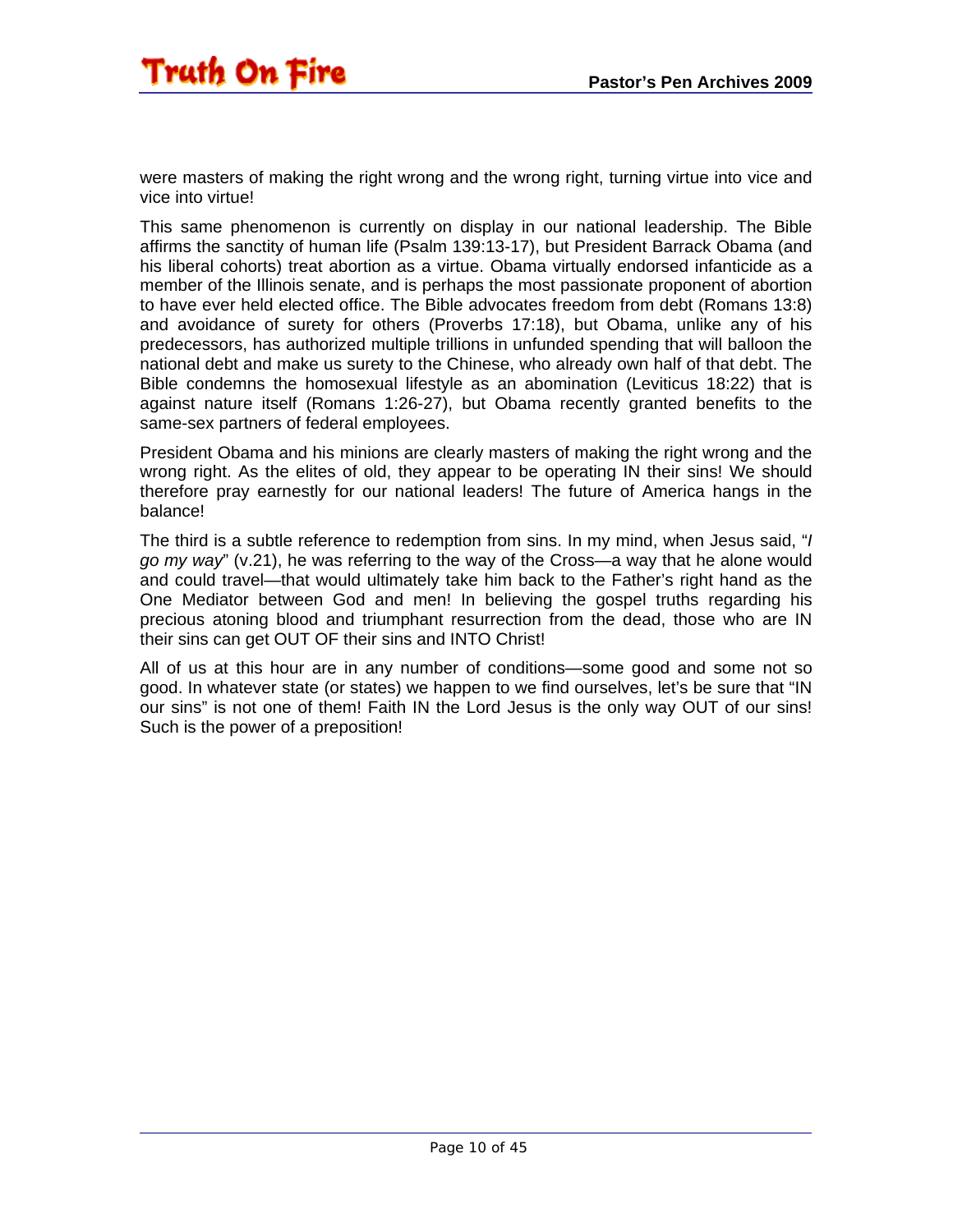<span id="page-10-0"></span>

#### Thank You Dubya!

We are now approaching the six-month mark in the Obama administration, which continues to play the Blame-My-Predecessor game. The way things are going we can expect the Obama administration to blame George W. Bush for America's economic ills through the Fall of 2012, when it will then announce that they have finally stopped the hemorrhaging and need another four years to restore the patient to health. This prediction assumes that the United States will survive as a Representative Republic and not as a Banana Republic—for another three-and-a-half years!

The scriptures affirm that our rulers (i.e., those who wield political power and authority over us) are ordained of God (Romans 13:1-7). They are his ministers, who serve as a terror to evil works and supporter of good works (v.3). As his ministers, they have the authority to execute wrath against the doers of evil (v.4), and collect tribute (taxes) for the function of government (v.6). We should therefore render to our leaders the tribute, custom, fear and honor that is due them (v.7). So, at this point in time, I would like to extend a little honor and thanks to our forty-third president, George W. Bush, whom many affectionately (or not so affectionately) refer to as "Dubya".

First, thank you for your commitment to the sanctity of life, and for providing a speed bump to abortion—the premeditated murder of the unborn. By precluding the use of federal funds for the finance of abortions, you kept tens of millions of folks like me from being party to this heinous act. And by likewise disallowing the use of tax dollars for embryonic stem cell research, you impeded the wicked desires of those who would readily justify the destruction of one human life for the alleged saving or improving of another.

Secondly, thank you for lowering our tax rates. The Economic Growth and Tax Reform Reconciliation Act of 2001 (EGTRRA), the Job Creation and Workers Assistance Act of 2002 (JCWA), and The Jobs and Growth Tax Relief and Reconciliation Act of 2003 (JGTRRA) provided critical and timely boosts for our economy, which was reeling from the financial aftermath of 9/11/01. While often referred to as "Tax Cuts for the Rich" by the prevaricating practitioners of class warfare, they actually shifted a greater share of tax liability to the so-called "Rich" by virtue of their positive effect on total tax revenue. Under your tax cuts, tax liability for the bottom 20% of taxpayers *declined* from .50% to .30%; the second 20% from 2.30% to 1.90%; the third 20% from 5.90% to 5.20%; and the fourth 20% from 12.60% to 11.60%. The top 20% of taxpayers (\$68,300+ per year) saw their share of tax liability *increase* from 78.70% to 81.00% (taxliability.org). Ironically enough, allowing your tax cuts to expire, as the current administration has advocated, will increase tax liability for all but the top 20% of wage earners. Such is the bankrupt class-warfare logic of the liberal mind! Go figure!

Thirdly, thank you for nominating (with subsequent appointment) Supreme Court justices John Roberts and Samuel Alito. This will be perhaps your greatest and most lasting legacy. These men are what many might call strict constructionists and or originalists. In other words, they neither make law (public policy) from the bench nor appeal to international law as a point of reference, but rather seek to apply the Constitution and its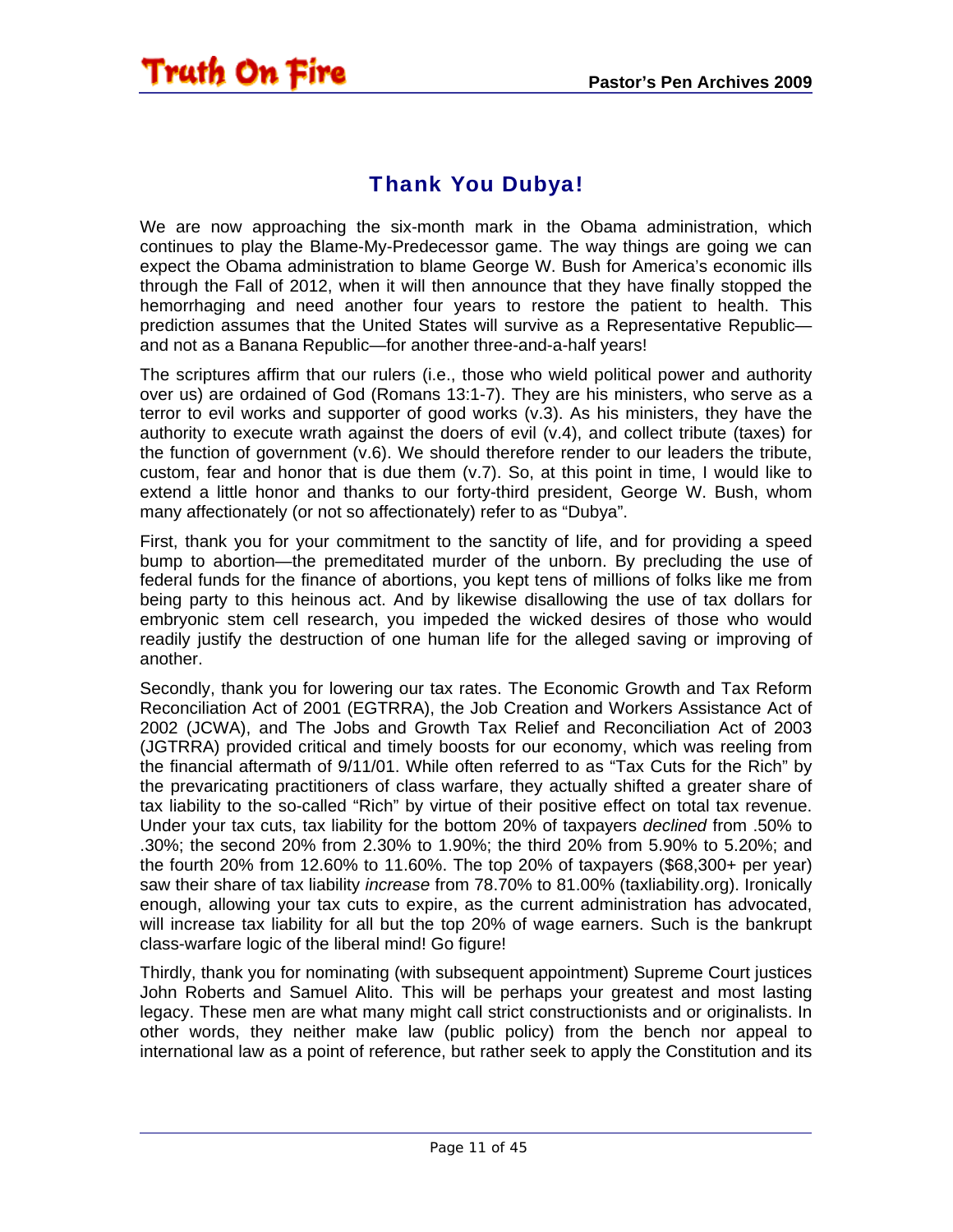precepts to pending litigation on a case-by-case basis to arrive at a just outcome. Again, these two originalists will serve as speed bumps to a liberal element that thinks its job is to create new law rather than interpret existing law!

Fourthly, thank you for keeping America safe from foreign terror attacks during your last seven years. You took the steps necessary to fulfill what you properly understood to be your number one job—protecting the America people! Historians and policy wonks will continue to debate whether the actions taken by your administration reached a little too far into the privacy of citizens. That is not my concern here. The fact is none can gainsay your attack-free track record since 9/11/01.

Now, having offered my heart-felt thanks for the aforementioned achievements, I must say that you were a source of great frustration to me as a Bible-believing conservative. How could anyone in his or her right mind refer to Islam as a "great religion" (as you did) that was being hijacked by radical Muslims? Allah is a fiction, a demonic fraud dragging billions into the flames of Hell. Why give credence to a religious hoax? In addition, you initiated budget-busting entitlement programs, such as No Child Left Behind (2002) and the Medicare Drug Bill (2003), which expanded the role of and dependence upon government for millions of Americans. We appreciate your intent, but rue the unintended consequences of bigger and more intrusive government.

Mr. Bush, I speak for millions when I say that your oft-practiced silence in the face of distortions by your critics left me totally bewildered. I wish you could have made better arguments for those things that you did right on behalf of America. But I think I understand…at least a little. Despite your imperfections and shortcomings as a leader, you conducted yourself with both character and class, and refused to be dragged into the political and moral cesspool within which secularism and liberalism continue to operate. So, on balance, let me say: "Thank You, Dubya!"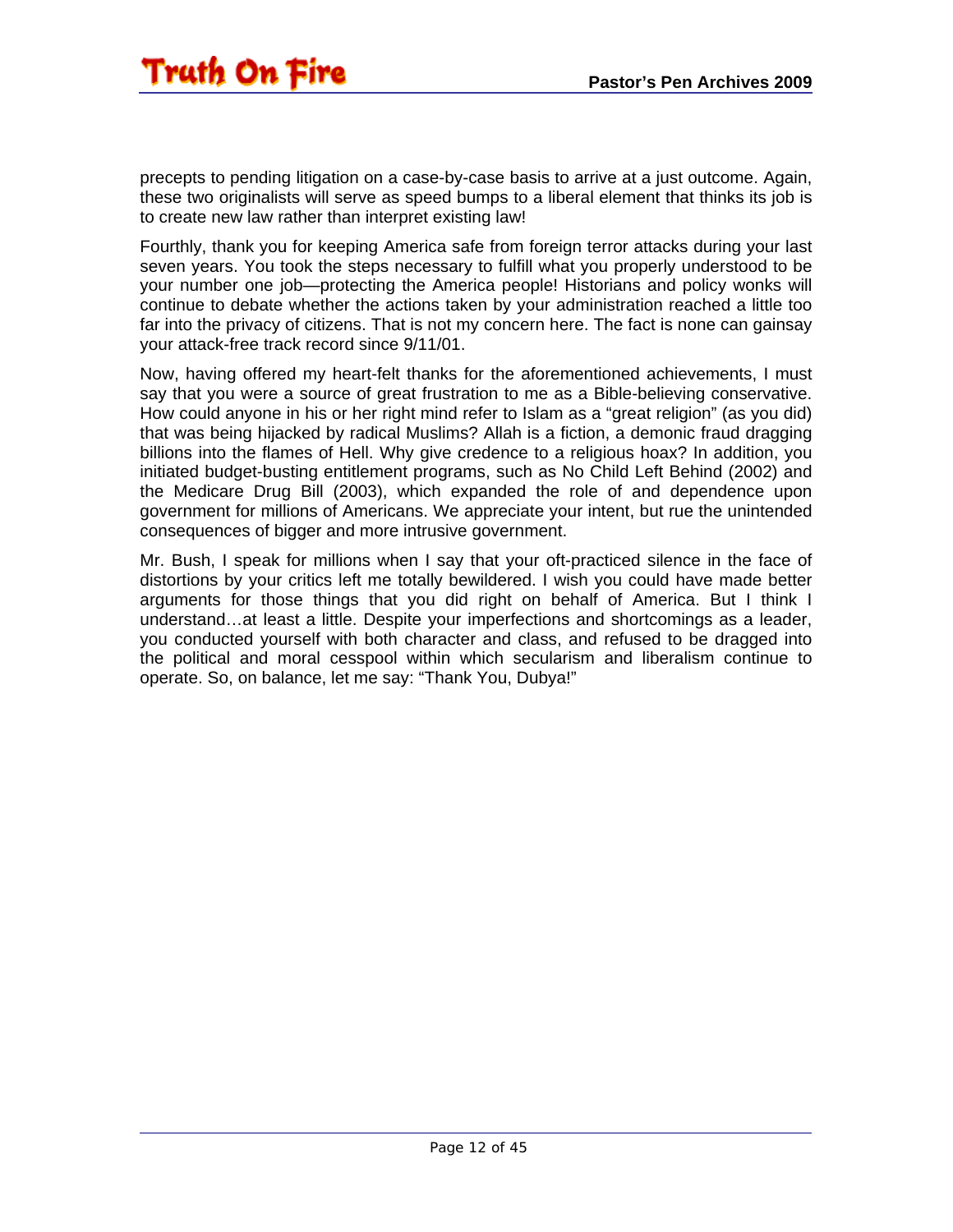#### Angering the Almighty

<span id="page-12-0"></span>Moses is one of the greatest figures to have graced the pages of scripture. He was reputed to have spoken with God face-to-face on a regular basis as a man would speak with a friend (Exodus 33:11). His meekness was unmatched by any of his fellow mortals (Numbers 12:3). In his gospel message to the Jewish council, Stephen affirmed that Moses was a "learned" man who was "mighty in words and in deeds" (Acts 7:22). And the writer of Hebrews tells us that Moses, as a man of faith, had his spiritual priorities in perfect order (11:24-26).

Moses was without doubt the spiritual man's man. It is difficult to imagine the Old Testament scriptures without his ministry included within its pages. Yet all his miraculous service, spiritual prowess, and sterling example of faith were nearly lost over a single act of disobedience. Moses found himself on God's Death Row with his life and future ministry hanging in the balance!

Our story begins at the burning bush where the Angel of the Lord appeared to him (Exodus 3:1-6). As he turned aside to behold the display, the words "Moses, Moses" emanated from the bush, to which he responded: "Here am I." God's supernatural presence had sanctified the desert sand, and so Moses, upon instruction regarding the holiness of the ground upon which he stood, removed his shoes from his feet, and hid his face in fear as the Lord further identified himself as the God of Abraham, Isaac and Jacob. So far, so good! Moses responded perfectly.

The Lord continued the dialogue by explaining to Moses the purpose behind his appearance—the "affliction", "sorrows" and "oppression" of his people over a fourhundred-year period (3:7-10). The Lord had seen enough! It was time for him to bring his people out of Egypt. He called upon Moses to get the job done, and confirmed that call with these words: "I will send thee unto Pharaoh."

I suspect that that phrase struck trepidation in the heart of this shepherd who had found safety and contentment far removed from his Egyptian past. This commission meant an inevitable confrontation with the political forces than once sought to take his life. Moreover, it represented a major disruption to his routine as well as dislocation and relocation of his family to a hostile environment. How many of us would have replied: "Okay, Lord! When do we get started?" Not many…and neither did Moses. But he is not yet in spiritual trouble notwithstanding his less-than-enthusiastic response, as we shall now examine in phase two of our story.

Moses responded by disqualifying himself for the mission, citing a four-fold list of inadequacies. Shall we call them excuses? I can identify with Moses on the matter of inadequacy. After God called me to preach, I spent the next three months trying to convince him that he made a big mistake. I finally saw things his way and made my call public. Now let's consider the excuses offered by Moses as reasons for God to reconsider his selection.

Excuse 1: No Reputation (3:11-12). Moses declared: "Who am I?" He was basically appealing to the passage of time as that which had erased any remembrance of his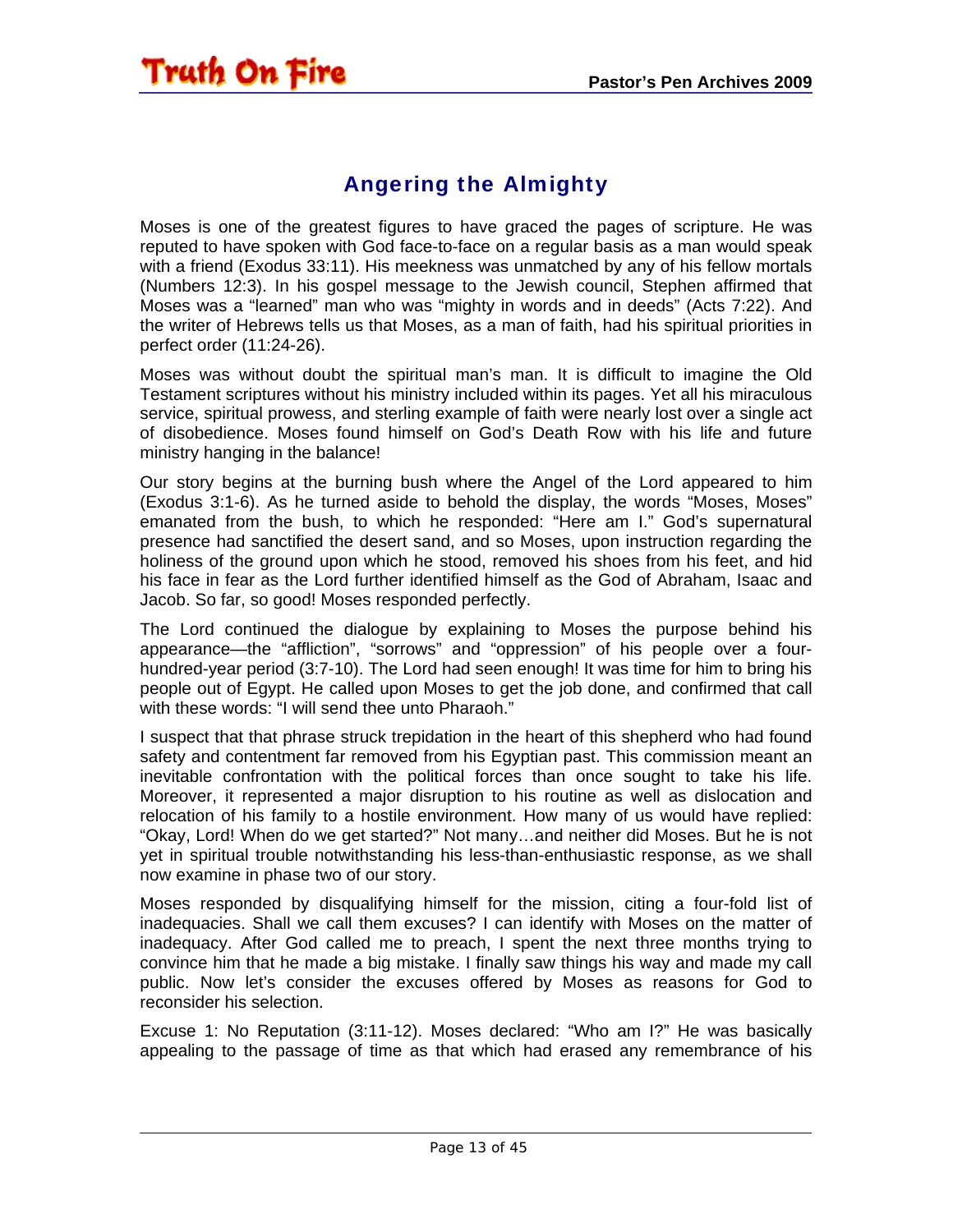former formidable stature in Egypt. But now, in his mind, he that was once somebody is a virtual nobody. God's rejoinder: "I will be with thee." Blessed is that individual who comes to embrace the presence of God as the solitary source from which to derive significance for ministry.

Excuse 2: No Message (3:13-22). Moses asked: "What shall I say unto them?" Moses claims to be unequipped in terms of message and therefore unable to make the case. God's rejoinder: "I AM THAT I AM" and "I AM hath sent me." He assures Moses that they will listen to and follow his message based on an authoritative word from their God. And every God-called preacher in this age has sixty-six inspired, infallible and preserved books of unadulterated truth with which to feed the people of God so they might believe and follow HIM!

Excuse 3: No Credentials (4:1-9). Moses openly contradicts the Lord with: "But, behold, they will not believe me, nor hearken unto my voice: for they will say, 'The Lord hath not appeared unto thee.'" He claims it will be his word against theirs…that he lacks the credentials to win the day. Moses actually questioned the veracity of God's prophetic word, yet the Lord continued to deal patiently with him. God's rejoinder: Three displays of transformative power—(1) The rod that transformed into a serpent, (2) The hand that transformed into a leprous one, and (3) The water from the river transformed into blood when poured upon dry land. Brethren, if we fail to preach the Word in power with the result that lives are overtly transformed for a lost world to see, are not our ministries failures? Is transformative power on display in your church? If not, it's your word against theirs!

Excuse 4: No Talent (4:10-12). Moses declares: "O my Lord, I am not eloquent…but I am slow of speech, and of a slow tongue." He claims to have had a speech impediment long before the burning bush caught his attention and that nothing had occurred since their meeting began to alter his articulative handicap. God's rejoinder: "Go, and I will be with thy mouth, and teach thee what thou shalt say." The Lord appealed to Moses on the basis of his creative ability to enable him for ministry. And so he appeals to us…never sending any servant on a mission without providing the talent—gifts and abilities—to get the job done! Now to phase three.

Four excuses were offered and answered with a word of provision. Having reached the end of his excusatorial rope, Moses erupts with this: "O my Lord, send, I pray thee, by the hand of him whom thou wilt send" (4:13). Now, it's clear to me that Moses was expressing one of the following sentiments: (1) If you're set on sending me, although I've made it clear that I have no desire to do this, then go ahead and send me! (2) Can't you take a hint? You need to find and send another messenger boy! As a result of this shift in attitude, the "*anger of the Lord was kindled against Moses*" (4:14). He then enlisted his brother Aaron to serve as spokesman (4:14-17).

Point of instruction: God will reason with one of his own with great longsuffering up to the point where a sense of unworthiness shifts to a spirit of unwillingness. When the recipient of special REVELATION responds with RELUCTANCE, he or she will likely anger the Almighty! And RELUCTANCE spawns DISOBEDIENCE!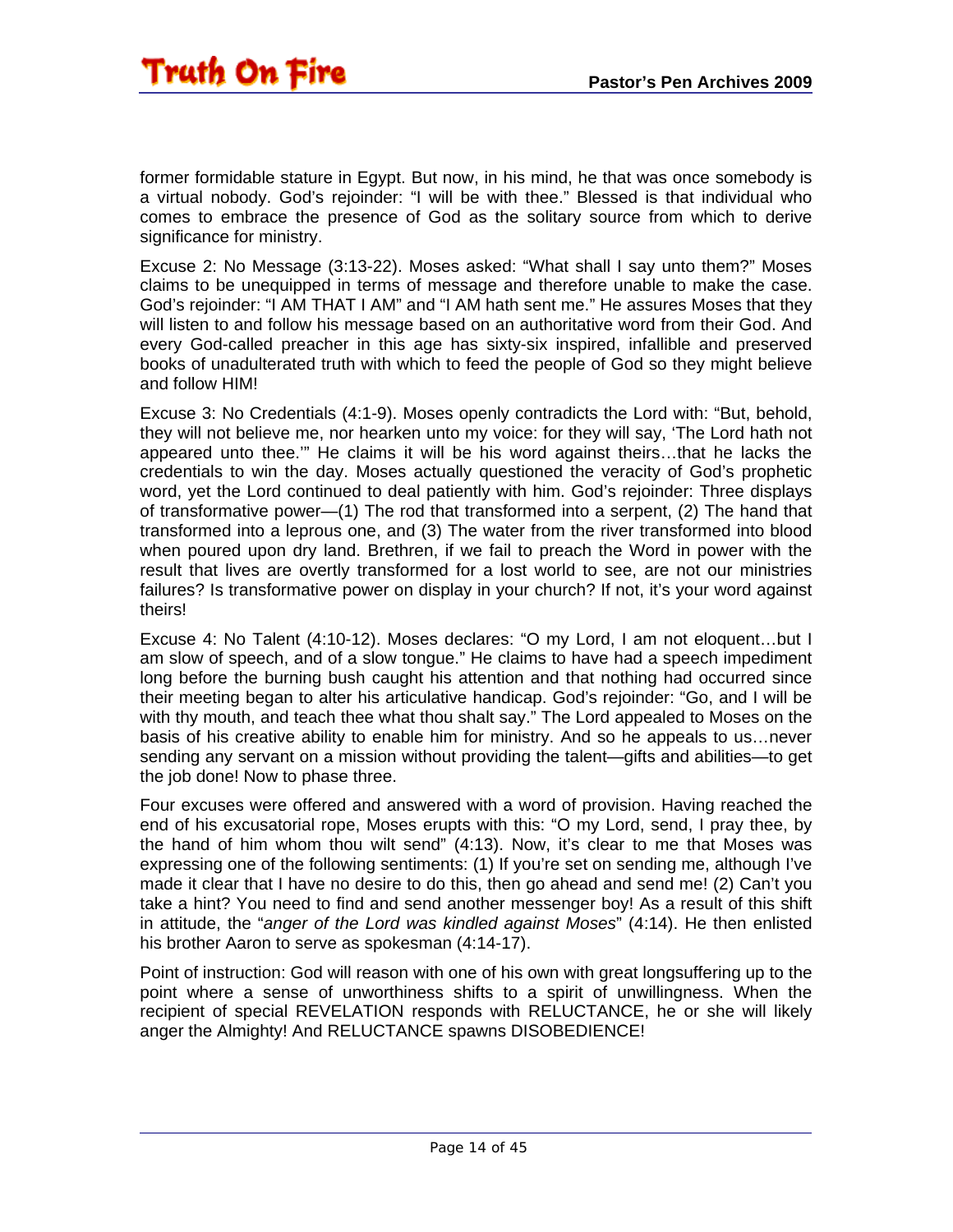Our story now moves into the fourth and final phase. Moses returned to Jethro his father-in-law to secure his blessing. Jethro provides it (4:18). The Lord informs Moses that those who sought his life are now dead. With that word of assurance, Moses heads for Egypt with his wife, sons and the "rod of God" in his hand (4:19-20). One detail, however, was left undone—the circumcision of a son. In reading the text of 4:24-26, it is clear to me that wife Zipporah had objected to the circumcision, causing Moses to back down from the Abrahamic rite. He may have reasoned: "Surely the Lord would rather have my family united for ministry than divided by this ritual." Or as Christian comedian Jeff Allen would say: "Happy Wife, Happy Life." But no amount of accommodation manward can compensate for disobedience Godward.

Therefore "it came to pass by the way in the inn that the Lord met him, and sought to kill him." The scripture does not provide the verbal detail of this meeting, but I sense the Lord said something akin to this: "Moses, I want that boy circumcised or you're a dead man! You are not indispensable to this mission! I will not tolerate disobedience in my leader! Tell your wife that it's either a circumcised son or widowhood! No other options exist!" Zipporah opted for circumcision, but not without twice expressing her disgust with Moses. Her problem, however, was with God. Nevertheless obedience pleased the Lord and assuaged his anger, so that "he let him go."

Having therefore exited death row, Moses and his brother Aaron met with the Jewish leaders and enjoyed the measure of success God had predicted (4:27-31). Moses angered the Almighty with his reluctance and faced execution by reason of his disobedience. What set him free to experience all the power and privileges God had in store for his future was obedience to the known will of God! May the Lord enable us to go and do likewise!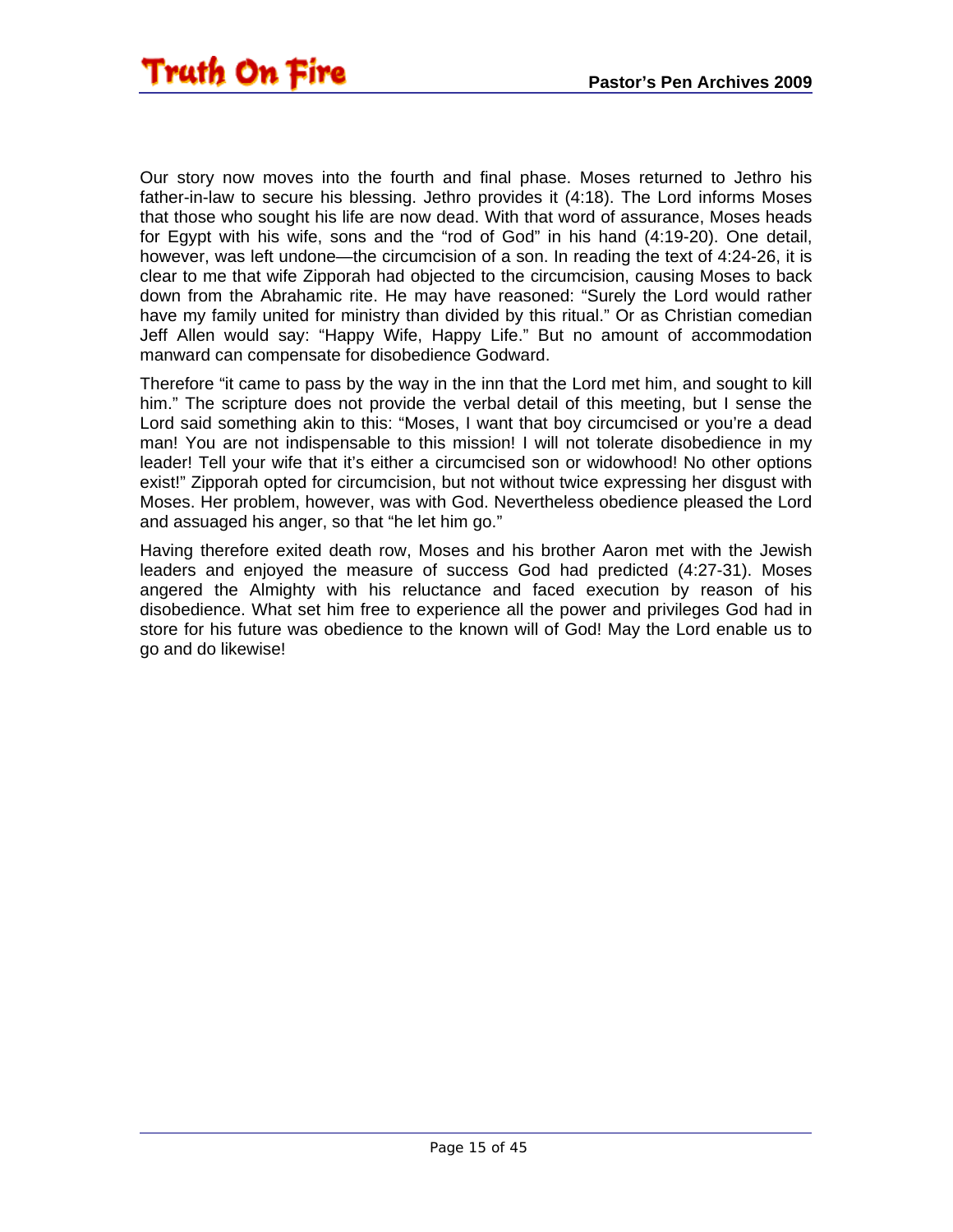#### An Ageless Imperative

<span id="page-15-0"></span>In the twenty-first chapter of the Gospel that bears his name, the apostle John provides for us an instructive glimpse into the post-resurrection ministry of the Lord Jesus as he interacts with Peter (21:1-22). The occasion of our text takes us to the Sea of Galilee (Tiberius) some fifty or so miles north of Jerusalem where seven disciples had spent a fruitless night of fishing. As the morning sun is breaking in the eastern sky, Peter and his associates hear the voice of Jesus emanating from the shore. To their discredit, no one but John perceived its origin.

The last three words of 21:22 constitute an ageless imperative for every believer. In the words "Follow thou me" Jesus issued a directive to Peter that is still applicable. The pursuit of Christ is life's supreme objective, and an intimate knowledge of Christ is life's greatest prize. Obedience to Christ is a life-long quest that is the singular key to purity, joy and power! As a personal directive, Jesus is instructing Peter to avoid any and all future distractions that would jeopardize this most noble of pursuits!

In the companion text of Matthew 28:7, 10, we find both an angel and the risen Lord confirming instructions for Peter to meet Jesus in Galilee. So Peter and six others comply, and head north—two or three days travel time on foot. It is noteworthy that four of the apostles failed to make the journey. Were they mired in unbelief? We know that in another appearance Jesus upbraided the eleven for unbelief and hardness of heart (Mark 16:14).

Our text consists of three distinct segments. First, we have the interruption of service. It appears that Peter, with a revisit to the familiar shores of Galilee, may have considered resuming his fishing career. If there was any "wait" time after their arrival, Peter may have gotten a little antsy. Jesus could very well have used the same strategy he employed with Lazarus, waiting four days after his death to arrive on the scene and set the stage for a greater display of power. Peter may not have abandoned his call, but he was clearly prepared to interrupt it for a season.

The power of Peter's influence upon his peers is captured in these words: "I go a fishing…we go with thee" (21:3). Our influence can be an asset or a liability. We can lift others higher or drag them lower. There's nothing inherently evil about fishing. But it ill serves us if it precludes the greater good of waiting on the Lord Jesus!

In 21:5-6, we find the Lord standing on the shore and engaging the seven. Note the twofold method employed by Jesus to re-engage them. He begins by calling for an *inventory* of current conditions: "Children, have ye any meat?" The answer: "No." He follows with an *instruction* to be obeyed coupled with expectation: "Cast the net on the right side of the ship, and ye shall find." They hauled in one hundred fifty-three great fish (21:11). The next time you get disengaged from service, perform a spiritual inventory of your life and obey the next prompting that the Lord Jesus provides. This is the second time Jesus taught the fishing lesson first learned (and apparently forgotten) from Luke 5:1-11—NO GUARANTEES OF VOCATIONAL SUCCESS OUTSIDE THE WILL OF GOD!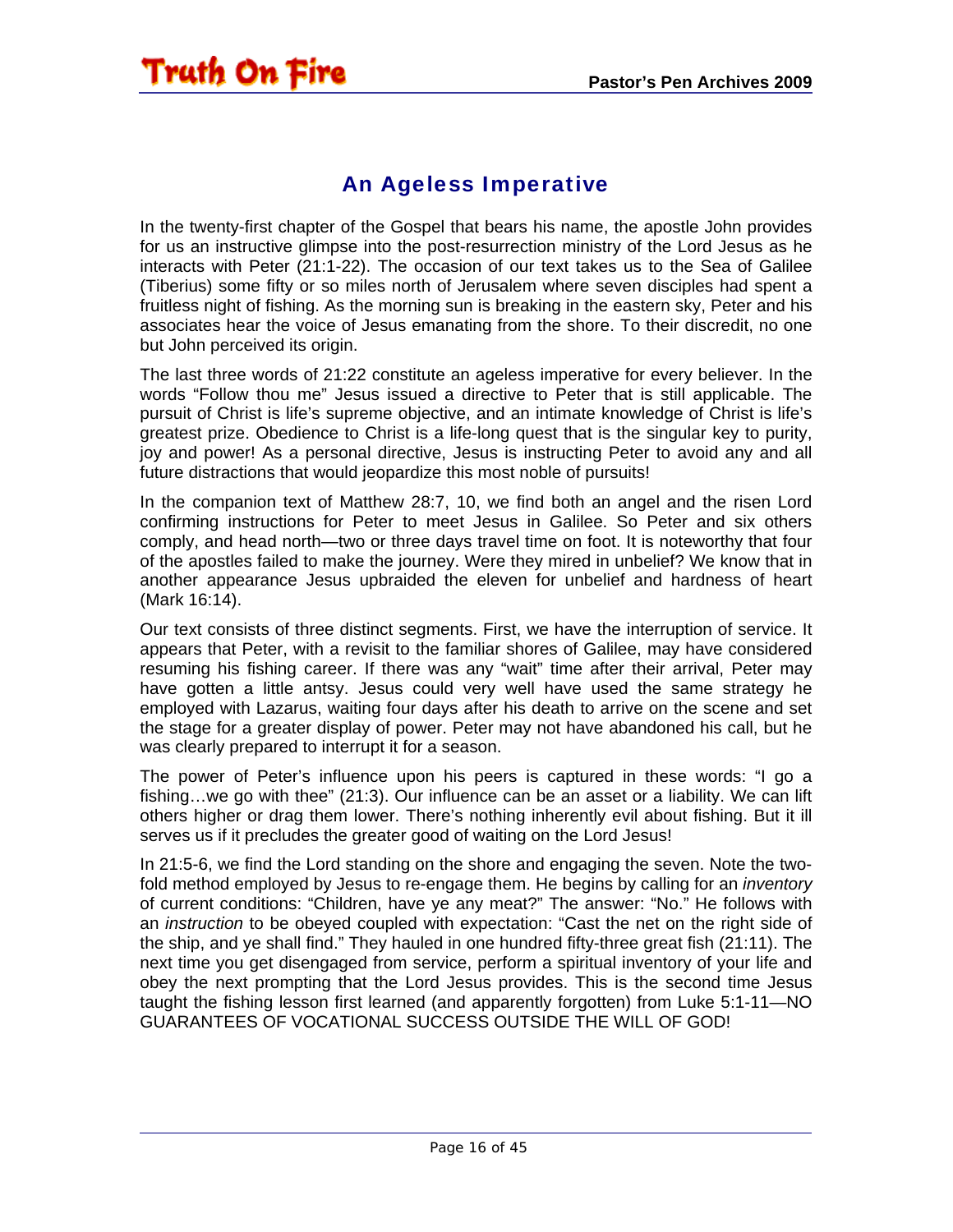Segment two is the invitation to supper. With the words "Come and dine" (21:12), Jesus issued an invitation laced with tenderness and void of rebuke! The Master had prepared a world-class country breakfast laid upon a fire of coals. This was not a buffet. Jesus served them personally. In my mind, this breakfast offering was intended to (1) satisfy their hunger, (2) provide warmth in the cool morning air, and (3) break down any communication barriers. There is no way to overstate the grace of our Lord in this invitation!!!

Let us briefly contrast the fire of coals at which Peter sat in John 18:18 with those now enjoyed by Peter after his morning swim. The former was a fire of resignation that left him bitter and broken; the latter a fire of restoration that settled once for all the issue of life service. At this hour, the Lord Jesus is still ready to engage the wayward saint around his restorative fire where the hungry are fed and the chilled are warmed! A second fitting contrast is found in Daniel 3:13-25 with the three Hebrew children. In that classic text, the pre-incarnate Christ is revealed as the fourth man IN the fire. In John 21, the resurrected Christ is revealed as the eighth man AT the fire! Which of these two manifestations do you think is most needful for the church at this hour?

Segment three is the interrogation of Simon. Jesus asked: "Simon, son of Jonas, Lovest thou me more than these?" (21:15). Jesus was referencing the haul of fish, perhaps with a nod of his head in their direction. For Peter, the fish represented deep occupational roots that previously provided a livelihood and security. Perhaps Jesus knew he was contemplating the revival of his former career…a fallback position, so to speak.

Jesus queried Peter on the love issue three times. Jesus uses the Greek **agapao** (sacrificial love) in the first two instances. Peter responds with the Greek **phileo** (familial love). I'm willing to give Peter a little credit. His mouth got him into trouble when he claimed to be willing to die, and then denied. He is now determined not to climb out on that "die for you" limb again! On the third query, however, Jesus shifts verbs, and uses the verb **phileo** that Peter had used (21:17). Peter is grieved with the change up in verbs, and reaffirms his familial love to Jesus. Again, you cannot fault Peter too much at this point. He was after all in the presence of Jesus when he spoke the following words to a Jewish audience: "For the Father lovest [**phileo**] the Son…" (John 5:20). It's hard to fault a man for claiming to have the same love for the Son that the Father himself was exhibiting.

Furthermore, Jesus tells Peter three times that the outworking of his love for Christ will be the feeding of his sheep. And the same may be said of the modern-day pastor who takes oversight of a local church flock. Describe for me the measure of his expository depth and the degree to which his messages are saturated with truth, and I will give you the measure of his love for Christ! I realize that no two men have exactly the same oratorical and or expository abilities. But feeding the sheep with his best efforts in agreement with his gifts is priority one for the man of God!

Peter had refused to go out on the "die for you" limb again, but Jesus predicted that Peter would indeed succeed in martyrdom where he had formerly failed. Why? Two reasons: (1) Penitence—he was broken and shattered over his former cowardice, which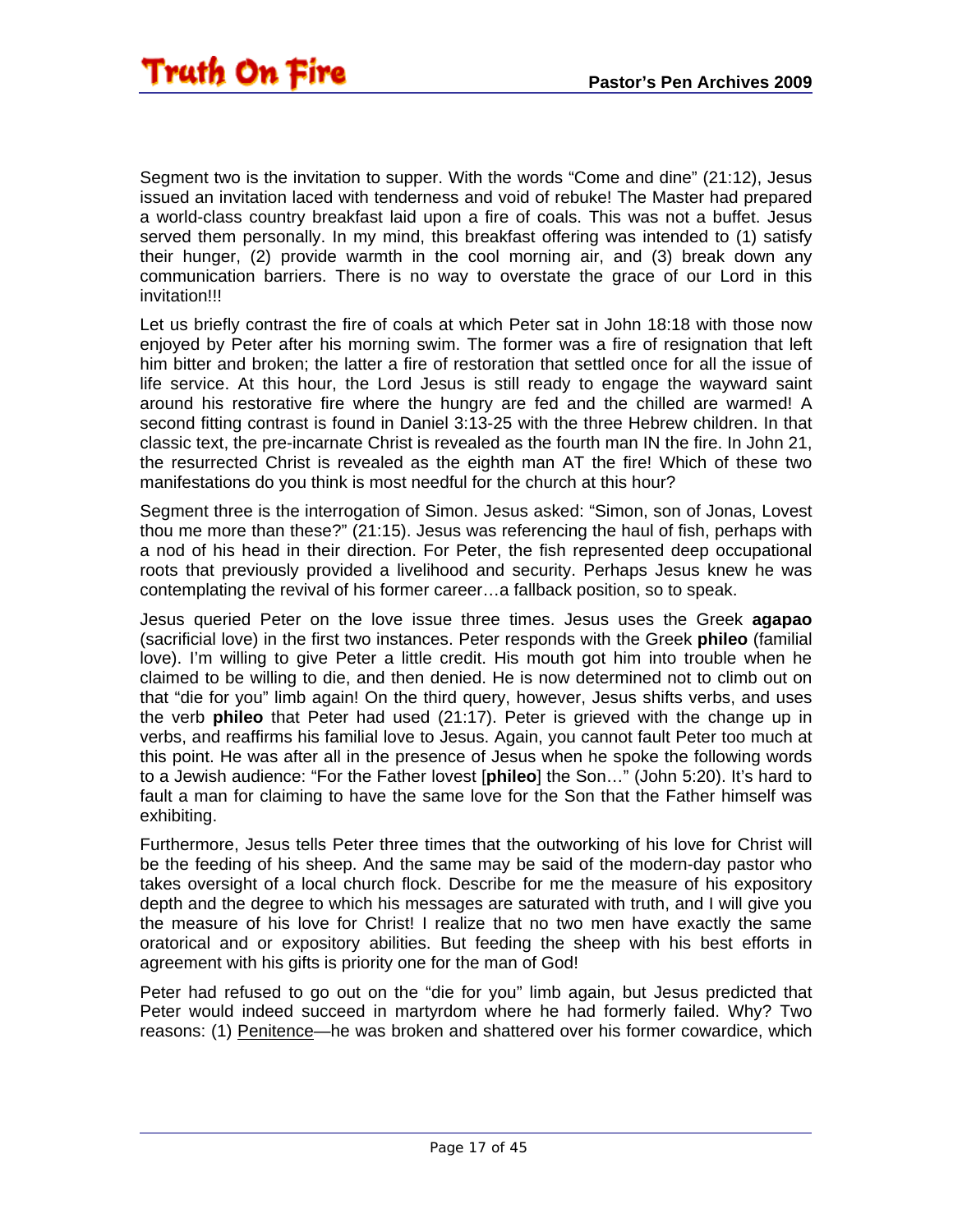

is always a precursor to cleansing and power, and (2) Pentecost—Spirit fullness was the cure for whatever ailed him in his past! And so it is for us today!

When Peter learned from the Lord the manner of his ultimate demise, he asked concerning John…what would happen to him. Jesus informed Peter that what he chose to do with John was none of his business…even if that meant keeping John alive until he returned. He then issued that personal directive "Follow thou me" that continues to serve as an ageless imperative for those who claim Jesus as their Lord!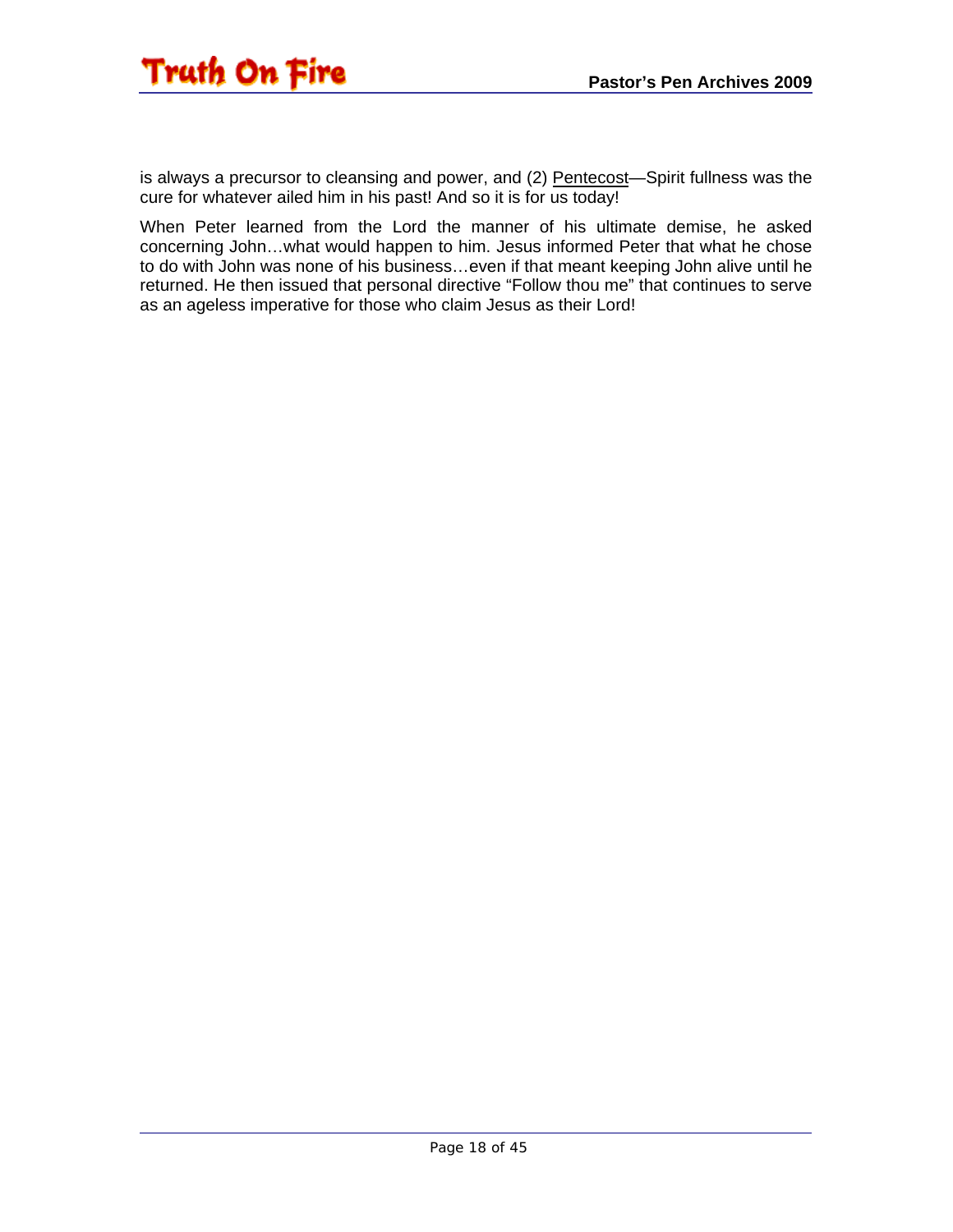#### The Anonymous Man

<span id="page-18-0"></span>How would you answer the following true or false question? Jesus and his apostles were the only ones who preformed miracles while he was on this earth. If we were to insert that question on a standard Bible quiz, I dare say that a high percentage of participants would give "True" as their answer. But they would be wrong! In the Gospel that bears his name, Mark records an incident involving an anonymous man who was casting out devils in Jesus' name. Its significance is both instructive and encouraging.

The apostle John brought up the incident during a private house meeting, saying: "*Master, we saw one casting out devils in thy name, and he followed not us: and we forbad him, because he followeth not us*" (Mark 9:38). The verb tenses paint a colorful picture of the encounter. The verb "casting out" is a present participle, signifying that John and his cohorts likely witnessed not one but several exorcisms. The verb "forbad" means "to hinder or restrain" with a view to curtailing or stopping the activity. The tense is imperfect—continuous action in past time. So, the anonymous man *continued* to cast out demons from his beleaguered countrymen while the apostles kept on insisting that he curtail his ministry and join their ranks. The anonymous man apparently considered the emancipation of sinners of greater import than a token association with John and the boys, and therefore went about his business...to their chagrin.

Now we know two things to be true of any man or woman who is casting out devils in Jesus' name. First, that individual is operating in faith. Secondly, he or she is operating in the power of the Spirit! Or to say it another way, they live as did Stephen, a man "*full of faith, and of the Holy Ghost*" who "*did great wonders and miracles among the people*" (Acts 6:5, 8). Or as Barnabas, who was a "*good man, and full of the Holy Ghost and of faith*" (11:23-24). Barnabas was a preacher par excellence. He "*exhorted*" the disciples at Antioch to "*cleave unto the Lord with purpose of heart*" with the result that "*much people was added unto the Lord*" (11:23). That, my friend, is effective ministry—an effectiveness that is absence from the great majority of churches across America!

Could it be that the faith and Holy Ghost power that accentuated the ministries of Stephen, Barnabas, and the anonymous man are absent from ours? The reason sinners are not being added to the Lord is probably because saints are not cleaving to the Lord! The point is this unnamed man, while an annoyance to the apostles and anonymous to us, shared a kindred spirit with Stephen and Barnabas!

Two questions come to mind. First, what made the apostles think that this man would be better off in their company? This is the same crowd that Jesus had referred to as "faithless" and admonished for their lack of spiritual discipline in the areas of "prayer and fasting" (9:19, 29). Moreover, they had been engaged in a petty, self-serving squabble about "*who should be the greatest*" (9:34). Our anonymous man was operating on a higher spiritual plane than the apostles, and did well to reject their offer. He had already learned what the apostles had yet to learn at Pentecost—that experiencing and enjoying God's presence and power was not restricted to the physical presence of Christ!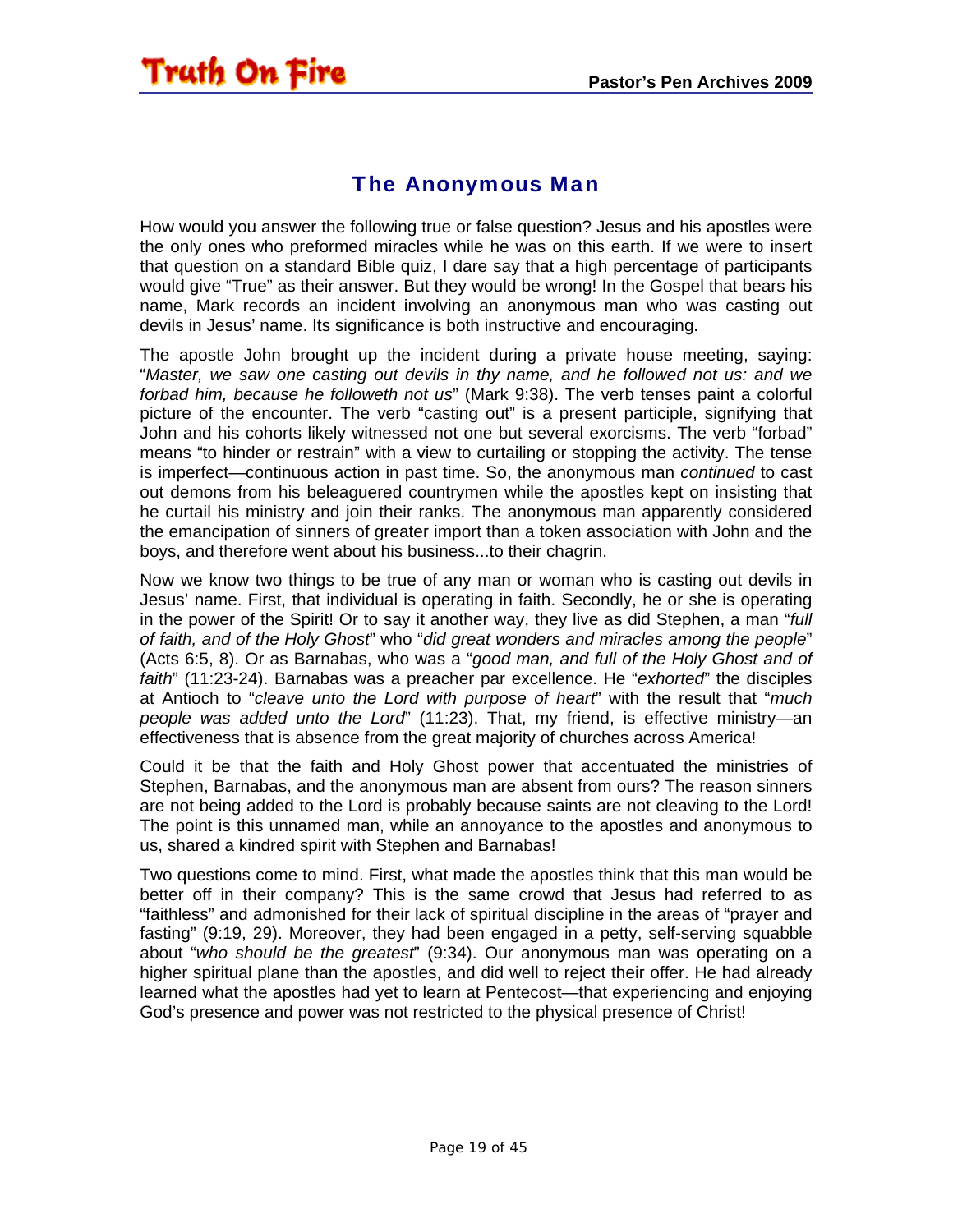Secondly, when did the anonymous man establish his faith connection with the Lord Jesus? While there is no definitive answer, Mark appears to have provided a hint in the same chapter. Remember the earlier dialogue Jesus had with the father of the demonpossessed son from whom the disciples were unable to cast out the dumb spirit? The father asked: "*If thou canst do anything, have compassion on us, and help us*" (9:22). Jesus rejoined: "*If thou canst believe, all things are possible to him that believeth*" (9:23). Jesus was telling the father in no uncertain terms that faith in him and the power of his name was the trump card for apostolic impotence! In other words, your faith could have gotten the job done without my personal presence or any help from my personal assistants. I believe our man was in the crowd that day, heard our Lord's words about the primacy of faith, and ventured out with an unfettered vision founded upon the word of Christ!

Do you and I have a problem being anonymous? Are we willing to be anonymous with men while being approved of God? Living by faith and being filled with Holy Ghost power is not an apostolic privilege. It is as readily available to those of us who labor in obscurity as it is to those who appear to be pillars in the church. That unnamed man was an outsider from an apostolic perspective, but an insider from the only perspective that really counts—God's!

It is said that prayer is the key to heaven, and faith unlocks the door. May the Lord Jesus grant us grace to embrace faith afresh, and to open as many kingdom doors for God's glory as did Stephen, Barnabas, and the anonymous man!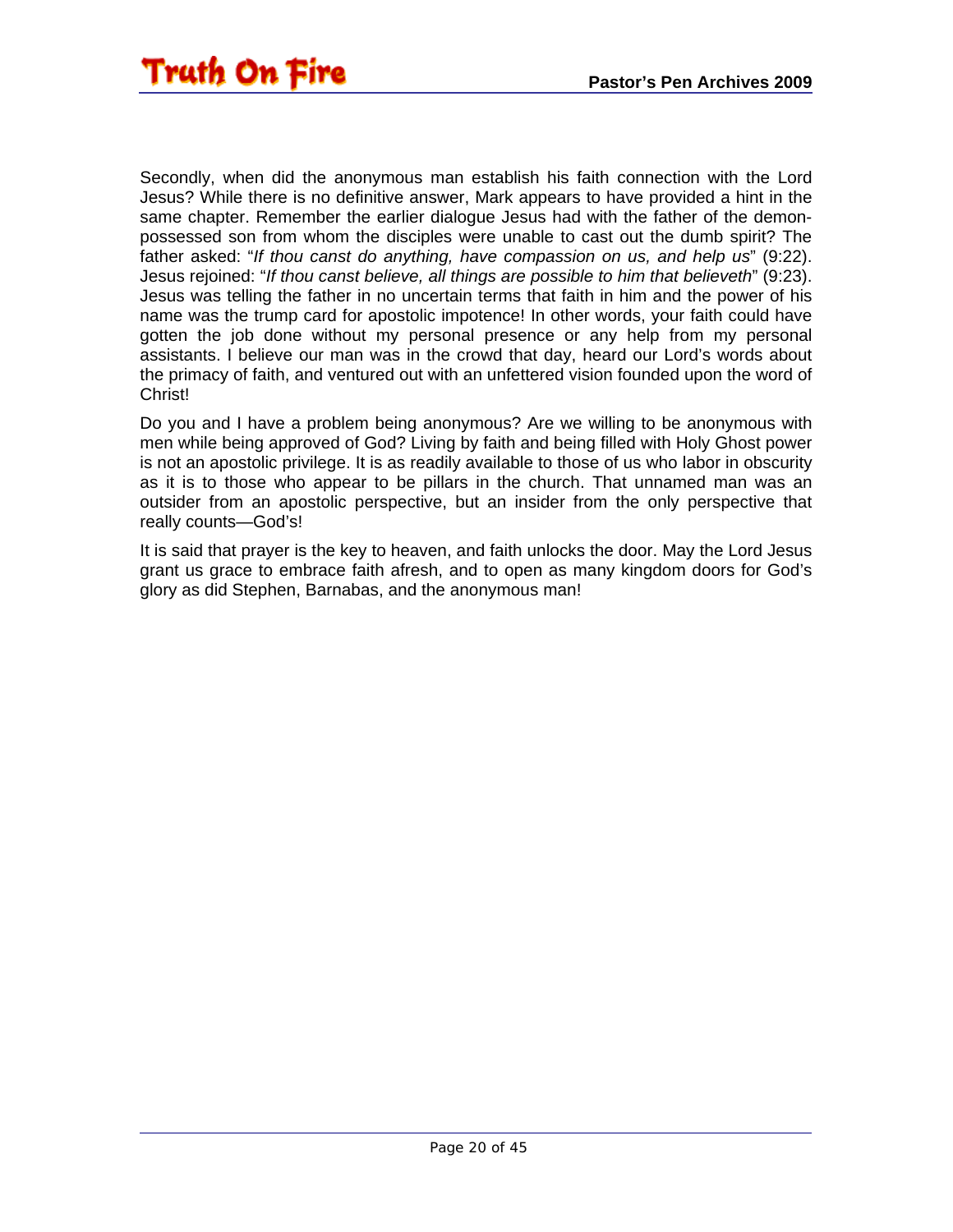#### A Study in Supply Chains

<span id="page-20-0"></span>The Recession of 2008-2009 has produced a drastic uptick in the number of unemployed. In fact, the odds are some percentage of Pastor's Pen recipients have become part of that statistic…or know someone who has. One reason for this alarming condition is the domino effect of job losses within the thousands of supply chains tied to the delivery of goods and services.

A supply chain is the sum total of business links required to bring a product from its point-of-origin to the point-of-consumption. Take, for example, the tomatoes you purchase from your favorite market. Here's a high-level look at the tomato supply chain: seed company > greenhouse growers > tomato farmers and truck patchers > pickers > long- and short-haul drivers > warehouse-distribution centers > retail stores > produce staff > you the purchaser > thick slice on a grilled burger.

Now, suppose the Center for Disease Control (CDC) issued a bulletin warning that tomatoes might cause cancer, and mandated a temporary ban on tomato sales pending more research. The domino effect of such action would impact hundreds of businesses and perhaps thousands of workers whose livelihoods depended on tomato consumption. A more real-to-life scenario is the recent bailout of General Motors. One stated objective was to avoid a cataclysmic disruption—if not destruction—of the automotive supply chain, estimated to include millions of workers.

Have you ever considered the supply chains of scripture? As important as the aforementioned examples are to our economy, there are at least two biblical supply chains that, if disrupted, can result in kingdom consequences far more severe than a spike in unemployment. Both involve human instrumentality. Let us first consider a few other supply chains (no human required) as a source of encouragement.

In Exodus 16:11-15, we find several million wilderness-wandering Israelites, who had been cut off from all the former delicacies in Egypt, murmuring about the food supply. So the Lord instituted his own supply chain by providing quails in the evening and manna in the morning for daily gathering. The links were few: God > quail and manna > Israelites. Still they longed for the former Egyptian offerings: "*Who shall give us flesh to eat? We remember the fish, which we did eat in Egypt freely; the cucumbers, and the melons, and the leeks, and the onions, and the garlick: But now our soul is dried away: there is nothing at all, beside this manna, before our eyes*" (Numbers 11:4-6). They murmured against Moses, but ultimately against the Lord. We must remember that our Lord, when setting up a divine supply chain on our behalf, does so with sustenance in mind, not extravagance. There is but one proper response to a divine supply chain--thanksgiving!

In I Kings 17:1-7, we find the Lord instructing Elijah to head east and hide himself by the brook Cherith after he had prophesied to Ahab concerning an absence of rain that would resume only at his command. The drought was three years in duration (18:1). So "*he went and did according to the word of the Lord*" (17:5). And as the Lord had commanded, the "*ravens brought him bread and flesh in the morning, and bread and*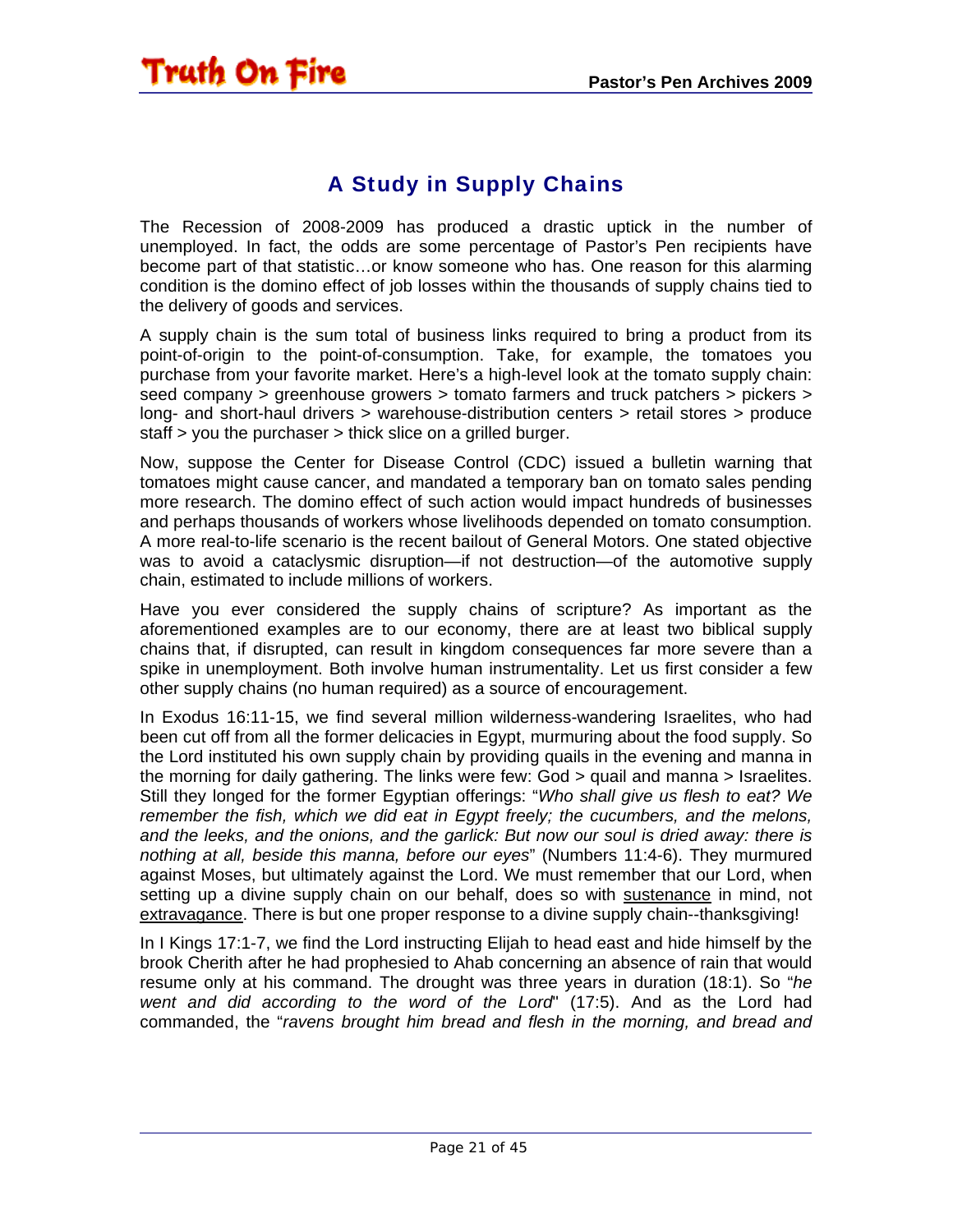*flesh in the evening; and he drank of the brook*" (17:6). Again, we have few links: God > bread and flesh > ravens > Elijah.

In time, the drought dried up the brook Cherith, Elijah's water source. So the Lord sent his prophet to a widow woman in Zarephath in order to sustain him (17:8-16). Now, sustenance looked suspect when the woman stated that the sum total of her dietary resources consisted of a "*handful of meal in a barrel, and a little oil in a cruse*." This she was going to *dress* for her and her son, eat as a last meal, and later die of starvation (17:12). In her obedience, however, to feed the prophet first with those same meager vittles, neither the barrel of meal nor the cruse of oil went empty until the Lord sent rain upon the earth (17:14-16). The links were: God > meal and oil > Elijah plus widow and son. The divine supply chain was intended to secure life, not luxury! I am quite certain that the man of God was grateful to his Lord for both. Moreover, in each of the preceding three supply chains, the people of God were the *last* link in the chain as consumers of God's provision.

We now turn our attention to the two biblical supply chains that include human instrumentality. In these cases, the last link is *not* the critical link! They are (1) the feeding of the five thousand, and (2) the pattern of teaching given to Timothy by Paul. If either of these two supply chains incurs a broken link, the negative consequences for the Church and the world at large are incalculable.

In John 6:1-14, we find the account of Jesus feeding five thousand men (plus women and children) with the *five barley loaves and two fishes* provided by a lad in the crowd. The supply chain was: the lad plus bread and fish  $>$  Andrew  $>$  Jesus  $>$  disciples  $>$ multitude. This miracle of multiplication is a carbon copy of the meal and oil that sustained Elijah, the widow and her son. Perhaps it was intended as a subtle clue that Jesus of Nazareth and the God of Elijah were one and the same person (for those spiritually intuitive enough to connect the dots). There is no accounting for the abundance, or rather overabundance, other than the supernatural power of the Lord Jesus!

The main purpose for this miraculous display was to provide a credential to Israel regarding his role as Messiah. But they failed to perceive its spiritual significance, seeking rather to install him by force as their temporal king (6:15). A second purpose- the one applicable to our discussion--was to illustrate for the disciples the manner in which they and their successors would handle gospel truth in the post-Pentecostal era. In the present age, it is the responsibility of the Church to distribute gospel bread to the masses so that they might be saved from their sins and experience everlasting life. If and when a disciple fails to engage in this most critical of supply chains, a link between Jesus and lost sinners is broken. As a result, a number of lost men and women, having been deprived of gospel bread, are bound to reap the unavoidable consequences of spiritual ignorance and death. The unavoidable question is: To what degree or extent are you and I engaged in gospel distribution?

In II Timothy 2:2, Paul admonished Timothy as follows: "And the things that thou hast heard of me among many witnesses, the same commit thou to faithful men, who shall be able to teach others also." The teaching supply chain is: Christ  $>$  Paul  $>$  Timothy  $>$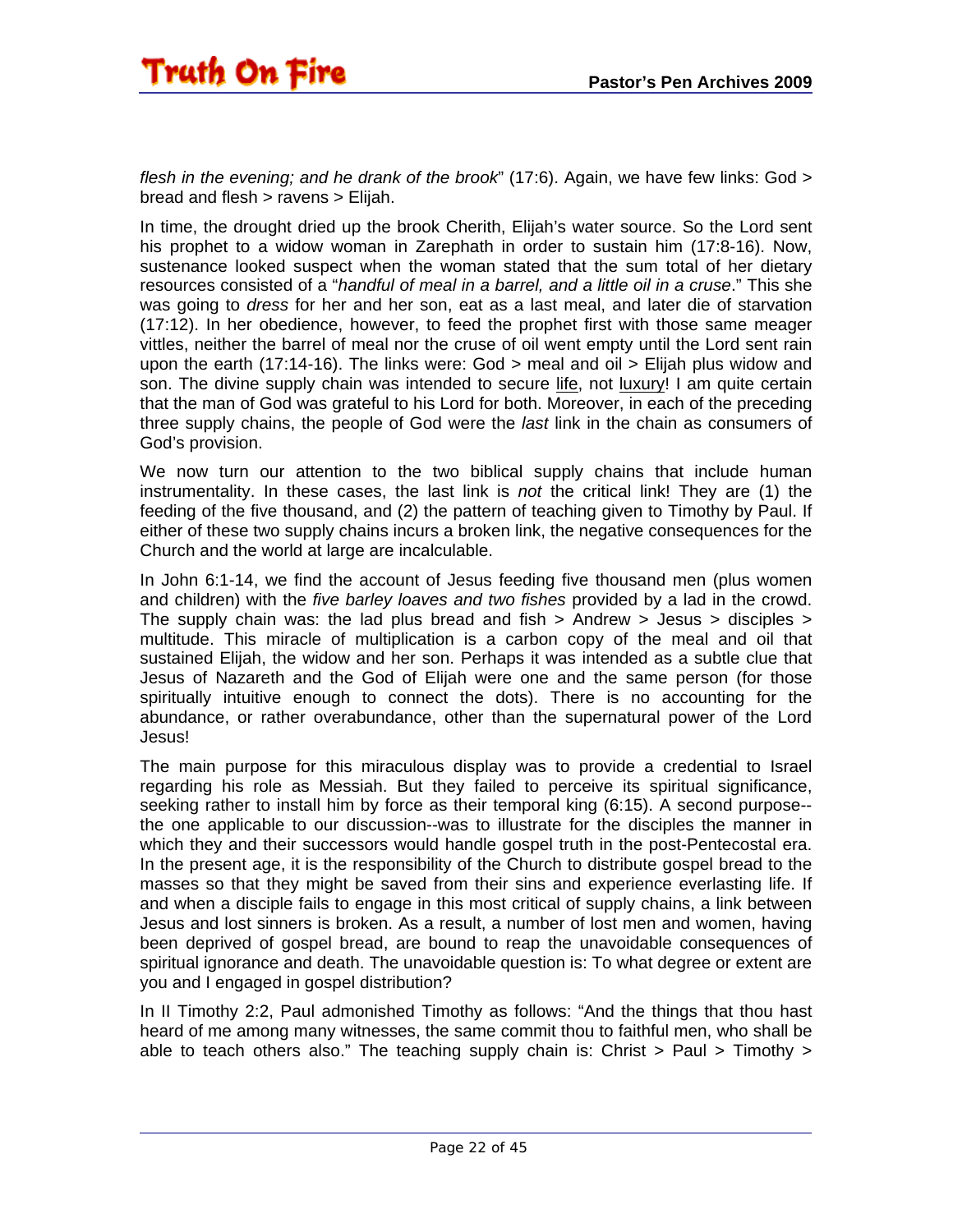

faithful men > others. Both Paul and Timothy are long gone, but we do have the Spirit of God, the Word of God, and men and woman well-acquainted with both who can fuel this supply chain. There is no better formula for qualitative Church growth than for those who are anchored in the things of God to pass them along to those who have exhibited loyalty to Jesus Christ and his Church, who then are able to teach others. I know of no greater joy for a pastor than to see the others in his congregation become faithful men, who then become the teachers of faithful men, as was Timothy!

The supply chain depicted in John 6 has to do with what the Church does for the lost where *evangelism* is in view. The admonition in II Timothy 2 describes what the Church does with its own where *discipleship* is in view! Both of these supply chains are absolutely critical for the lost and saved respectively! Blessed are those churches that achieve a vigorous balance of both!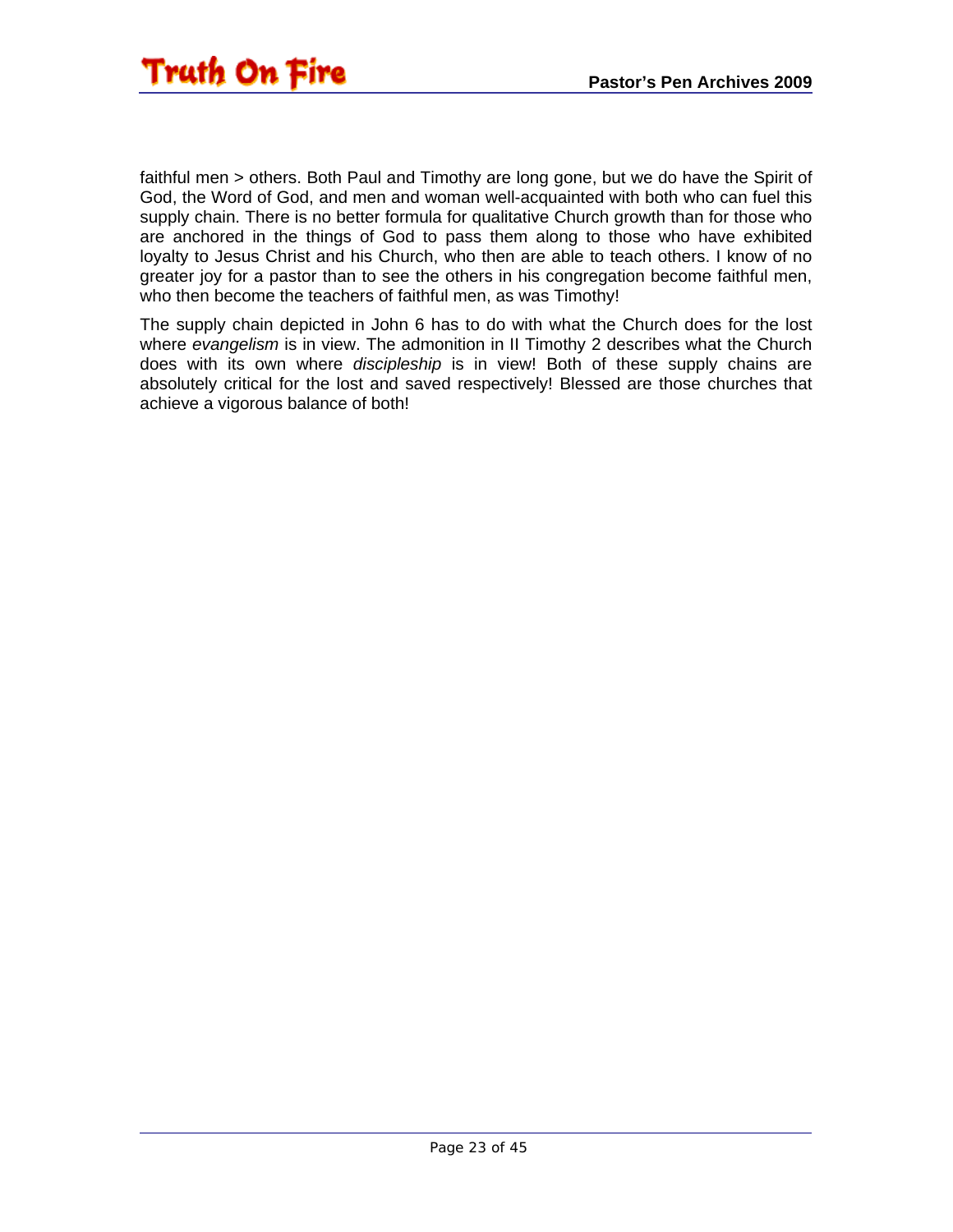#### The Indispensable Man

<span id="page-23-0"></span>One of America's greatest citizens is slowly but steadily approaching death's door. He currently occupies an intensive care unit where a handful of committed staff endeavor to keep the oxygen flowing in the hopes that a recovery—if not full, at least in part—is in his future. But the prognosis is not very encouraging. Every improvement in his vital signs seems to be followed by a serious setback, causing well-wishers to be tossed to and fro between the extremes of optimism and discouragement. Those who make it their business to keep tabs on his condition are amazed at his resilience and fortitude in his fight for survival.

Any and all of his would-be biographers will discover what his closest friends already know. He once played a vital role in the founding of this nation, and has been the close companion of many of its presidents. He was once a stalwart in the academic world. His presence has graced the lecterns of higher learning as well as the boardrooms of the corporate world. But his most noble and notable contributions to our American culture have come through the pulpits of its churches. In fact, most if not all Americans have made his acquaintance at one time or another, and many have become the beneficiaries of his benevolence.

It's hard to believe this man could have enemies, but indeed he does. On second thought, perhaps we should expect ill feelings and animosity to rear their ugly heads whenever the sincere collides with the sinister or the genuine meets the disingenuous. It just seems to work that way. Perhaps you've already figured out who this dear man is. Actually, he has gone by many names through the centuries, but there is one allencompassing name for which he is best known—TRUTH!

In scriptural terms, truth made his entrance onto the historical stage with these words: "*Blessed be the Lord God of my master Abraham, who hath not left destitute my master of his mercy and his truth*" (Genesis 24:27). These words came from Abraham's eldest servant, whom he sent to fetch a non-Canaanite wife for son Isaac from his country and kindred (24:4). In this case, truth was equivalent to the revealed will of God concerning Isaac's bride. The servant expressed humble gratitude for the providential mercies that had brought the truth to light. The principle of "first mention" as applied to biblical studies tells us that truth and the revealed will of God are virtually synonymous concepts. If Jesus had answered Pilate's question "*What is truth?*" (John 18:38), the answer might well have been these five words: "The revealed will of God!"

The second appearance of truth bears a strong resemblance to the first. When Jacob received word that Esau his brother was in route to meet him, he was overcome with fear, and prefaced his request for deliverance with these words: "*O God of my father Abraham, and God of my father Isaac, the Lord which saidst unto me, Return to thy country, and to thy kindred, and I will deal well with thee: I am not worthy of the least of all the mercies, and of all the truth, which thou hast shown unto thy servant*" (Genesis 32:9-12). Again, truth consisted of all that God had spoken by promise and shown by providence. Jacob perceived that everything God had revealed about his will was an act of mercy—the ever-present companion of truth!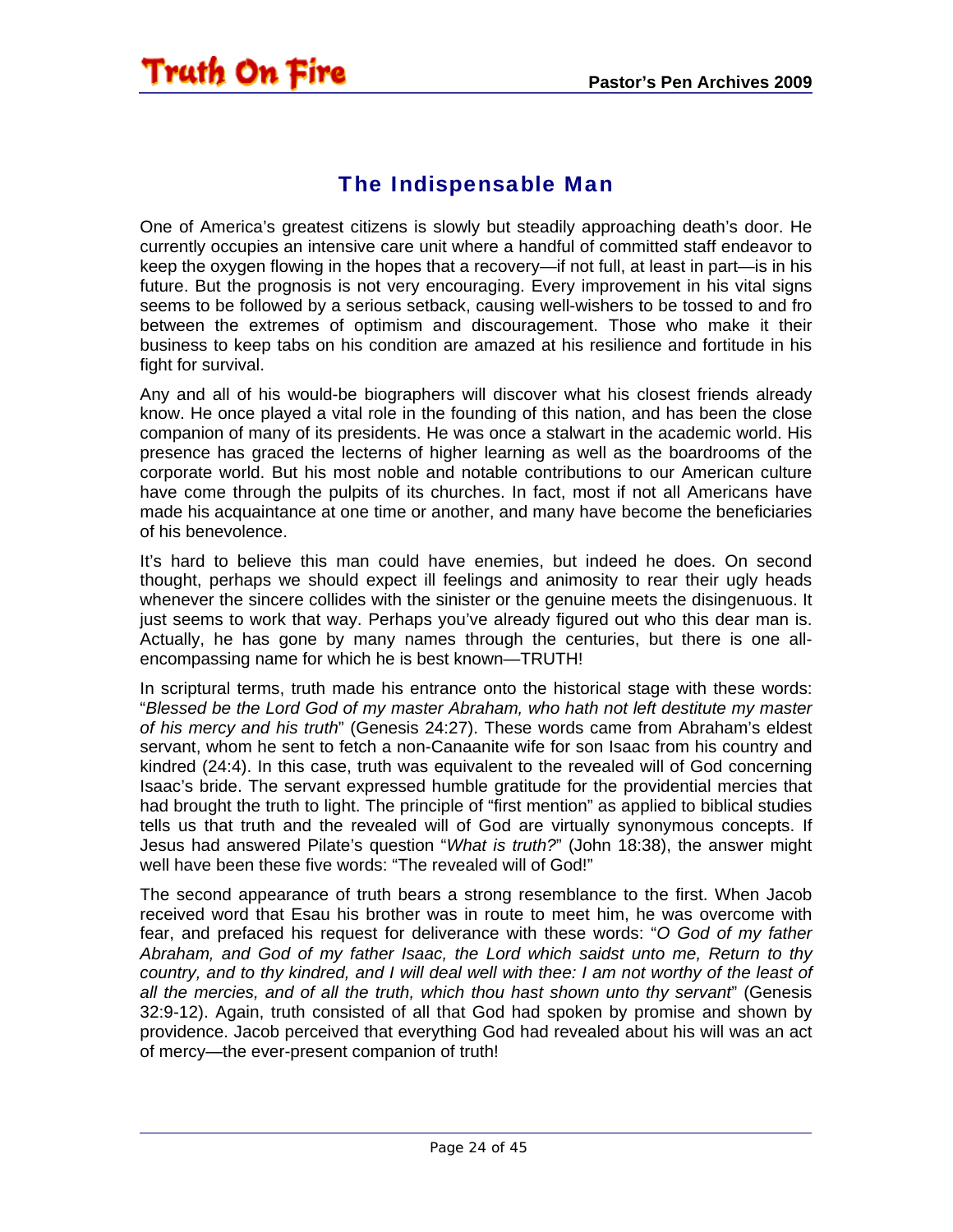Truth is essential to the proper function of government and the political process. Jethro offered these words of wisdom to son-in-law Moses: "*Moreover thou shalt provide out of all the people able men, such as fear God, men of truth, hating covetousness; and place such over them, to be rulers of thousands, and rulers of hundreds, rulers of fifties, and rulers of tens*" (Exodus 18:20-21). Policy makers satiated with truth are men who fear God. Their ability to make sound judgments on behalf of those they lead is tied directly to their refusal to be influenced by the almighty dollar. Contrariwise, politicians void of truth are godless, lack the ability to lead aright, and sell their "ordinances and laws" to the highest bidder. Which of these two political types do you think is now dominating the governmental landscape in Washington, D.C.?

Truth spoken from the heart is a requisite for fellowship with God (Psalm 15:1-2). The God of redemption is a God of truth (31:5). All of his works are done in truth (33:4). Truth preserves God's servants (40:11). Truth is a shield and a buckler (91:4). God's truth endures to all generations (100:5). Jesus was full of grace and truth (John 1:14). Jesus is the truth (14:6). God elects those who believe the truth (2 Thessalonians 2:13), but failure to believe the truth brings damnation (2:12). The church is the pillar and ground of the truth (1 Timothy 3:15). And while it may seem improbable at the moment, one day Jerusalem will be called a city of truth (Zechariah 8:3).

Truth—as it pertains to individuals and nations—is indispensable! The future viability of America depends on this man called truth. Yet our nation has pummeled him so severely that he is currently on life support. May God encourage our hearts to pray earnestly for his recovery. Our survival is impossible without his!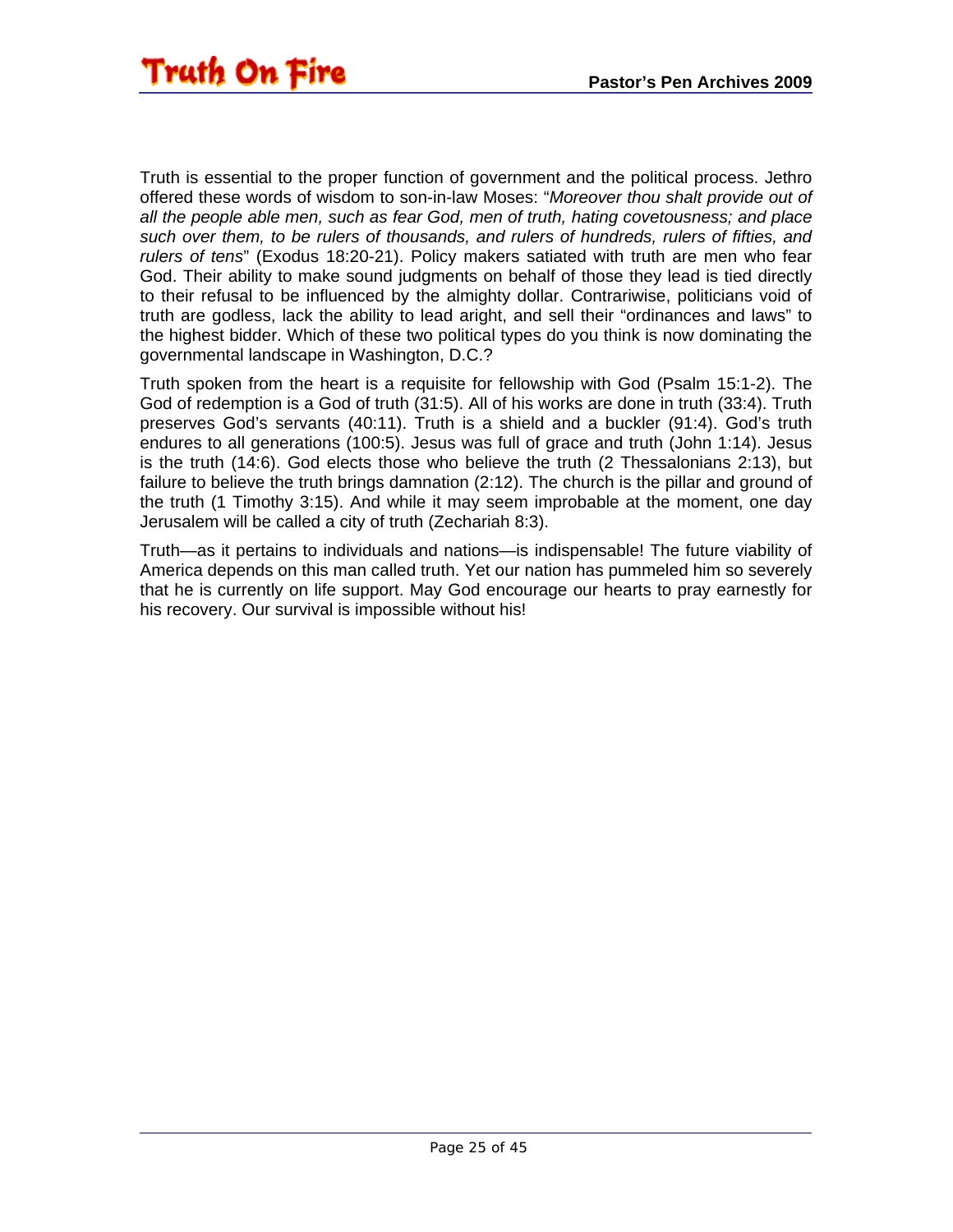#### The Legacy of a Fallen Man

<span id="page-25-0"></span>It was a bombshell that shook the inner circle to its collective core! It was not the fact that Jesus would suffer betrayal and crucifixion, for he had made that known to the apostles two days prior to the Passover (Matthew 26:2). The shock came when Jesus sat down with the twelve, and said: "*Verily I say unto you, that one of you shall betray me*" (26:20-25). A betrayal from within the apostolic band! Who would have thought it possible?

The announcement produced much sorrow. To a man the pangs of self-doubt began to spring up as each asked: "*Lord, is it I?*" Perhaps that's one reason why any discussion of Judas makes us uneasy, for we all have a Judas potential in our flesh. When Judas finally popped the question, Jesus responded in the affirmative (26:25).

In Acts 1:15-26, Luke records the role of Peter in leading roughly 120 disciples, who were waiting with one accord for the baptism of the Holy Ghost, to pick a replacement for Judas. The group acknowledged in prayer that Judas by transgression fell from the ministry and apostleship (1:25). Those verses therefore encapsulate for us the legacy of a fallen man!

The phrase "*by transgression fell*" is the translation of the Greek verb **parabaino**, meaning "to go away, to go aside, to overstep or violate." After three years of up-closeand-personal observation of God robed in human flesh, Judas knew full well the boundaries of kingdom righteousness and godliness. With eyes wide open, Judas breeched those boundaries and willfully disassociated himself from the God-Man for thirty pieces of silver! In the entirety of human history, there has been no fall so precipitous as that incurred by Judas Iscariot!

The legacy of this fallen man has three distinct components. First is THE ROLE THAT JUDAS PLAYED. Peter stated that Judas was guide to them that took Jesus (1:16). *Guide* in Greek is **hodegos**, a combination of **hodos** (a way) and **hegeomai** (to lead)--literally, one who leads others in the way. And we know that the way of betrayal for Judas was the path that led to the sacred confines of Gethsemane where the Son of God was preparing himself for the blunt force trauma of the cross and our sins! O how sinister was that guiding role that Judas played!

When we think of roles, we usually have in mind those played by actors. Professional and would-be actors alike are reputed to pour over dozens and perhaps hundreds of scripts in search of that one role that will launch and establish a career. But to inject oneself into this role after three years of exposure to personified grace damns the soul. None but the diabolical would contemplate such a role!

In addition to Judas as a *diabolical* guide, scripture identifies three other guide types: (1) the *hypocritical* guides of Israel consisting of the scribes and Pharisees--Matthew 23:16, 24, (2) the *supernatural* guide of God's people in the person of the Holy Spirit--John 16:13, and (3) the *evangelical* guides of lost men as represented in Philip who evangelized and baptized the Ethiopian eunuch--Acts 8:30-31. All of us play a guiding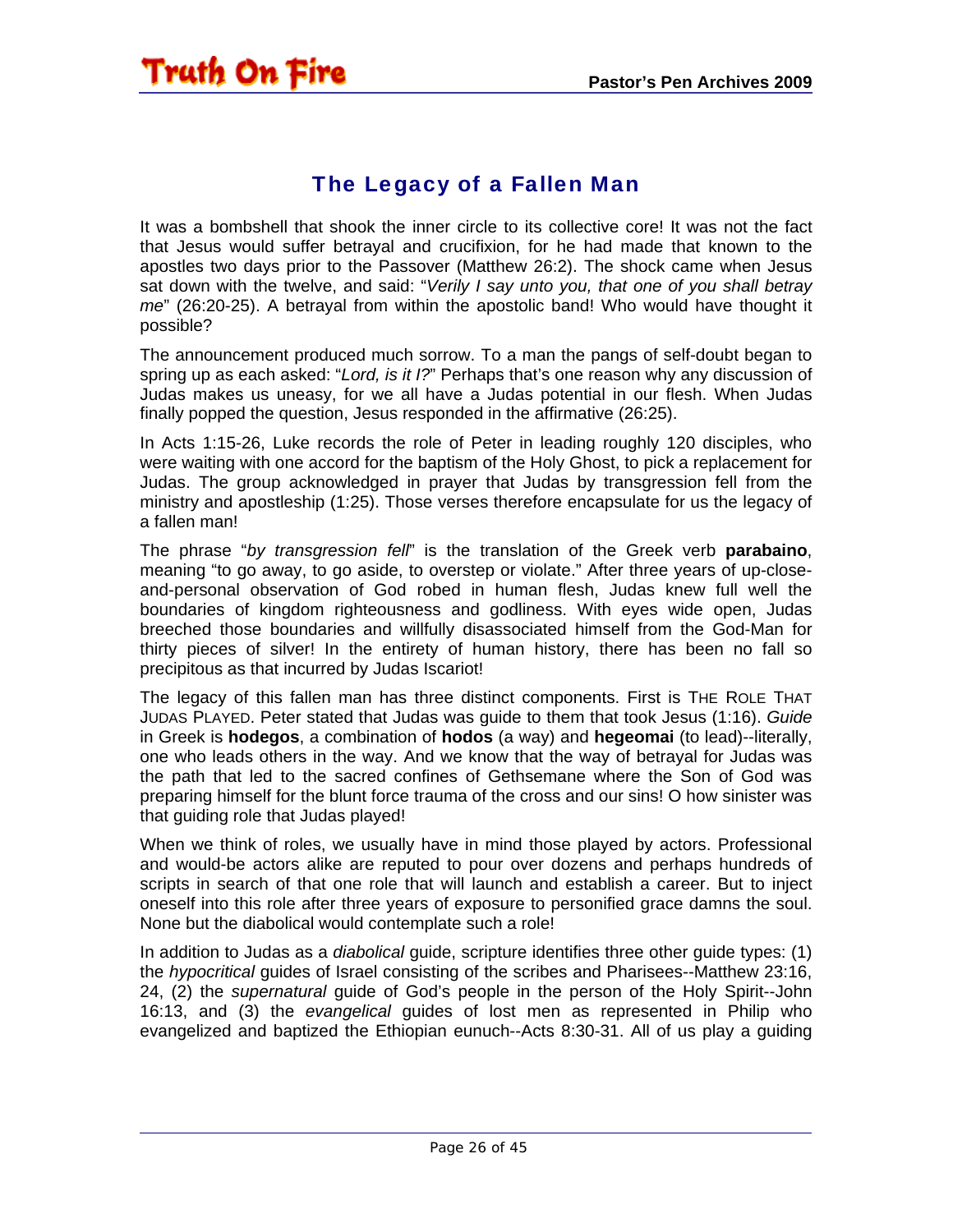role in this life to one extent or another! In most cases, we will find ourselves to be either a Philip or a Pharisee!

The second is THE RESUME THAT JUDAS BUILT. Judas had some hefty credentials credentials that were afforded to him by the grace of Christ and that would have made him a prime pastoral candidate for your average Baptist church. He was *chosen* (elected) by the Lord Jesus to be an apostle (Luke 6:13). Again, biblical election has to do with privileges bestowed upon those elected, not personal salvation. Judas *obtained* part of this ministry, one aspect of which was a *bishoprick* that involved a measure of spiritual and pastoral oversight (1:17, 20).

This man Judas was an object of election, recipient of an apostolic commission, and a bishop ordained by the Lord Jesus himself! There are many pulpit committees that would readily recommend him as a candidate for pastor. But they would be recommending a lost man! Judas confirms to us the well-known truth that it takes more than a powerful resume to fit one for spiritual ministry. It takes a personal and dynamic relationship with the Lord Jesus--one that eluded our fallen man.

The third is THE RETRIBUTION THAT JUDAS EARNED. We are told that Judas went to *his own place* (1:25). The phrase in Greek is **ton topon ton idion** (literally, "the place, the one that was his very own"). The dual use of the definite article **ton** teaches us that Judas went to a place uniquely his and his alone (i.e., isolation in Hell as retribution for his singularly wicked act of betrayal). It's no wonder Jesus said that it would have been good for the betrayer if he had never been born (Matthew 26:24).

It is suggested in some theological circles that the Antichrist will actually be Judas Iscariot brought back from the preparatory torments of Hell to resume his diabolical role. This postulation is arrived at by the use of the phrase "*son of perdition*" to describe both Judas (John 17:12) and Antichrist (2 Thessalonians 2:3). Moreover, the Greek phrases are identical with dual use of the definite article (literally, "the son of the perdition"). The grammatical evidence strongly suggests that Judas will indeed re-enter the historical stage as an imposter to carry out the final satanic assault against the truth and those who believe it.

A second possibility is that Antichrist will be Judas-like in his mode of operation. In Malachi 4:5, the prophet predicted that God would send Elijah before the great day of the Lord. In Matthew 11:14, Jesus confirmed that John the Baptist was the fulfillment of Malachi's prophecy. Jesus clearly meant to say that John the Baptist was Elijah-like in his ministry. Since John did no miracles, the likely reference was to the authoritative, robust and piercing oratory with which both Elijah and John delivered the word of the Lord! Would to God the pulpits of America were filled with these kinds of preachers!

So, whether Antichrist turns out to be Judas returning as his diabolical self or another individual who is Judas-like in credentials and behavior, we know he will appear to walk within prescribed kingdom boundaries for a season, and then deliberately violate those lines after three and a half years of pretense. The legacy of our fallen man Judas is sad indeed. Sadder still is the knowledge that it will be repeated in the yet-to-come son of perdition whose guidance many will follow to their own destruction!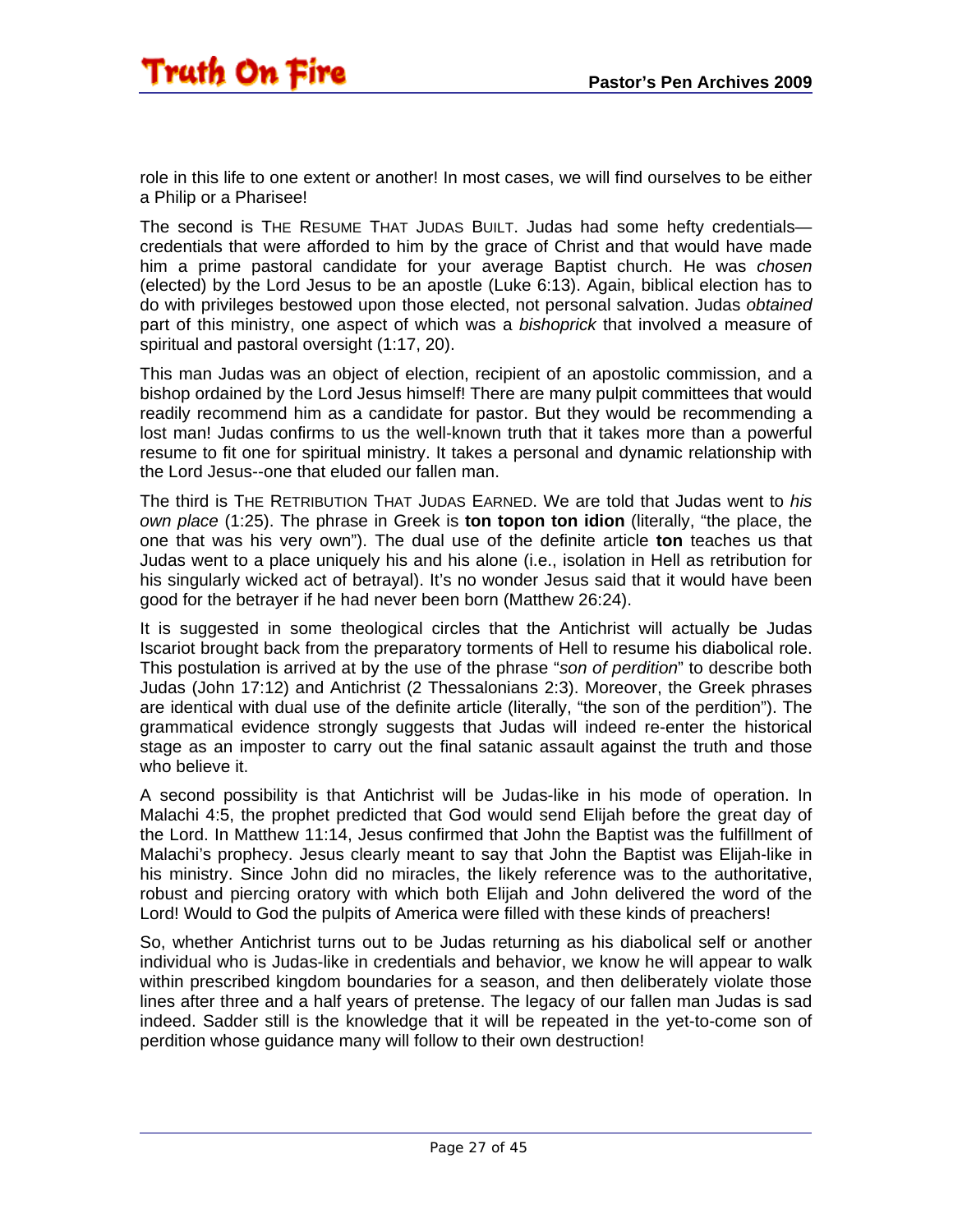#### Are You Content with an Ishmael?

<span id="page-27-0"></span>Most students of Scripture agree that the current conflict between Israel and the Arab nations began in the twenty-first chapter of Genesis. There the Scriptures make us privy to the mocking of Isaac by his elder half-brother Ishmael. The immediate solution recommended by Sarah was casting out Hagar the bondwoman and her son Ishmael—a solution endorsed by the Lord himself even though it was *grievous* to Abraham at the time (Genesis 21:11-12).

It has occurred to me that this entire episode might have been avoided if Abram had sought just one additional piece of information from the Lord regarding the promises of a *land* and a *great nation* (12:1-2), which were later reaffirmed as *thy seed* and *this land* (12:7). The critical piece of information concerning the seed that would come from his own bowels (15:4) could have been obtained by asking just one question—"*Which womb?*" Failure to nail this down left him vulnerable to the advice of Sarai to take her handmaid, Hagar the Egyptian, as a wife for the purpose of obtaining children (16:1-3). It was so done, and Hagar conceived.

No rocket scientist was needed to predict the contentious relationship that would ensue between these two wives—one barren and the other blessed! It is interesting that Abram, after hearing the complaint of Sarai, more or less washed his hands of the matter, saying: "*Behold, thy maid is in thy hand; do to her as it pleaseth thee*" (16:6). As a result, Sarai dealt harshly with Hagar, and she fled from her face into the wilderness  $(16:6-7)$ .

No mention is made of Abram being bothered by this first departure of Hagar even though she was carrying his seed in her womb (16:6-7). He appeared to have been somewhat indifferent! Perhaps he considered the restoration of harmony to his household a result he could live with despite the cost! I realize that an argument for indifference based upon silence has its weaknesses, but the stark emotional contrast between this first departure and the final departure some fourteen years later is undeniable! And there are valid reasons for this emotional difference!

While Hagar had fled from Sarah, she was found by the angel of the Lord by a fountain of water in the wilderness. I wonder how many times the grace of God has found those who have fled from bad situations in life? The Messenger instructed her to return and submit herself under the authority of Sarah, and gave her a promise, saying: "*I will multiply thy seed exceedingly, that it shall not be numbered for multitude*" (16:10). Does that not have a familiar Abram-like ring to it? He further prophesied the birth of a son, and directed her to call his name Ishmael, which means God shall hear.

Hagar obeyed the Messenger, with the result that "*Hagar bare Abram a son: and Abram called his son's name, which Hagar bare, Ishmael*" (16:15). I have no doubt Hagar shared with Abram all that the Messenger had revealed to her. So Abram, at age eightysix, eleven years after departing Haran with the promises, now had a seed that he reckoned to be the fulfillment of that promise.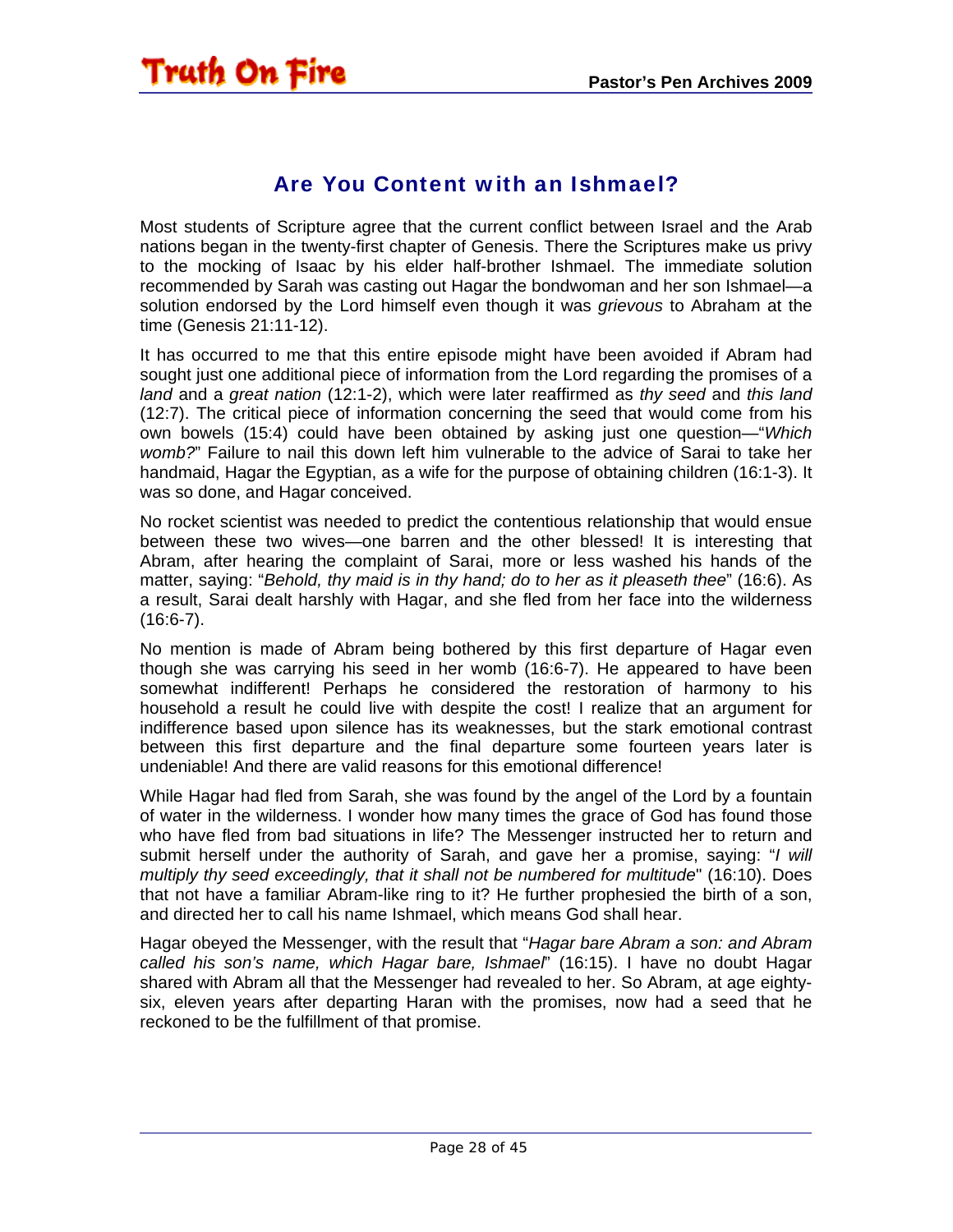Thirteen years later, at age ninety-nine, God provided Abram with that one missing piece of information regarding the womb from which the promised seed would come. It is at this time that Abram becomes Abraham, Sarai becomes Sarah, and a son to be named Isaac is promised as the fruit of Sarah's womb and the fulfillment of the covenant promise.

Please do not miss the mindset of Abraham with regard to Ishmael! He had spent nearly a decade and a half nurturing a boy into the early stages of manhood. He was content with the notion that Ishmael fulfilled the promise. Ishmael was destined to be a man of great influence among his brethren, and would never back down from a fight (16:12). In other words, he was no sissy, but rather a man's man!

I suppose that in some respects Ishmael was every father's dream. This would explain Abraham's cry "*O that Ishmael might live before thee!*" when God revealed that the true son of promise was yet to come from the womb of Sarah (17:18). The point is that something far greater was on its way for Abraham, but he was perfectly content to forfeit the greater glory and consider himself sufficiently blessed in his present situation.

Brethren, how many of us are content with an Ishmael when God would give us an Isaac? How many pastors are content with the effectiveness of their ministries? How many parents are satisfied with the influence they wield upon their children? How many prayer warriors have received all the help they need from the throne of grace? How many preachers and evangelists walk from the pulpit content with the results of the preaching and the power with which they delivered it?

I would challenge each of us to consider what greater glory God might have in mind for us beyond our current experience, and what additional revelation from the Word of God might be required to propel us to the next spiritual level. Ishmael was a blessing, but he was no Isaac!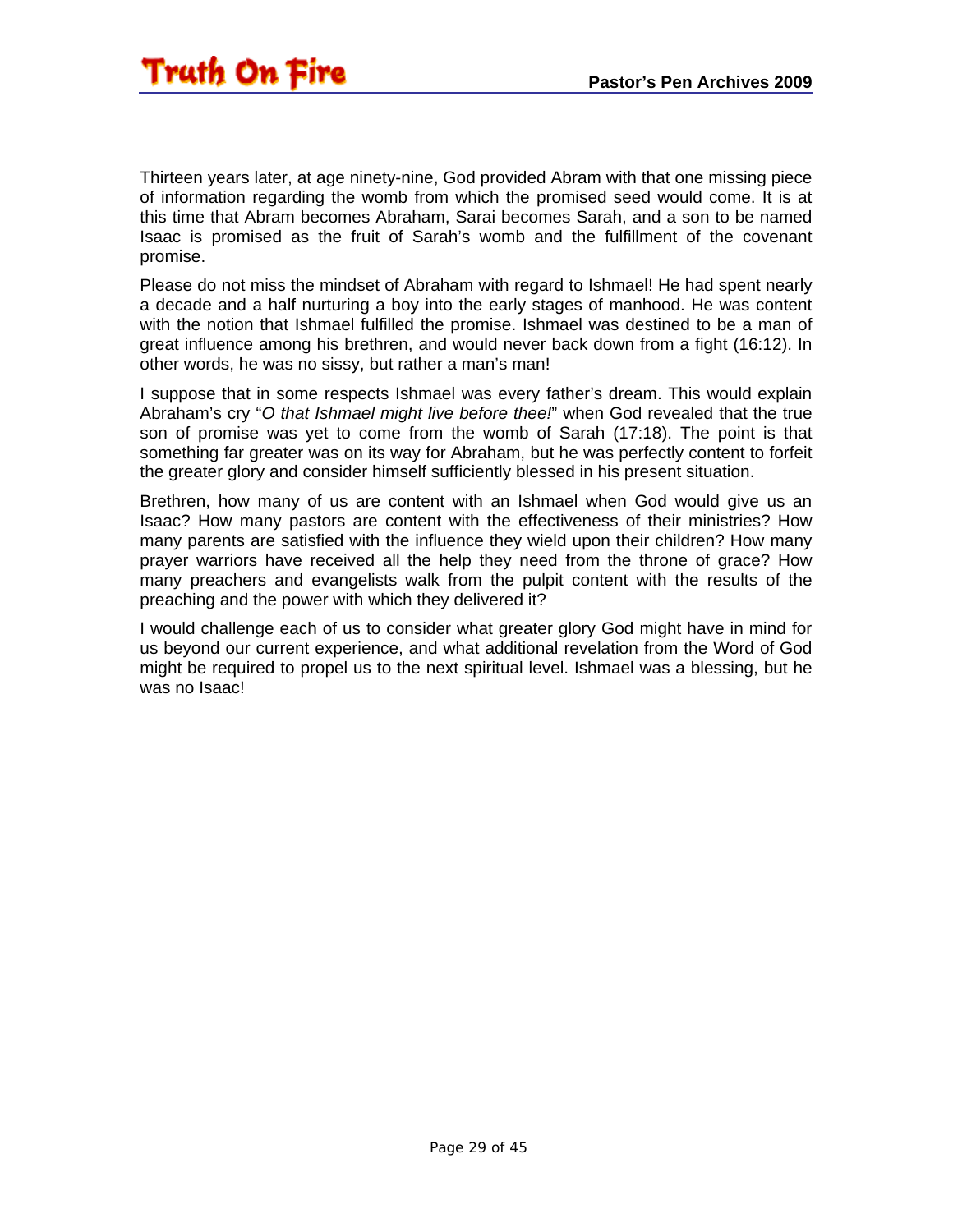#### The Power of Collective Prayer

<span id="page-29-0"></span>If you are a political conservative, the phrases "collective good" and "shared prosperity" are certain to raise red flags in your mind. These are code words for the redistribution of wealth, which ultimately equates to an assault on *your* wealth if you're one of the fortunate that still has some. Candidate Obama's "spread the wealth around" comment to Joe the Plumber during the 2008 presidential campaign was a harbinger of things to come for those who were paying attention.

In the spiritual realm, however, these phrases have a positive connotation for the local church and the body of Christ at large. Inasmuch as all believers are indwelt by the Spirit of God, they are, in a collective sense, a *holy temple in the Lord* and a *habitation of God through the Spirit* (Ephesians 2:21-22). The prosperity they share comes from God's riches in glory by Christ Jesus, not from some finite earthly source. Our Lord therefore redistributes nothing, but rather distributes freely to his people from his own infinite resources. Even the poor of this world who believe in the Lord Jesus are considered rich because they are heirs of the kingdom (James 2:5).

One of the teachable moments in scripture is the ten-day preparation that preceded the coming of the Holy Spirit on the day of Pentecost. What we learn from that waiting period is this: the church that immerses itself in the practice of collective prayer will be, at some point in time, the benefactor of heaven-sent Holy Ghost power!

A summation of that collective prayer activity is found in Acts 1:14: "These all continued with one accord in prayer and supplication, with the women, and Mary the mother of Jesus, and with his brethren." What we find here, as in other scriptures, is spiritual profundity wrapped in elegant simplicity! There are several attributes of this collective prayer meeting that are worthy of note.

The first is diversity. The phrase "*these all*" is comprehensive in scope, signifying all without exception and or distinction. No insiders or outsiders, no first-class or secondclass believers. Is this not the beauty of the gospel? Is this not indicative of the equal footing established by the cross of Christ? On one end of the spectrum was Mary, the mother of Jesus--a woman renowned for her sexual purity, virgin conception, and unflinching loyalty to her Son's ministry. On the other was Matthew, the former tax collector--a man despised for his corruption by the rank-and-file citizenry but transformed by the grace of Christ. So diverse in background was this band of believers!

The second is tenacity. The word "*continued*" is the Greek **proskatereo**, meaning "to be strong towards, to persevere." It is a present participle, speaking of an ongoing action. A literal translation of the Greek is: "these all were the ones who were continuing (persevering)." This group was determined to maintain the prayer vigil until the Lord delivered the promised enduement of Spirit power (Luke 24:49). The continuance (persistence) exhibited in prayer before Pentecost spilled over into *doctrine*, *fellowship*, and *daily* meetings *in the temple* after the Spirit of God fell upon them (2:42, 46). Show me a man or woman tenacious in prayer, and I will show you an individual that loves to study the scriptures and meet together regularly with a local body of believers!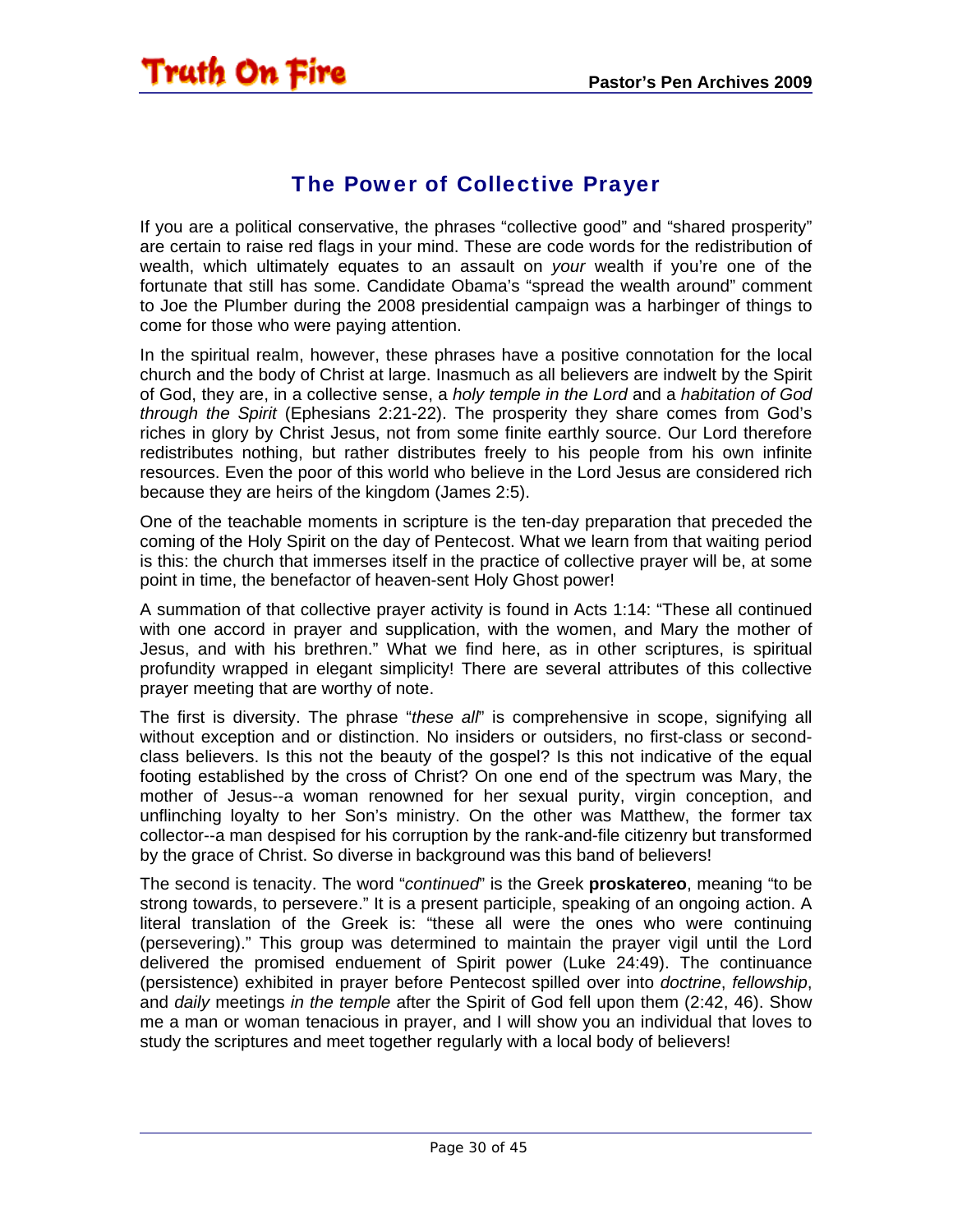It should be noted that there is a direct relationship between persistency in prayer and the promises of God. If you and I find ourselves fainting in prayer, it is likely because we have relinquished our grip upon the promise that motivated us to pray in the first place. God's promises are the foundation for our persistency, and his tenets the fuel for our tenacity!

The third is unity. The phrase "*with one accord*" signifies oneness of mind, soul and spirit. As with diversity, it is both because of what they had in common and in spite of the points at which they differed. The incentives that pulled these folks together were greater than the differences that might have pulled them apart! One could liken this to a serviceoriented company where a "satisfy the customer" mandate becomes the overriding theme that pulls employees together at the expense of individual opinions and differences! Should not the mandate to win the lost and disciple the saved in the power of the Holy Spirit be enough to unite God's people?

The fourth is urgency. The phrase "*in prayer and supplication*" denotes the seriousness with which this embryonic group of disciples conducted its most sacred business! *Prayer* is the general word for an approach to God. *Supplication* is the Greek **deesis**, which speaks of an urgent need to be met. While prayer affirms that God is sufficiently *worthy* to warrant our humble approach, supplication affirms that he is sufficiently *wealthy* to meet our needs from his incalculable resources! And there is scarcely a more urgent need for the people of God at this hour than enduement with Spirit power for holiness of life and the bearing of spiritual fruit!

I agree with every pulpiteer through the centuries that has reminded us that no man or woman is greater than his or her prayer life! If that truth is applicable to the individual, it is certainly true for the local church. In these last days, may our Lord enable his churches to rediscover the power of collective prayer with similar result!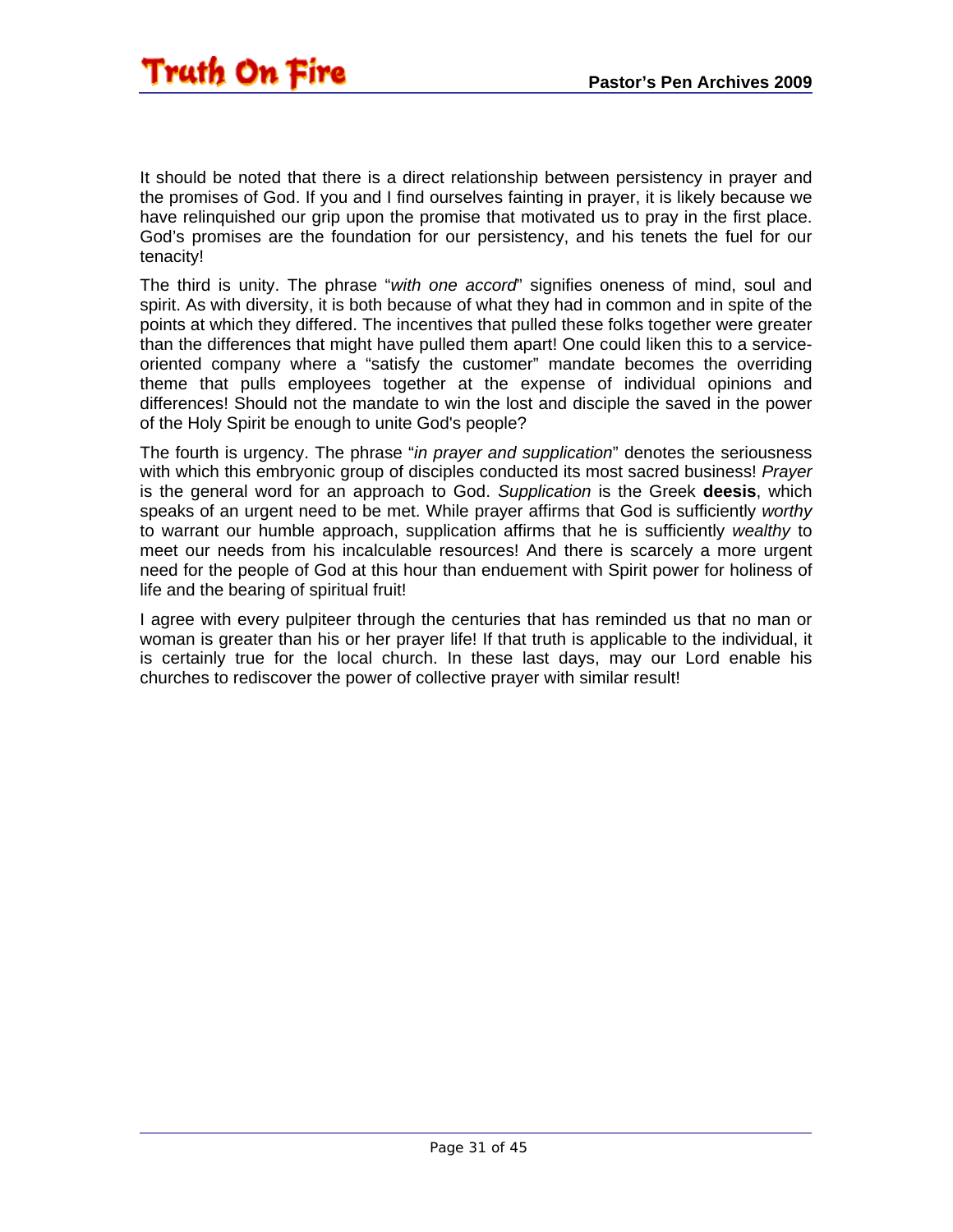#### A Time for Sober Reflection

<span id="page-31-0"></span>This week marks the anniversary of the September 11, 2001 terrorist attacks upon the World Trade Center Towers and the Pentagon. It is being referred to as "a time for reflection", and rightly so. Several secular and religious media sources have opted to originate their broadcasts from lower Manhattan where the most lethal destruction took place. With almost every camera shot, the viewer can see in the background the enormous seventy-foot deep crater where the two megastructures once stood as emblems of our financial influence and power. In addition to the staggering loss of life that devastated thousands of families, the Insurance Information Institute estimates that the total insurance loss will ultimately exceed \$40 billion.

The question on my mind is: "Exactly where should sober reflection upon these catastrophic events take us? Some would argue that the fruits of reflection should lead us to fortify our borders with Canada and Mexico. Others might conclude that we should privatize airport security and replace the current corps of bumbling baggage screeners with true security professionals. Military zealots might call for a rekindling of America's anger for the atrocities committed against her. The saints of God, however, should allow a sober reflection to take them far beyond such shortsighted conclusions. I have two in mind.

The first is the death of the Lord Jesus Christ. My imagination was jogged a year after the attacks by the comments of a man who witnessed the collapse of the South Tower. He said it sounded like "ten thousand deafening cannon shots set off in rapid succession" as floor after floor of steel beams and girders snapped like toothpicks under the unbearable weight. The mental image created by his words caused me to reflect upon the Cross. How incalculable was the total weight of human sin that God the Father laid upon the Lord Jesus? According to the OT scriptures, the Lord laid upon Him the iniquity of every human soul that had gone astray (Isaiah 53:6).

John the Baptist affirmed this truth by identifying Jesus as "the lamb of God, which taketh away the sin of the world" (John 1:29). It was by the grace of God that He tasted death for each and every man (Hebrews 2:9). What a burden! The collapse of a thousand Trade Center Towers could never equal the degree of devastation incurred by the Lord Jesus as He bore the weight of our sins in His body on the tree!

The second is the potential death of a nation. Is there any doubt in the minds of God's people that the window of opportunity seized by the terrorists was related to a purposeful slackening of God's providential care? If our nation refuses to cease from its rebellion against the Almighty—the legalization of infanticide via abortion rights and the legitimization of homosexual perversion as two glaring examples, what additional judgments can we expect? Will they be more severe?

Many recoiled in disgust when President Obama's former pastor, Jeremiah Wright, invoked God's damnation upon America following the 9/11 attacks (i.e., chickens coming home to roost). Now, I may not agree with Mr. Wright regarding his causal assertions, but do believe that our God-blessed nation has transitioned into a phase of judgment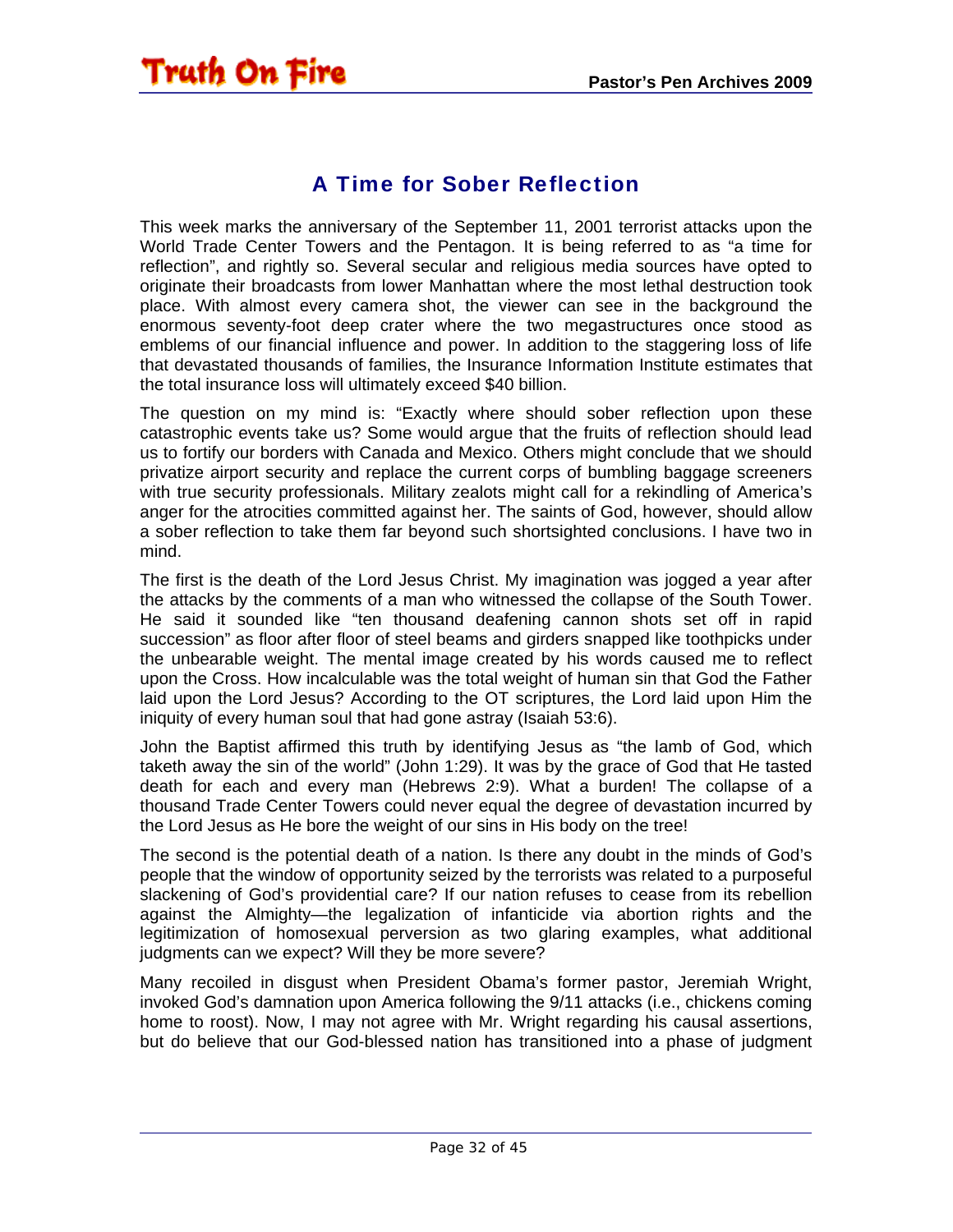wherein the 9/11 attacks and the election of Barrack Obama—a Christian in name only and Marxist at his core—are notable indicators.

A significant portion of the American populace, whose minds have been corrupted by secularism, godless liberalism, materialism, humanism and moral relativism, would disavow that possibility. They are simply deceived by the god of this world! Even so, we as believers must recognize that the activity of the church—whether proactive, reactive or apathetic—will be a far more critical factor in determining America's future than the work of government.

The promise that Solomon received in the night at the beginning of his reign is as applicable now as it was then: "*If my people, which are called by my name, shall humble themselves, and pray, and seek my face, and turn from their wicked ways; then will I hear from heaven, and will forgive their sin, and will heal their land* (II Chronicles 7:14). Show me a church that is genuinely energized about America's welfare, and I will show you a church that is totally engaged in spiritual warfare!

Brethren, it is indeed a time for reflection! As God's people, we must believe that the weapons in our spiritual arsenal—prayer, intercession, and supplication—are far more effective than the FBI, cruise missiles and combat troops! And while the collapse of the Trade Center Towers may have some value as a spiritual object lesson, there is one huge difference! It took nearly a year for ground crews to remove the Trade Center debris, leaving an empty crater to remind us of our losses. It took the Lord Jesus just three days and three nights to rise victorious from the grave, leaving an empty tomb to remind us of the gains He secured for us! Thank you, Lord Jesus!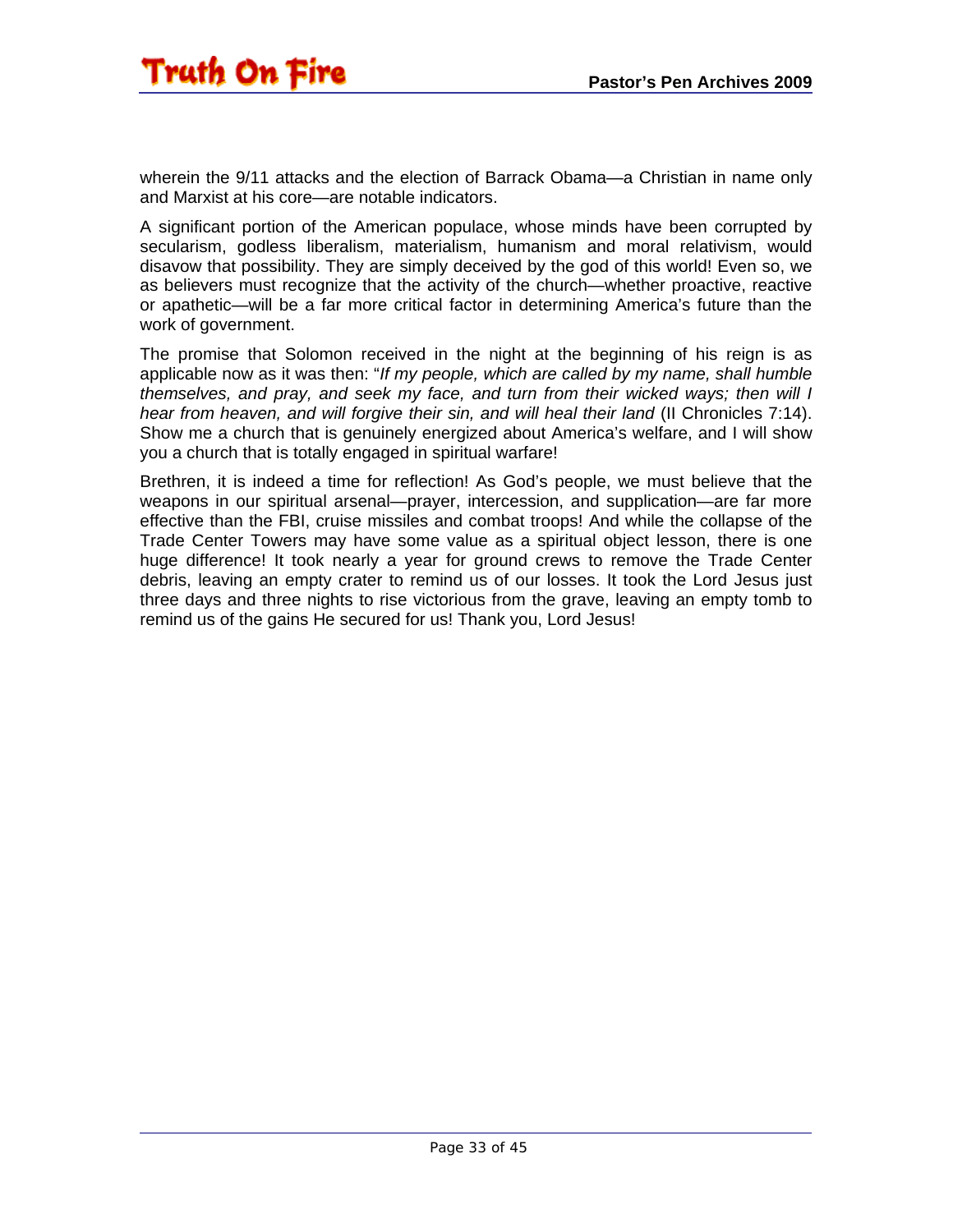#### A Mentor for the Men of God

<span id="page-33-0"></span>The New Testament linchpin between the Gospels and the Epistles is the book of Acts. It is a transitional narrative that chronicles the explosive spread of the gospel from the Jews at Jerusalem to the Gentiles at Rome. Its content reveals the sundry kinds of supernatural phenomena that local churches can expect when they are endued with Holy Ghost power! In addition, it profoundly illustrates that God works through faithful men to advance His kingdom! Apollos, an Alexandrian-born Jew with an established reputation for oratorical eloquence and uncommon prowess in the Old Testament scriptures, is a prime example (Acts 18:24-28). Any preacher looking for a mentor would do well to emulate this man!

There are four notable attributes that commend Apollos to us as a role model. First, Apollos was a factual man. He was *instructed in the way of the Lord* and *taught diligently the things of the Lord* (v.25). In my understanding, the way of the Lord has to do with God justifying sinners by faith based on an approach to Him by blood sacrifice. From the days of Abel until Christ's death on the Cross, this was the way of salvation. Aquila and Priscilla were instrumental in teaching him that Jesus of Nazareth had fulfilled all of the prophecies with which he had become so familiar!

The word *instructed* signifies a question and answer method of teaching wherein the pupil was required to provide oral answers to the teacher as evidence that he had mastered the content. Our English 'catechism' comes from this word. The word *diligently* is the Greek **akribos**, which means "accurately" or "exactly". It takes serious mental discipline to be an effective pastor. The ministry is no place for the mentally lazy! It is a most noble pursuit to master the details of scripture!

Secondly, Apollos was a fervent man, and spoke as one *being fervent in the spirit* (v.25). The verb *fervent* is the Greek **zeo**, which means "to boil" or "to be hot". Its form here is a present participle, indicating continuous action or habit of life. It tells us that his Bible expositions were packing spiritual heat and emotional passion every time they were delivered. Facts without fervency (i.e., truth without fire) promote ambivalence toward truth. Fervency without facts (i.e., fire without truth) promotes divergence from truth. Facts mingled with fervency (i.e., truth on fire) promotes obedience to truth. So where is your church headed these days, dear pastor? The prevailing winds of ambivalence and divergence tell me that most churches are headed in the wrong direction! It will take men like Apollos to reverse the trend!

Thirdly, Apollos was a fearless man. Our text says he s*poke boldly in the synagogue* (v.26). The word *boldly* suggests outspokenness without fear of rejection. Apollos was neither obnoxious nor flamboyant. He was simply a man who considered the spiritual welfare of his fellow countrymen of greater import than his own personal welfare and safety. He was therefore willing to incur the risks of preaching the truth to a potentially hostile audience! For Apollos, fearlessness was an extension of fervency! An inverse relationship exists between fervency and fear. An abundance of the former produces an absence of the latter. The preacher who is fearful in public is one who neglects God in private; for it is there that the truth of Christ reaches the boiling point!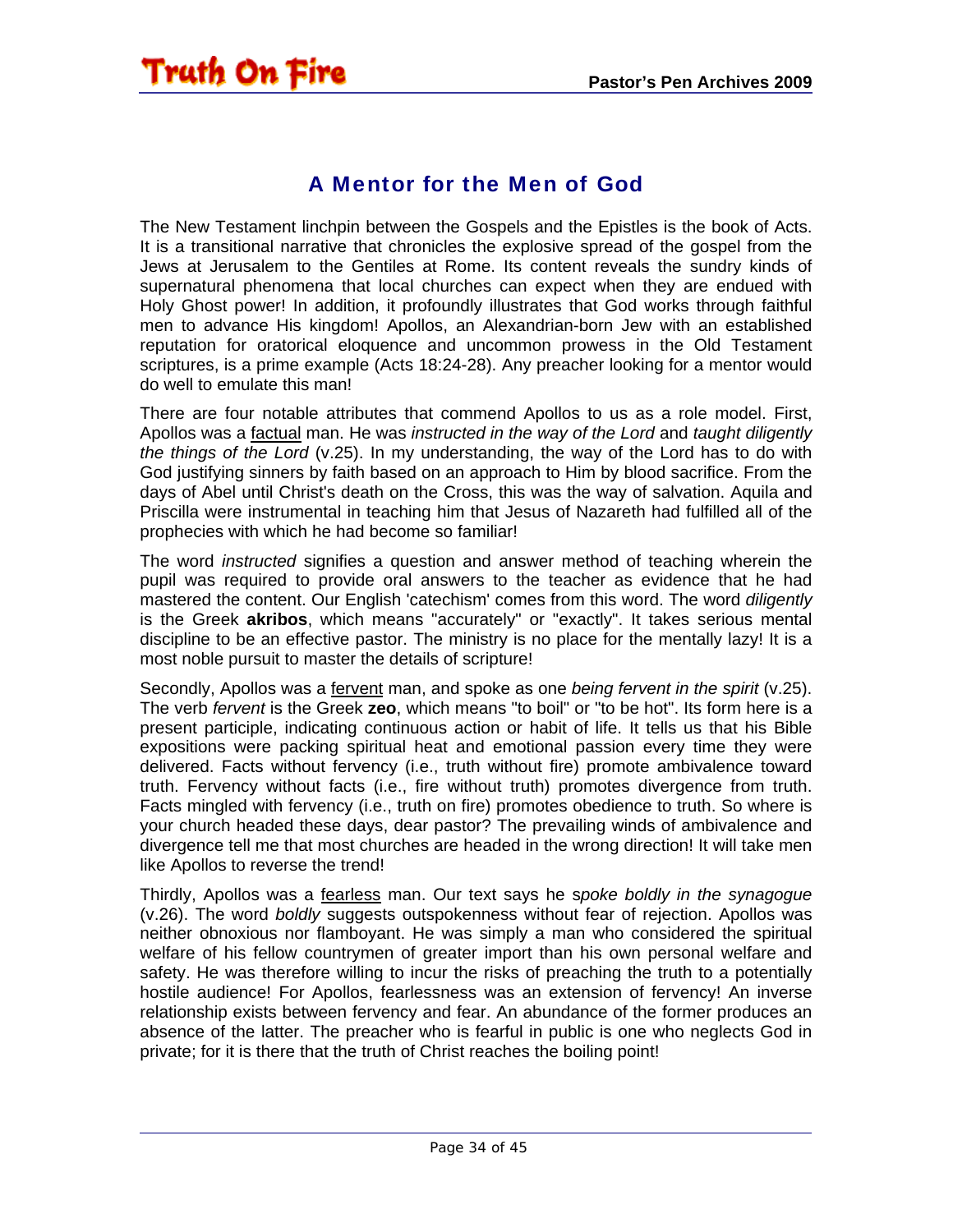

Fourthly, Apollos was a fruitful man! Any expositor who renders spiritual help to his hearers by means of impassioned truth may be reckoned fruitful! In the immediate context, the help he provided was directly related to his ability to craft from the scriptures impregnable arguments that *Jesus was Christ* (v.28). The phrase *mightily convinced* is the translation of a compound Greek verb that signifies total domination of an argument by the irrefutable evidence presented. The pastor who is skilled in the word of righteousness, and sets forth with unmistakable clarity both the 'what' (the object of faith) and the 'why' (the reason for faith) for his hearers, is a deep-rooted and fruitful tree for all who sit under his preaching. Apollos was such a man!

Brethren, the pulpits of America are crying out for men like Apollos! At no time in our history has there been a greater need for pulpiteers to exhibit that rare combination of facts and fervency before their congregations, and to do so with fearless allegiance to the truth! Spirit-filled men of this caliber are always fruitful! God is still in the business of using godly men who are factual, fervent, and fearless to minister much help to those who have believed through grace! For this reason, Apollos is a bona fide mentor for the men of God!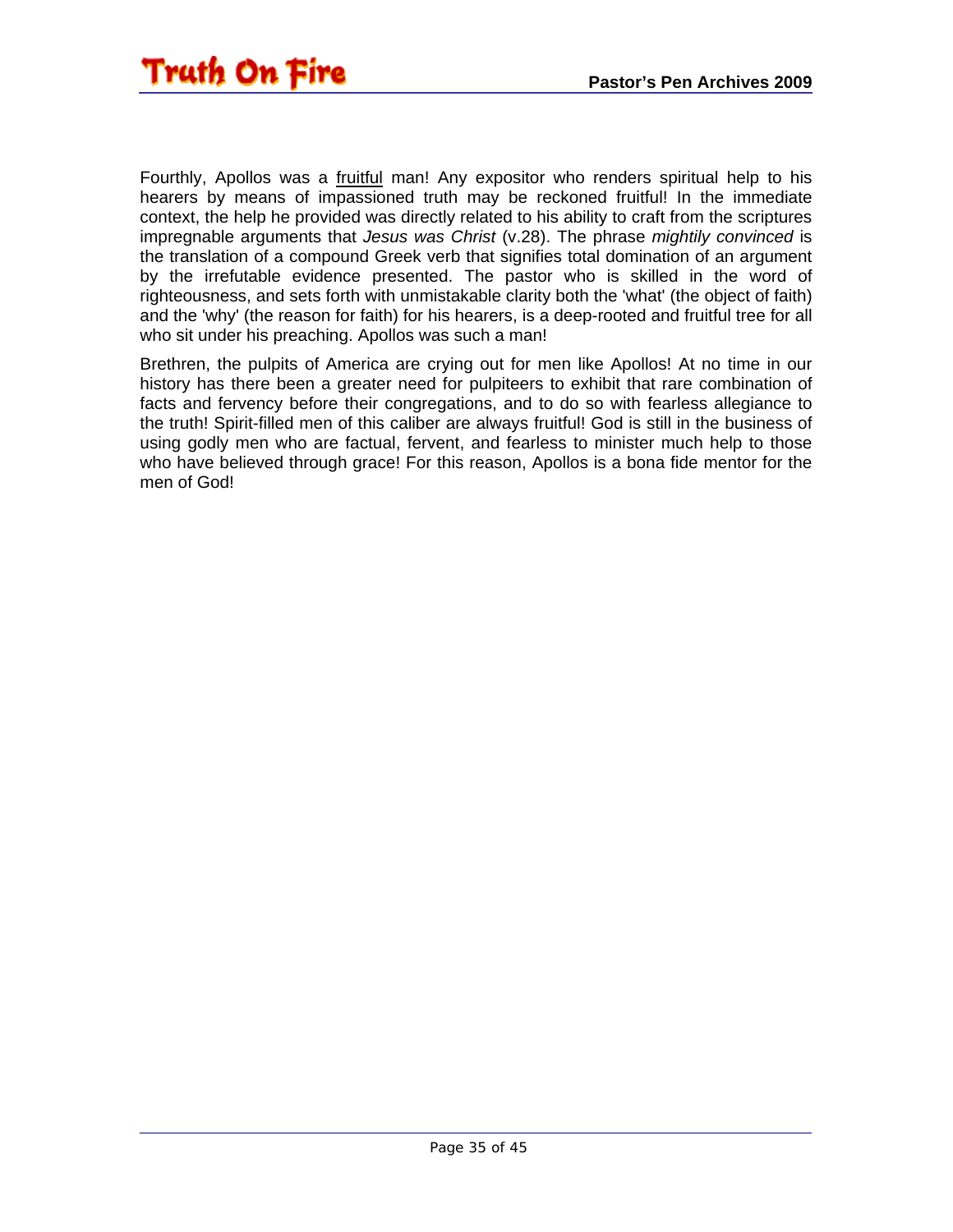#### Where Is the "What If" Man?

<span id="page-35-0"></span>If Tiger Woods is an unfamiliar name, perhaps you just arrived from another planet. This soon-to-be 34 year-old sports phenomenon has redefined the standard of golf excellence. His superior and enviable ball-striking performances over a decade-and-ahalf career have yielded 14 Major championships on his way to 71 PGA Tour victories. Only Sam Snead (82) and Jack Nicklaus (73) have more wins. In all likelihood, he will blow past Nicklaus next year and surpass Snead before his 38th birthday. On a routine basis he continues to punctuate his prowess as the world's number one player. Tom Watson once stated that Tiger had "raised the golfing standard to a level only he can reach." Anyone care to dispute that statement?

The man who set the previous standard, based on his 18 Major titles, was Jack Nicklaus. For two decades it was assumed that no other golfer would ever match or surpass either his playing record or domination of the game. Speculation as to the possibility of that actually happening would always be couched in "What if...?" statements. For example, what if someone could consistently split the fairways with drives that were longer and straighter? What if someone possessed the precision ballstriking skills necessary to land approach shots relatively close to the pin for legitimate birdie putts. What if someone had such a deft putting stroke that he was able to drain the majority of putts within 15 feet? What if someone was able to produce at will the optimum ball flight for any weather condition? You get the idea. If all these skills were ever to be embodied in one person, perhaps a greater than Nicklaus would emerge!

During the third round of the 2000 U.S. Open at Pebble Beach, with Tiger Woods holding a double-digit stroke lead on the field in severe weather conditions, on-course commentator Judy Rankin stated: "Tiger Woods is the 'What if...?' man!" And since hearing her pronouncement, my thought processes have often transposed this concept into the realm of the heavenly. I considered the spiritual giants that preceded us (the Abraham's, the David's, the Elijah's, the Paul's, etc.) and concluded that their track records of spiritual and historical achievement seem to be out of the realm of duplication for most of us. But are they?

Upon further reflection, I find myself engaged in the "What if…?" speculations that surrounded legendary Nicklaus. That is, what if God had a man whose effectual fervent praying produced Elijah-like results? What if God had a man whose spirit exemplified the meekness and gentleness of Christ? What if God had a man who resisted the devil with the Word in every season of temptation? What if God had a man who had become all things to all men, that by all means he might save some? What if God had a man who loved his wife as Christ loved the Church? What if God had a man who was filled with all the fullness of God? What if God had a man like Moses, whose frequent appearances in the Divine presence left the glory of God emanating from his countenance and established him as God's friend?

Brethren, I wonder if any one of us is willing to be the "What if...?" man, the "What if...?" woman, or the "What if...?" church? The current engineers of the train we call America have set us on a track that will end in a Marxist-Communist train wreck if allowed to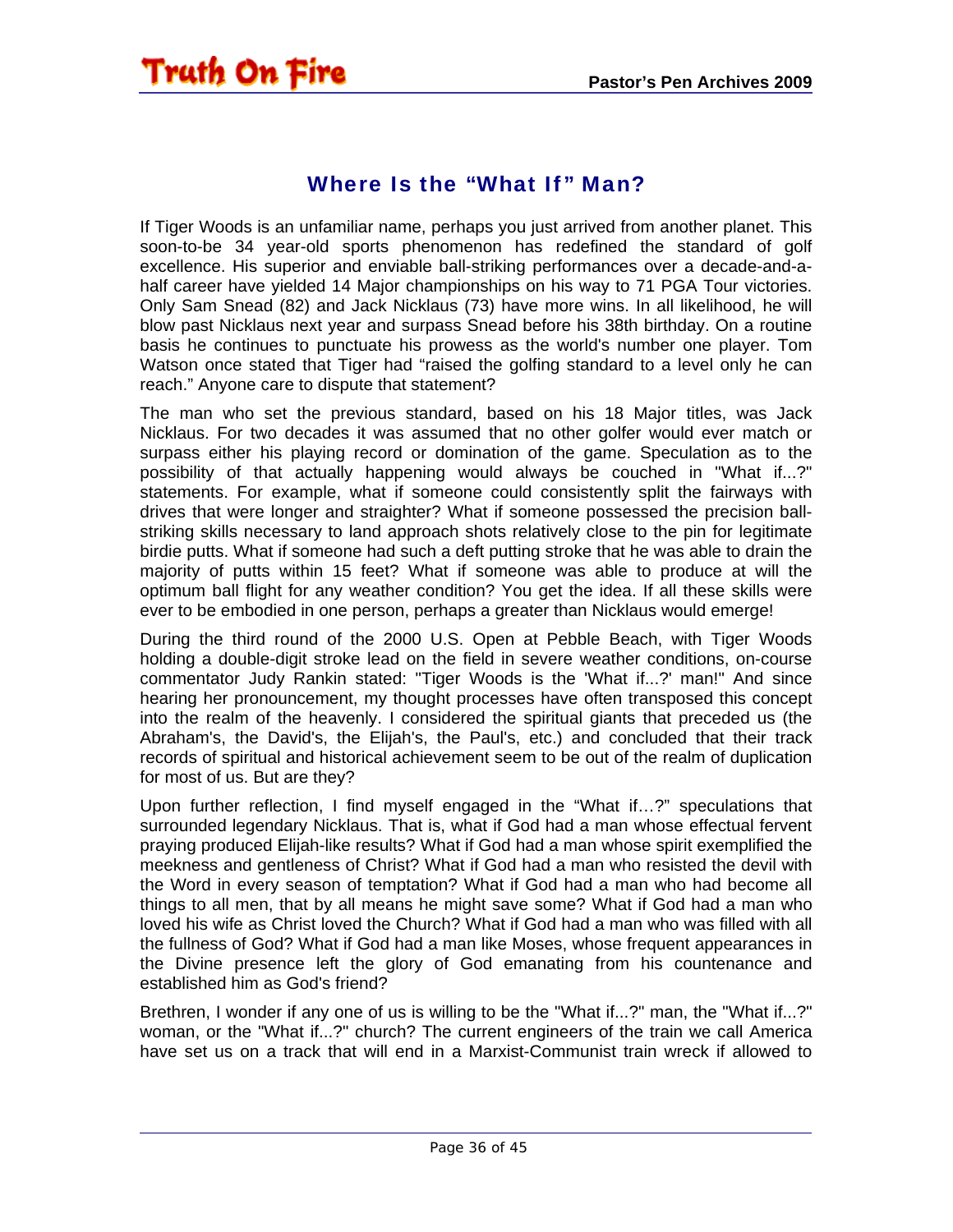

travel undeterred. Like many of you, I long and pray for a resurgence of conservatism and free-market capitalism in the Congress (2010) and White House (2012). But such gains will be truncated without a corresponding emergence of "What if…" men and women from within the ranks of God's kingdom! In fact, better to have a "What if...?" revival in the midst of a national train wreck than to experience a rightward political shift without one!

God is no doubt looking for "What if...?" men and women with whom He can get things done in the midst of a crooked and perverse generation! Our world—yea, the whole of creation—is crying out for those kinds of individuals to emerge! Will it be you…or me? In the event you're contemplating the possibility, I offer these words of encouragement from evangelist Bill Chapman: "What *has been* done *can be* done!" So, where are the "What if…?" men and women who *will become* for the spiritual giants of scripture what Tiger *has become* for Jack?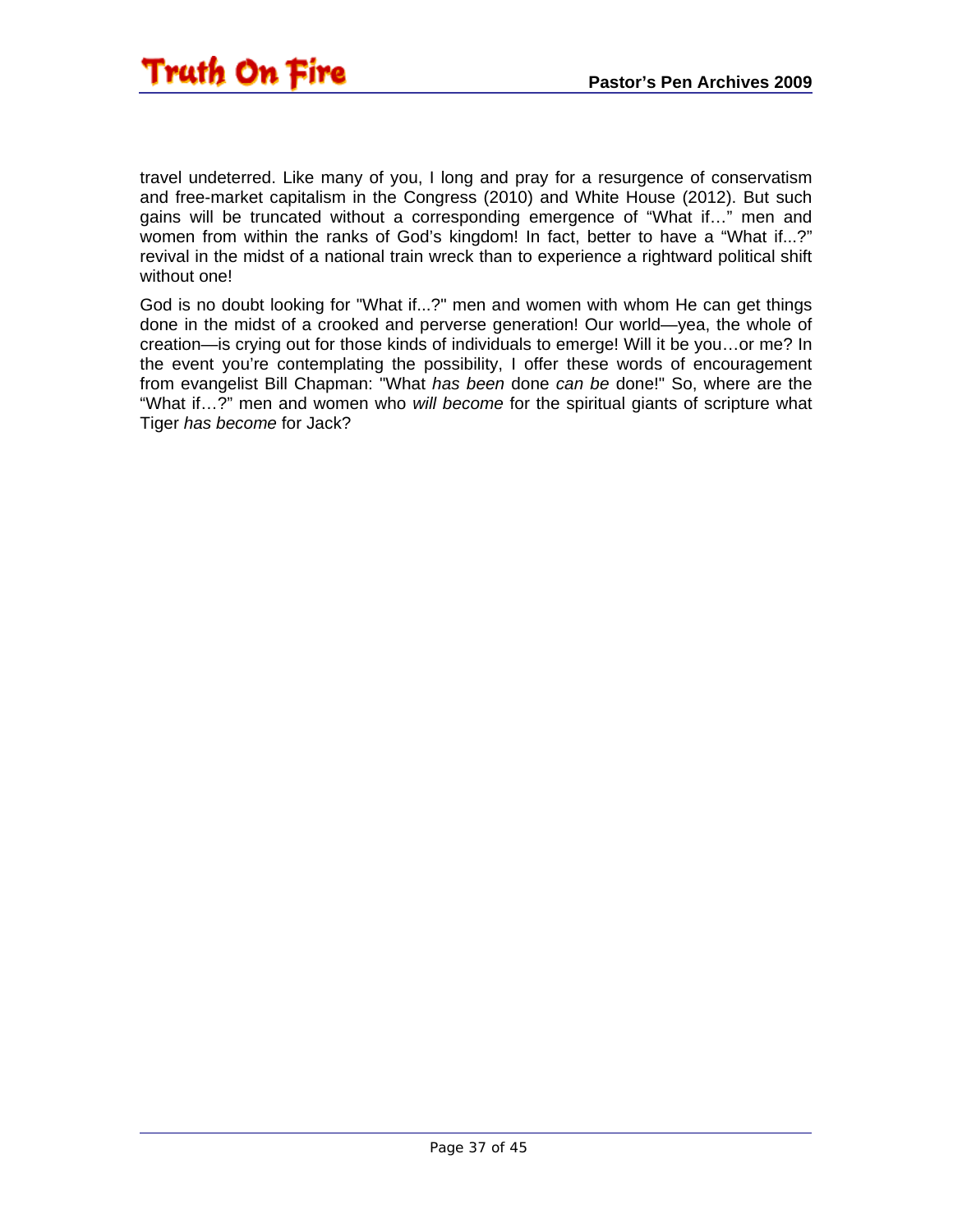#### Falling Out of Rhythm

<span id="page-37-0"></span>The PBS investigative series Frontline aired a program last week entitled "Close to Home." The focus was the current economic downturn that has impacted an area once thought to be impervious to such a decline—Manhattan's Upper East Side. Streets littered with once-thriving specialty shops catering to upper class clientele are now approaching a fifty percent vacancy rate. One resident shook her head repeatedly in disbelief, saying: "It's just not supposed to happen here!"

An opportunistic interviewee had launched a website providing services for the unemployed. Most of its users are over the age of 40. He observed: "It used to be that, when a man or woman was not working, it was their own fault. But in the current economic climate there are millions of highly-skilled individuals with a great work ethic who find themselves unemployed through no fault of their own."

A man named Rob—a twenty-year veteran of corporate Human Resources management and responsible for 7,300 employees—got a knock on his office door back in 2008. It was his boss, who was there to deliver his severance paperwork and request that he have his office cleared out in ten minutes. He found it difficult to articulate his bewilderment over such an abrupt dismissal after two decades of loyalty. With the exception of a one-month contract, he has spent the last sixteen months unemployed…and looking.

Another named Mike was gainfully employed as a carpenter when things began to go downhill. His wife was diagnosed with cancer, and entered hospice care. He then lost his job, and fell two months behind on his mortgage. He applied for a hardship grant, and received tacit approval contingent on employment. He found carpentry work, but was denied the grant. Three days after his wife died, the bank repossessed his home and dumped all his belongings on the curb. The house for which he and his wife had paid \$125,000 was sold by the bank for \$55,000. He now lives in a rented room with his dog. In an interview, he stated: "When you fall out of rhythm, things can get tough."

The phrase "falling out of rhythm" as expressed by Mike encapsulates an almost indescribable profundity. Yet we all know exactly what it means in context. I dare say that all (if not most) of us have experienced a falling out of rhythm at some point in our lives when routine turned to rigor, calm to calamity, and peace to peril. The overriding issue, however, for any child of God who is falling out of rhythm with respect to things earthly is whether he or she will allow that downhill trajectory to spill over into and govern things heavenly. The biblical evidence suggests that the former does not necessitate the latter!

Consider Joseph as an example. He was a tender-hearted young man who was the apple of Jacob's eye and the recipient of heavenly visions. He was an exemplary youth living a blessed life (i.e., one that was in rhythm) up until the day his father sent him to Shechem to visit his brethren and bring back a report (Genesis 37:11-36). He finally found them at Dothan, and it was there that he began to fall out of rhythm. A first plot to kill him was foiled by Reuben; a second by Judah. They stripped him of his many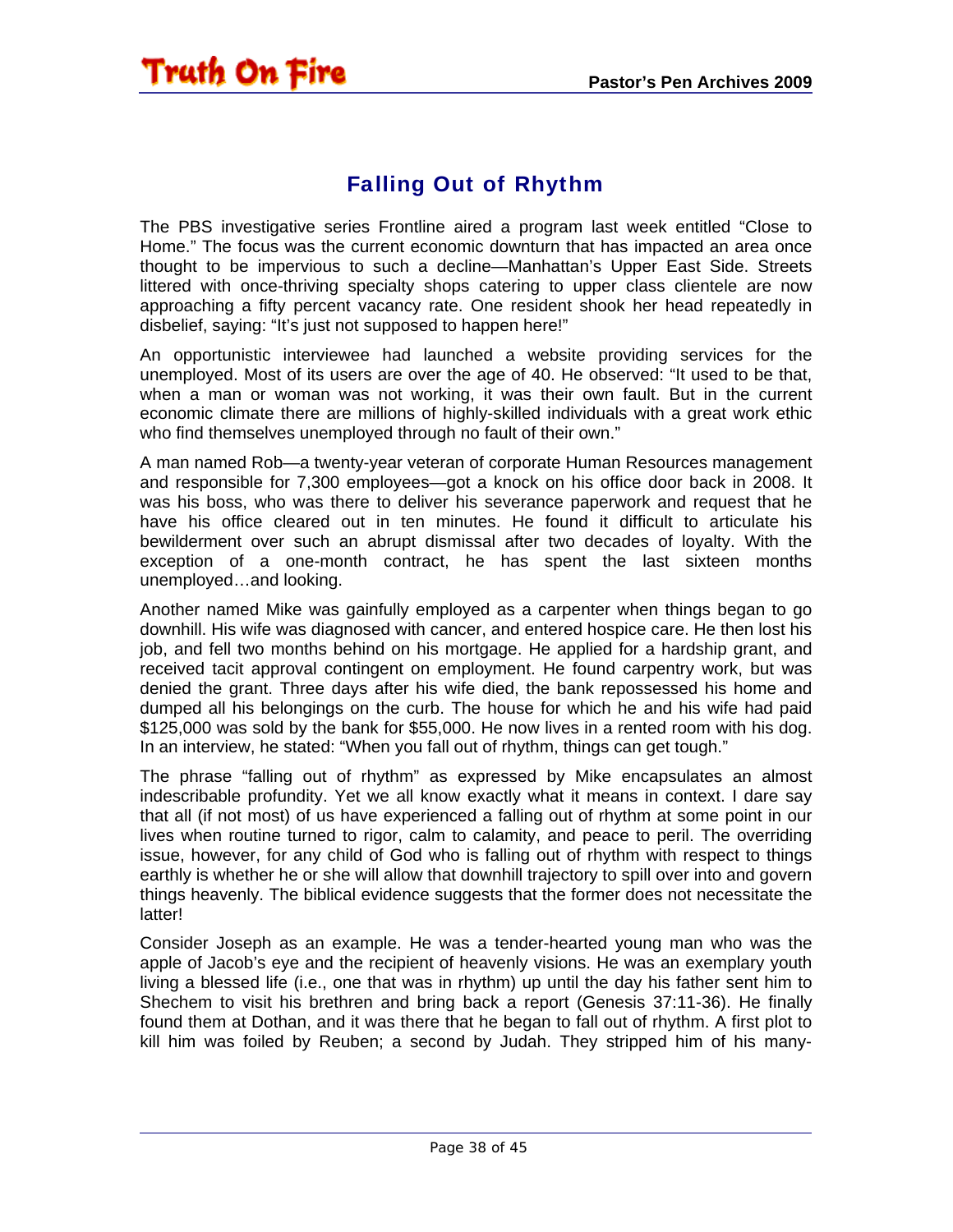colored coat, cast him into a pit, and sold him to Midianites for twenty pieces of silver. The Midianites took him down to Egypt, and sold him to Potiphar—an officer in and captain of Pharaoh's guard—who became his Egyptian master (39:2). Now that's falling out of rhythm!

The scriptures, however, tell us that Potiphar was cognizant of the Lord's hand upon Joseph, so that he made Joseph overseer of all his house and possessions. Potiphar ultimately entrusted Joseph with every aspect of his life, and he prospered (39:2-6). Joseph had regained a rhythm of sorts…up until the day that Potiphar's wife solicited him for a sexual tryst. Joseph refused to "*do this great wickedness, and sin against God*" (39:9). The rebuffed solicitations continued until finally the scorned wife falsely accused Joseph to Potiphar, and to prison he went (39:20). We now have a second falling out of rhythm.

It is critical to observe in both of these fallings that "*the Lord was with Joseph*" (39:2, 21). No loss of favour on the part of man can ever disannul the favor of God upon those that trust him! Joseph regained his rhythm once again in the prison inasmuch as the keeper of the prison turned over the entire prison operation (and apparently that of his household) to Joseph "*because the Lord was with him*" (39:23).

Joseph's prison rhythm continued for another two years up until the time that Pharaoh had his enigmatic dream on the Nile River. When no one was able to interpret it, the chief butler, a former prison inmate whom Joseph had befriended some two years earlier, recommended to Pharaoh that he summon Joseph for dream interpretation (41:9-13). You know the rest of the story. So at age thirty (41:46), and after more than a decade of rhythm changes, Joseph stood before Pharaoh as his most trusted advisor and the most powerful political figure in the land…and perhaps the world!

The timeless lesson we learn from Joseph is that falling out of rhythm in our earthly sojourn is no basis for doing so in matters heavenly! Joseph fell out of rhythm twice—pit and prison—but at no time allowed himself to be deprived of the assurance of God's presence. He was persuaded that his God was working while he was falling! In like manner must you and I embrace afresh the truth of God's operational presence at a time when falling out of rhythm is a potential reality for so many!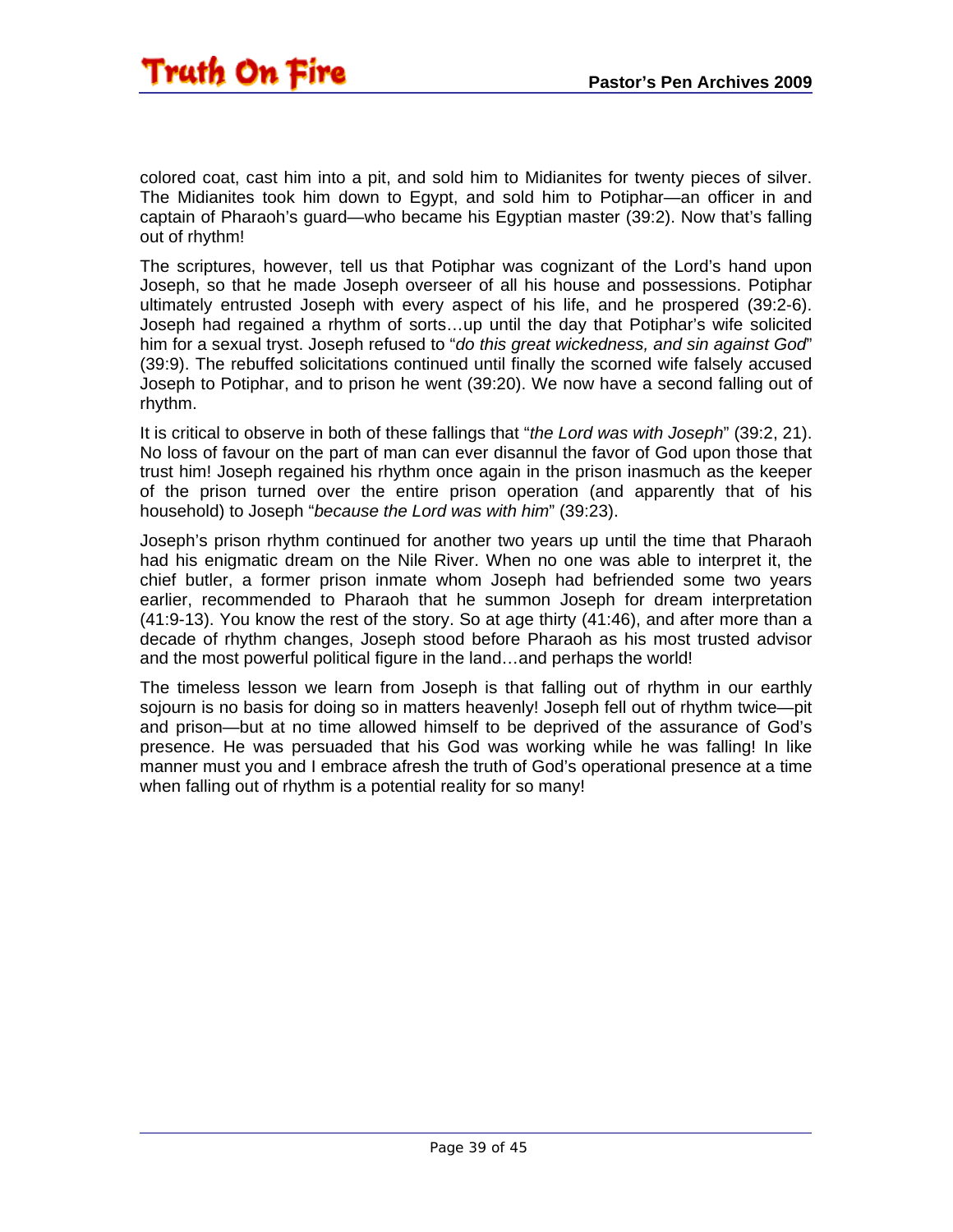#### For All the Little Guys

<span id="page-39-0"></span>Matthew 8:1-4 records the cleansing of a leper who had made his appeal to Jesus contingent upon his will. In response to the leper's "*if thou wilt*" came an "*I will*" affirmation from our Lord. In my mind, this leper could be classified as one of the little guys. We know neither his name nor pedigree. As a leper, he lived on the bottom rung of the societal ladder—shunned, forgotten by most, and hopeless. Yet we learn that (1) Jesus is never so caught up in the affairs of ministry that He has no time for the insignificant man (by worldly standards), and (2) Jesus always responds to worship and faith without regard for the status of those who exercise it!

Matthew 4:23-5:1 provides the backdrop for the healing of this little guy. Sandwiched in between 5:1 and 8:1 are the teachings from the Sermon on the Mount, giving 5:1 and 8:1 a logical connection. That text describes for us our Lord's *activity* (teaching, preaching, and healing) and his *popularity* (fame and crowds). The same "*great multitudes*" that followed Him up the mountain are still in tow as he comes down from the mountain. Throngs are moving across the countryside to soak up the teachings and miracles of our Lord. And in the midst of this success, a leper (one of the little guys) approaches Him, and makes a request for cleansing. Jesus responds, and the man is made clean. It is indeed an event to be cherished by all the little guys in this life!

Three observations are in order. The first is the worship of the leper. Note the contrast between the two phrases "*great multitudes followed*" (8:1) and "*a leper worshipped*" (8:2). True worship will always separate the adorer from the crowd. Those who *followed* Jesus recognized his *eminence* as a man of God. The one who *worshipped* Him, however, understood His *preeminence* as the Son of God—a big difference in terms of worship!

The leper's statement to our Lord reveals two things about him: (1) His own willingness to be clean. There are sinners aplenty who desire God's blessing but have no desire to be clean. The desire for cleanliness cannot be separated from genuine worship. (2) His conviction concerning Christ's ability to bring healing to pass. The recognition of Christ's sovereignty had dissolved any and all doubt from this little guy's mind.

True worship does not stop at *adoration*, but contemplates *provision* as well. We see that the little guy who pondered the Lord's worthiness also petitioned His willingness to grant mercy and grace according to his need. The same is true for us. How's your worship of late?

The second is the will of the Lord. In response to "*if thou wilt*," the Lord said "*I will*." True worship longs to hear these two words from the Lord Jesus! True worship understands that the will of God is the only thing that stands between the supplicant and an infinite supply of grace! Oh the grand and infinite potential of these words!

In connection with the Lord's will, notice that this leper's healing was: (1) Initialized by his touch. The Lord's word was sufficient of itself to bring healing to pass. But the touch signifies something special and tender about the Lord's compassion for this man. (2) Actualized by the Word. There is power in His pronouncements, unction in His utterings,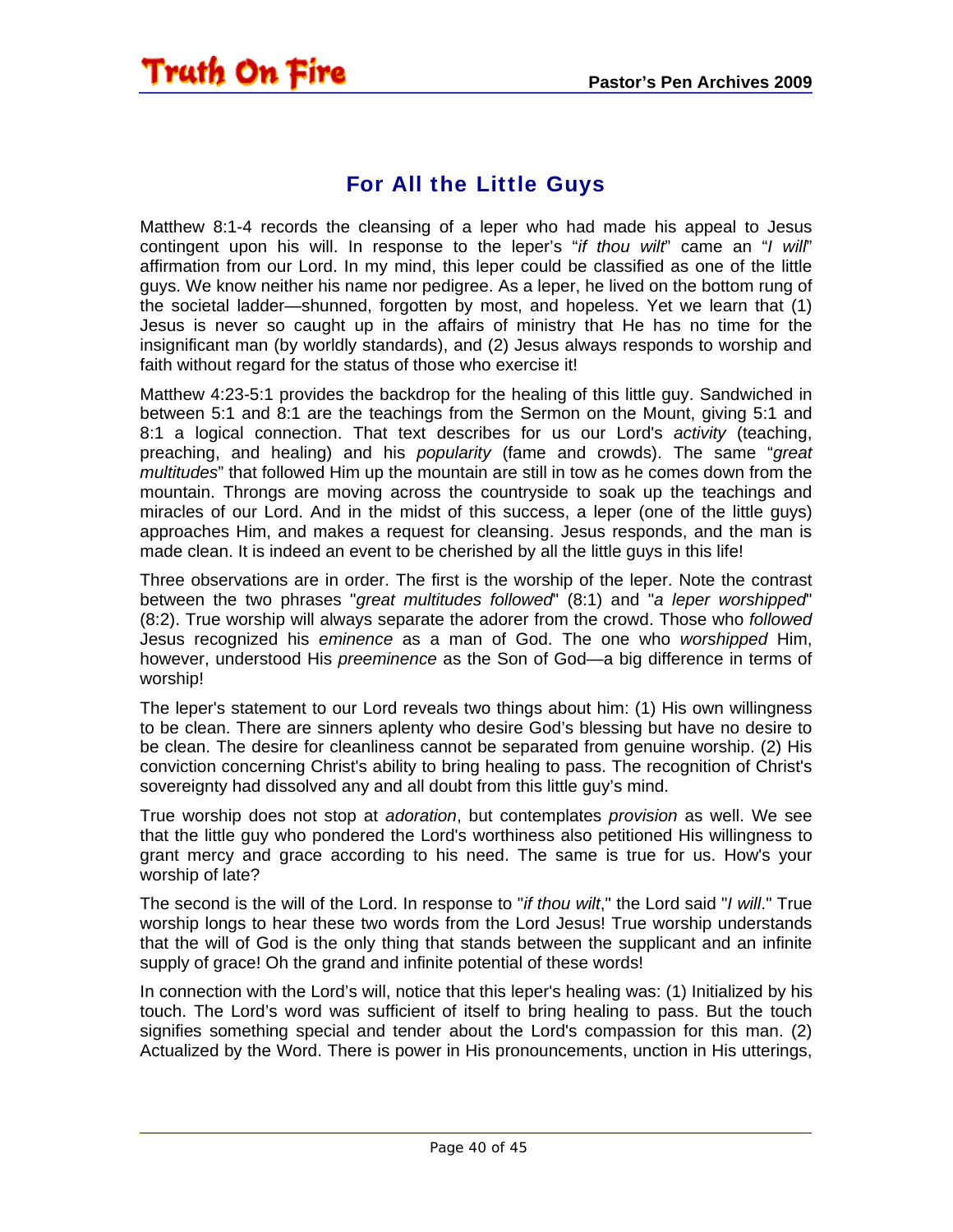and awesomeness in His assertions! Even as the spoken Word brought creation into being, so also does it rectify the little guy's infirmity. (3) Visualized by the crowd. There was an instantaneous reversal of the effects of the disease. These changes were readily observable by eyewitnesses. So also are the effects of grace upon all who repent and believe the Gospel. These kinds of immediate and observable reversals of disease (and of sin as well) are strangely absent from the so-called "anointed" healers of our day. There is scant resemblance between Jesus' ministry and the modern-day imposters.

The third is the way of the liberated. Jesus instructed the former leper to "*tell no man*" what had happened (8:4). This was basically a request designed to limit the size of an already burgeoning crowd. He was told rather to shew himself to the priest, and offer the gift that Moses had commanded for a testimony unto them. And that testimony is that Jesus came not to do away with the law, but rather to fulfil it. His instruction to this leper for compliance to that law is a testimony to His righteous intent. Regarding Moses' law, Jesus was its essence, not its enemy! He was the fulness of the law, not its foe!

The way of the liberated is one of priesthood and priestly activity. That for which this leper would have been required to approach the priest had already been accomplished. It was the role of the priest to perform the offering of sacrifice, the ceremony of blood, and the anointing of oil. After these had been done, the priest would pronounce the leper clean. By proclaiming "*Be thou clean*" to this leper, Jesus served notice to all within hearing range that He Himself was God's royal priest with all powers of the office!

All the little guys can take consolation from this text. Genuine worship is sufficient to separate the petitioner from the crowd, and secure the undivided attention of the Lord Jesus. Even little guys understand that the will of God and his limitless power can be unleashed in any life that is rooted in true worship and faith!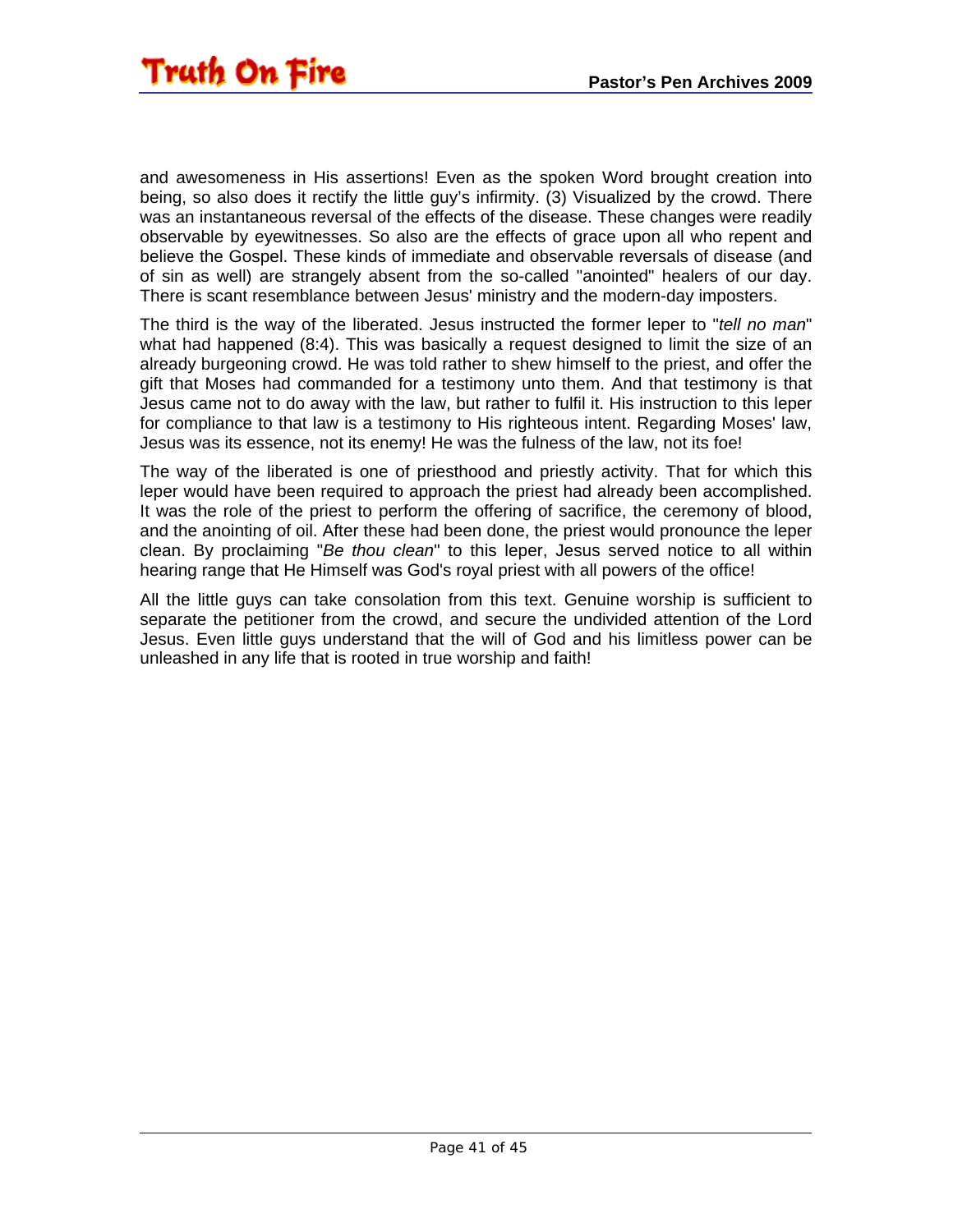#### **Instruments**

<span id="page-41-0"></span>The sixth chapter of Romans provides for us a detailed spiritual analysis of the effects of the gospel upon those who believe it. Inasmuch as the gospel of Christ is a declaration of his all-inclusive substitutionary death for sinners and triumphant resurrection, its inward effects upon the believer are (1) a corresponding death unto sin, and (2) an impartation of spiritual life that was lost due to Adam's disobedience (5:12).

These effects are both static and dynamic. That is, they do far more than simply reposition the believer with respect to his or her standing with God. They totally alter the manner in which a life is lived out on a day-to-day basis with respect to sinning against God. Thus the apostle rhetorically enquires: "*How shall we, that are dead to sin, live any longer therein?*" (6:2). The built-in answer to "how shall we..." is "there is no way we can!"

In 6:12, the apostle inserts a "*therefore*" within his "*let not sin reign*" admonition to link the imperative to its bedrock "*dead indeed unto sin, but alive unto God*" foundation (6:11). The word *alive* is the translation of a present active participle (literally, "ones who are continuously living"). It suggests a pattern of life where the believer is a willing and active participant. The body remains mortal (subject to decay and death due to sin), but is capable of supernatural vitality in the midst of that mortality because of gospel truth and Spirit power!

In 6:13, Paul adds a corresponding "*yield*" imperative to augment its "*let not sin reign*" predecessor. *Yield* is from the Greek **paristemi**, meaning "to present" or "stand beside." The object of yielding is our "*members as instruments of righteousness*." Paul uses the same word in 12:1 ("*present*") in terms of our bodies as a living sacrifice. Both texts depict the believer, who is alive unto God, making his or her approach as a living sacrifice with a view to dedicating (or rededicating) every member of the body as an instrument to carry out the will of God. And the will of God will always reflect the righteousness of God!

The Greek for *instruments* is **hoplon**, meaning "any tool or implement for preparing a thing." An instrument is never an end in itself, but exists to serve a higher end. The end for which our instruments (body members) were created is the pursuit of the kingdom of God and his righteousness (Matthew 6:33). The yielding that a believer performs is not a one-time-for-all-time event. It must take place daily…and perhaps hourly…and preferably in the early hours of the day! The temptations to engage our members as instruments in some unrighteous deed intersect our paths continuously like streaming audio and or video. The will that presents itself to God in the morning is best equipped to remain stedfast when temptations present themselves throughout the day!

In the context of our members as instruments, consider Eve and how her instruments came into play during the first temptation (Genesis 3:1-6). The fact that the serpent was "*more subtle*" (3:1) than all the beasts of the field tells me that her eyes perceived no real threat in his approach. Once her eyes gave a green light for further exposure, her ears entertained the suggestive language of the tempter to consume what God had put off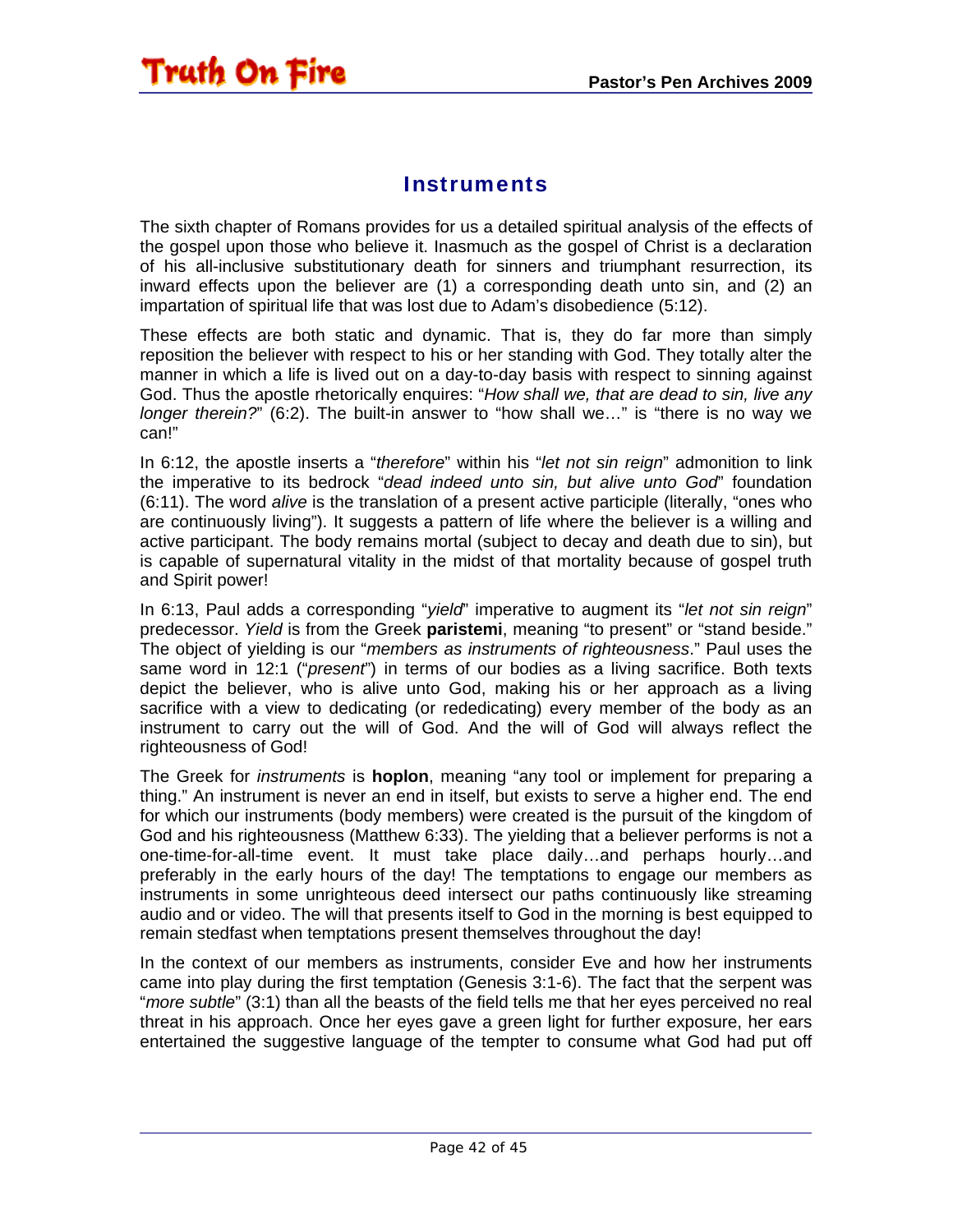

limits (3:4-5). Her eyes finally convinced her mind that the fruit was good for food and desirable for wisdom (3:6). The eyes and ears, finding themselves in agreement with the lie, enlisted the hand to pick the fruit, the mouth to execute the fatal bite, and the tongue to savor the bitter taste of disobedience and death. What we learn from the Garden is that sin is almost always multi-instrumental and hideously complex by its very nature.

The first mention of *instruments* in scripture is an ominous one. The occasion is the gathering together by Jacob of his sons for a series of prophetic pronouncements prior to his death. For sons Simeon and Levi the prediction was bleak. Jacob said: "*Simeon and Levi are brethren; instruments of cruelty are in their habitations*" (49:5). In calling them brethren, Jacob goes beyond the obvious to say they were peas from the same pod. Collaboration in cruelty was facilitated by a similarity in temperament. In addition, illtempered men with the same capacity for cruelty would appear in their offspring…like a cancer that the passage of time could not filter out.

Simeon and Levi earned this distinction by retaliating against Shechem the son of Hamor for sexually defiling their sister Dinah (Genesis 34:1-31). As a mater of deceit, the brothers agreed to give Dinah to Shechem in marriage pending circumcision. Three days later they killed with the sword all the males in the city, who were very sore and hard pressed to put up a defense. Jacob felt this act had ruined his reputation, making him "*stink among the inhabitants of the land*" (34:30). He carried that pain to his deathbed! Now, whether the brothers were justified in their actions is a debate for another time. But to be tagged as an instrument of cruelty and enshrined as such in Holy Writ is an epithet to be avoided at any cost!

Brethren, you and I are instruments—the sum total of our individual members. Let's take a little time to reflect upon the degree to which those members have been instruments of righteousness and or unrighteousness, and determine that we will yield ourselves afresh and continue to make progress in righteousness in the days to come!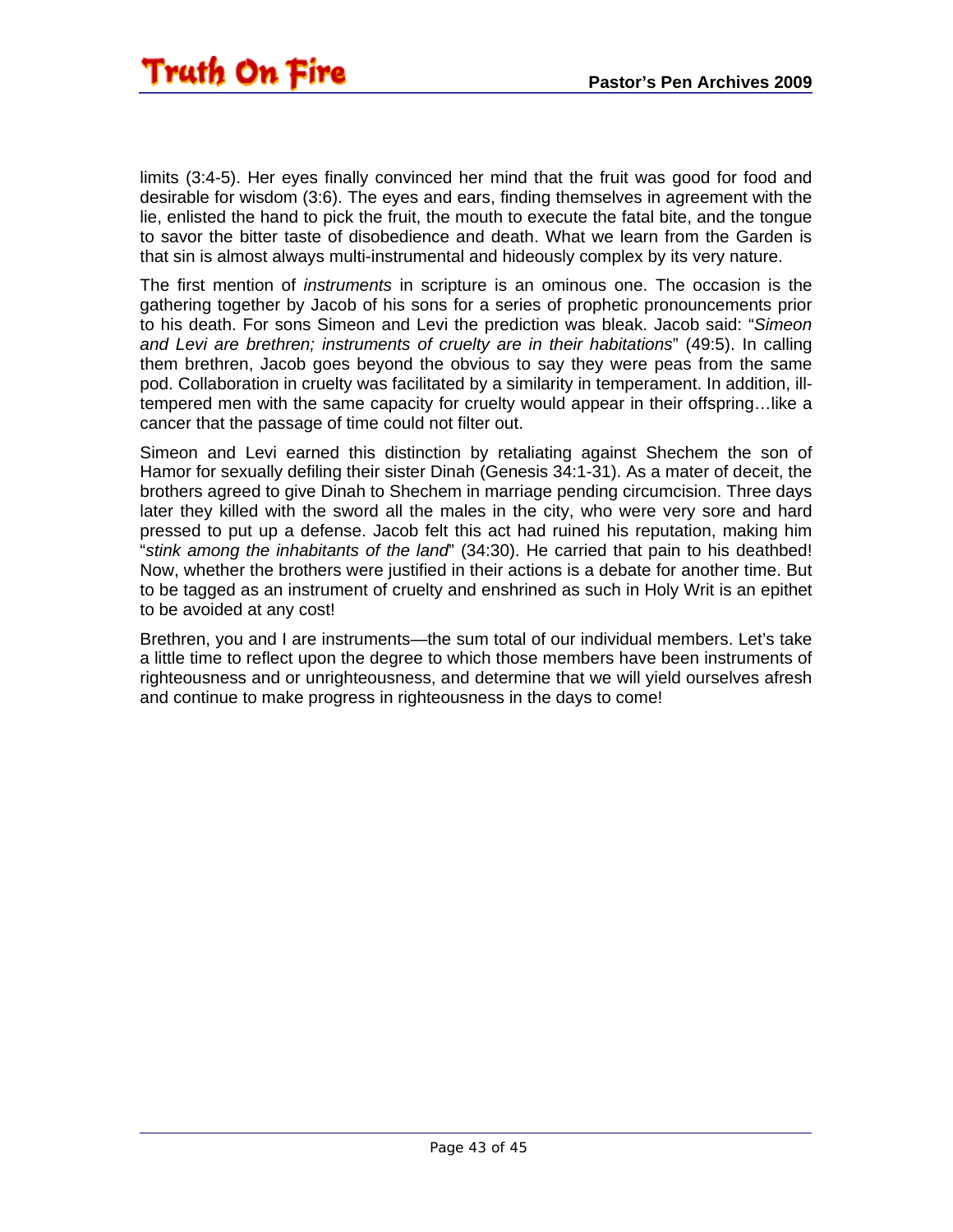#### God at Risk with a Righteous Man

<span id="page-43-0"></span>Do you believe that God will take a risk, or put Himself at risk, in His dealings with humanity? In reading the account of Matthew regarding *the birth of Jesus Christ* (1:18- 25), we are reminded afresh that God will indeed put Himself at risk if He can find the right man with which to do it. The kind of man of which we speak is a righteous man. The Scripture tells us that Joseph, the legal father of the Lord Jesus, was a *just man* (1:19), and exactly the kind of man required for the entrustment of the Holy Child Jesus.

A stewardship of this magnitude has never been equaled! No parental responsibility has ever been greater! The story of Christmas, unlike any other, illustrates the unfathomable relationship between divine sovereignty and human vulnerability! I call your attention to four distinctive character traits that were evident in Joseph the just man—one with whom God placed Himself at risk.

The first is a refusal to participate in the public humiliation of another. In this case, it was the woman to whom he was engaged. While he contemplated a divorcement as part of his initial response, he was determined that under no circumstances would it be done in a manner that would inflict public harm or embarrassment upon her. It would remain a private matter. Such is the disposition of a righteous man.

I recall a 1974 college chapel service in which the preacher (a soul-winning icon among Independent Baptists) spoke of his public rebuke of an usher who, in his opinion, was a little lethargic in getting an information card to a visitor in the congregation. He sought to justify his actions in terms of his spiritual authority as pastor. The fact is this "man of God" was behaving like a self-absorbed bully. He abused his position by humiliating a fellow believer in a public venue...something Joseph refused to do!

The second is an aversion for impulsive decision-making. Although he was minded to put her away, we are told that *he thought on these things* (1:20). The Greek verb translated *thought* indicates an *inward reflection upon* and *consideration of* the matter. It means *to ponder*. Joseph knew the stakes were high. It was no time for haste! After an ample season of reflection, the angel of the Lord appeared with revelatory light regarding Holy Ghost conception. Time given to reflection brought heavenly direction and the right decision! Deliberative restraint is one of the marks of a righteous man!

The third is an obedient response to revelation. A righteous man does not necessarily have all the answers. At times darkness may temporarily obscure his path as he waits patiently upon the Lord. The exercise of restraint, however, does not demonstrate a lack of resolve. In the dream, the messenger of the Lord brought light. After Joseph was *raised from sleep*, he *did as he was bidden* (1:24). A righteous man is predisposed to obey the light he is given.

The fourth is sexual purity. We are told that these events took place before they came together (1:18). The virginity of Mary, as the biblical sign of Divine conception (Isaiah 7:14), usually overshadows the fact that Joseph himself was a sexually pure man—a virgin espoused to a virgin. There was neither promiscuity nor surrender to lust within this relationship. Joseph proceeded to marry his sweetheart in obedience to the Lord,